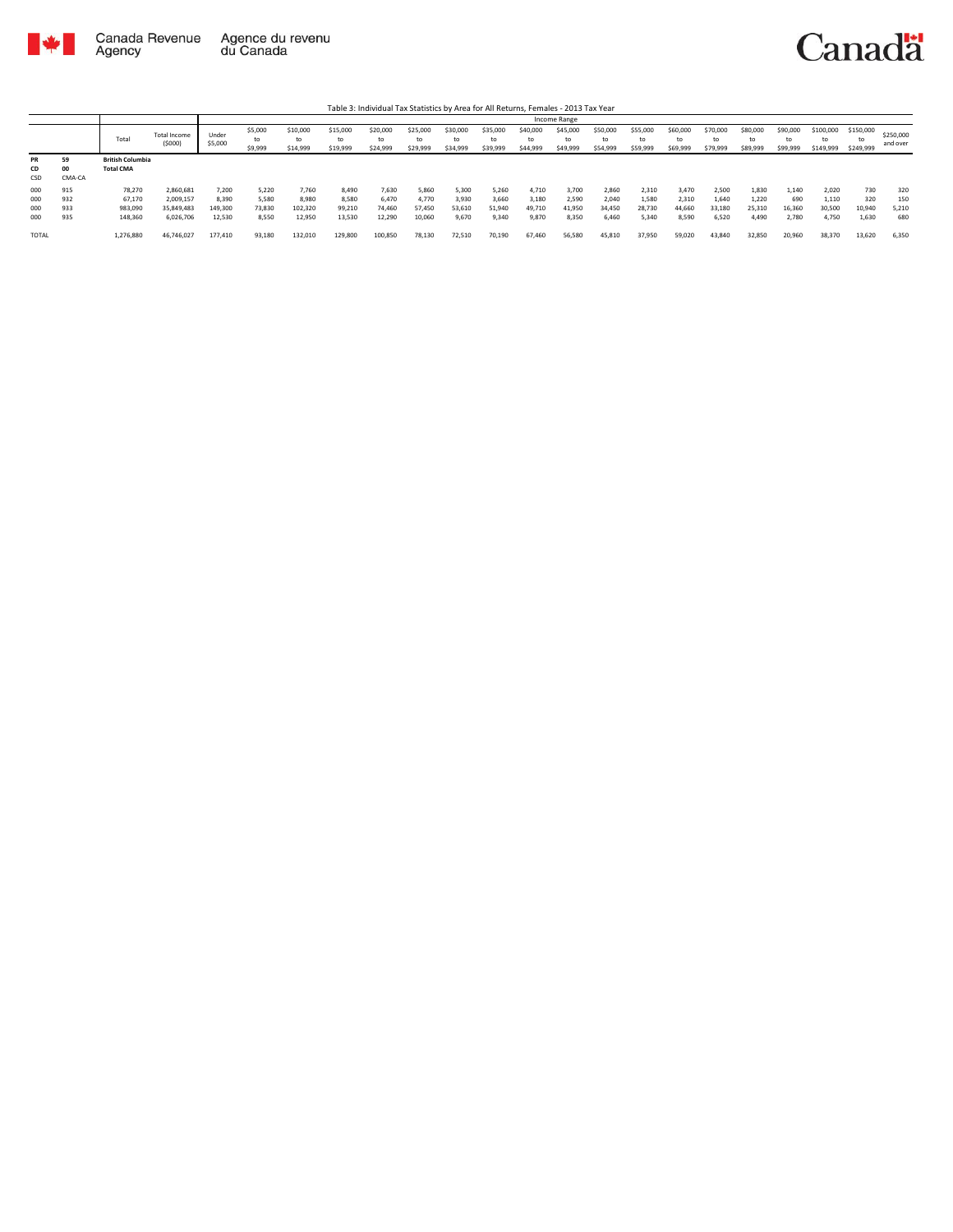

Table 3: Individual Tax Statistics by Area for All Returns, Females - 2013 Tax Year

|                 |                    |                                            |                                |                  |                          |                            |                            |                            |                            |                            |                            |                            | Income Range               |                            |                            |                            |                            |                            |                            |                              |                             |                       |
|-----------------|--------------------|--------------------------------------------|--------------------------------|------------------|--------------------------|----------------------------|----------------------------|----------------------------|----------------------------|----------------------------|----------------------------|----------------------------|----------------------------|----------------------------|----------------------------|----------------------------|----------------------------|----------------------------|----------------------------|------------------------------|-----------------------------|-----------------------|
|                 |                    | Total                                      | <b>Total Income</b><br>(\$000) | Under<br>\$5,000 | \$5,000<br>to<br>\$9,999 | \$10,000<br>to<br>\$14,999 | \$15,000<br>to<br>\$19,999 | \$20,000<br>to<br>\$24,999 | \$25,000<br>to<br>\$29,999 | \$30,000<br>to<br>\$34,999 | \$35,000<br>to<br>\$39,999 | \$40,000<br>to<br>\$44,999 | \$45,000<br>to<br>\$49,999 | \$50,000<br>to<br>\$54,999 | \$55,000<br>to<br>\$59,999 | \$60,000<br>to<br>\$69,999 | \$70,000<br>to<br>\$79,999 | \$80,000<br>to<br>\$89,999 | \$90,000<br>to<br>\$99,999 | \$100,000<br>to<br>\$149,999 | \$150,000<br>to<br>\$249,99 | \$250,000<br>and over |
| PR<br>CD<br>CSD | 59<br>00<br>CMA-CA | <b>British Columbia</b><br><b>Total CA</b> |                                |                  |                          |                            |                            |                            |                            |                            |                            |                            |                            |                            |                            |                            |                            |                            |                            |                              |                             |                       |
| 000             | 905                | 10,520                                     | 347,320                        | 990              | 800                      | 1,070                      | 1,200                      | 1,060                      | 830                        | 770                        | 720                        | 630                        | 440                        | 340                        | 290                        | 420                        | 310                        | 190                        | 150                        | 210                          | 60                          | 20                    |
| 000             | 913                | 19,290                                     | 626.830                        | 1.490            | 1,330                    | 2,250                      | 2,500                      | 2,150                      | 1,590                      | 1,380                      | 1,230                      | 1,070                      | 840                        | 660                        | 530                        | 680                        | 510                        | 350                        | 210                        | 350                          | 130                         | 40                    |
| 000             | 918                | 25,710                                     | 874.360                        | 2,260            | 1,790                    | 2,840                      | 3,170                      | 2,770                      | 1,950                      | 1,710                      | 1,580                      | 1,490                      | 1,140                      | 880                        | 690                        | 1,010                      | 740                        | 570                        | 310                        | 570                          | 180                         | 70                    |
| 000             | 920                | 7,790                                      | 257,142                        | 710              | 560                      | 920                        | 1,010                      | 890                        | 610                        | 540                        | 480                        | 400                        | 320                        | 230                        | 190                        | 290                        | 210                        | 150                        | 80                         | 140                          | 70                          | 20                    |
| 000             | 925                | 41,820                                     | 1,439,997                      | 4,260            | 2,920                    | 4,380                      | 4,580                      | 3,940                      | 3,010                      | 2,770                      | 2,730                      | 2,470                      | 2,010                      | 1,540                      | 1,210                      | 1,820                      | 1,320                      | 960                        | 630                        | 900                          | 300                         | 100                   |
| 000             | 930                | 38,140                                     | 1.155.919                      | 4.750            | 3,040                    | 4.400                      | 4,630                      | 4,030                      | 2,810                      | 2,520                      | 2,300                      | 1.960                      | 1,470                      | 1.140                      | 880                        | 1,330                      | 940                        | 670                        | 460                        | 620                          | 160                         | 70                    |
| 000             | 934                | 7,210                                      | 261,903                        | 820              | 540                      | 620                        | 650                        | 620                        | 510                        | 450                        | 440                        | 440                        | 350                        | 290                        | 260                        | 360                        | 250                        | 200                        | 140                        | 200                          | 50                          | 20                    |
| 000             | 937                | 18,390                                     | 569,488                        | 2,080            | 1,380                    | 2,110                      | 2,260                      | 1,940                      | 1,430                      | 1,200                      | 1,130                      | 990                        | 770                        | 550                        | 460                        | 660                        | 480                        | 320                        | 210                        | 300                          | 90                          | 40                    |
| 000             | 938                | 41,820                                     | 1,413,313                      | 3,760            | 2,930                    | 4,700                      | 4,750                      | 4,130                      | 3,130                      | 2,890                      | 2,710                      | 2,490                      | 1,960                      | 1,550                      | 1,210                      | 1,770                      | 1,260                      | 870                        | 530                        | 850                          | 250                         | 100                   |
| 000             | 939                | 13,650                                     | 482,224                        | 820              | 730                      | 1,260                      | 1,610                      | 1,680                      | 1,150                      | 1,080                      | 1,030                      | 970                        | 620                        | 490                        | 370                        | 550                        | 440                        | 250                        | 160                        | 300                          | 90                          | 40                    |
| 000             | 940                | 10,210                                     | 287,583                        | 1,110            | 810                      | 1,340                      | 1,370                      | 1,200                      | 750                        | 670                        | 640                        | 520                        | 390                        | 280                        | 230                        | 320                        | 200                        | 140                        | 90                         | 110                          | 30                          | 10                    |
| 000             | 943                | 24,150                                     | 824,843                        | 1,910            | 1,600                    | 2,570                      | 2,830                      | 2,610                      | 1,900                      | 1,760                      | 1,660                      | 1,560                      | 1,080                      | 870                        | 660                        | 980                        | 720                        | 460                        | 280                        | 480                          | 150                         | 70                    |
| 000             | 944                | 14,970                                     | 467.606                        | 1.570            | 1,130                    | 1,710                      | 1,800                      | 1,590                      | 1,160                      | 1,060                      | 920                        | 830                        | 660                        | 480                        | 340                        | 550                        | 400                        | 280                        | 150                        | 240                          | 70                          | 30                    |
| 000             | 945                | 7,240                                      | 219.332                        | 620              | 560                      | 860                        | 970                        | 880                        | 590                        | 500                        | 480                        | 400                        | 300                        | 220                        | 170                        | 200                        | 170                        | 110                        | 80                         | 110                          | 30                          |                       |
| 000             | 950                | 7,320                                      | 220,898                        | 1.000            | 600                      | 820                        | 910                        | 660                        | 540                        | 440                        | 440                        | 380                        | 260                        | 210                        | 200                        | 300                        | 190                        | 130                        | 80                         | 130                          | 30                          | 10                    |
| 000             | 952                | 8.640                                      | 246.813                        | 1.190            | 750                      | 1.080                      | 1.090                      | 900                        | 620                        | 520                        | 430                        | 410                        | 300                        | 210                        | 230                        | 310                        | 210                        | 170                        | 90                         | 110                          | 30                          |                       |
| 000             | 955                | 4,730                                      | 151,503                        | 520              | 410                      | 530                        | 550                        | 460                        | 340                        | 290                        | 250                        | 240                        | 190                        | 150                        | 130                        | 190                        | 160                        | 120                        | 70                         | 110                          | 20                          |                       |
| 000             | 965<br>970         | 6,130                                      | 207.077                        | 690              | 470                      | 640                        | 650                        | 540                        | 470                        | 420                        | 380                        | 350                        | 290                        | 200                        | 180                        | 280                        | 170                        | 140                        | 90<br>480                  | 140                          | 30                          | 20                    |
| 000<br>000      | 975                | 32,650<br>4.420                            | 1,149,383<br>152.334           | 3,450<br>430     | 2,310<br>310             | 3,360<br>410               | 3,290<br>520               | 2,960<br>390               | 2,280<br>360               | 2,150<br>300               | 2,010<br>270               | 2,020<br>240               | 1,550<br>240               | 1,200<br>170               | 1,090<br>140               | 1,610<br>200               | 1,080<br>150               | 790<br>110                 | 70                         | 730<br>90                    | 220<br>30                   | 80                    |
| 000             | 977                | 9,550                                      | 377,576                        | 1,190            | 620                      | 730                        | 820                        | 740                        | 650                        | 600                        | 630                        | 530                        | 480                        | 400                        | 350                        | 550                        | 390                        | 290                        | 160                        | 320                          | 100                         | 40                    |
|                 |                    |                                            |                                |                  |                          |                            |                            |                            |                            |                            |                            |                            |                            |                            |                            |                            |                            |                            |                            |                              |                             |                       |
| <b>TOTAL</b>    |                    | 354,340                                    | 11,733,443                     | 35,610           | 25,560                   | 38,600                     | 41,140                     | 36,130                     | 26,660                     | 24,000                     | 22,450                     | 20,380                     | 15,660                     | 12,060                     | 9,790                      | 14,380                     | 10,280                     | 7.240                      | 4.490                      | 6,990                        | 2,110                       | 810                   |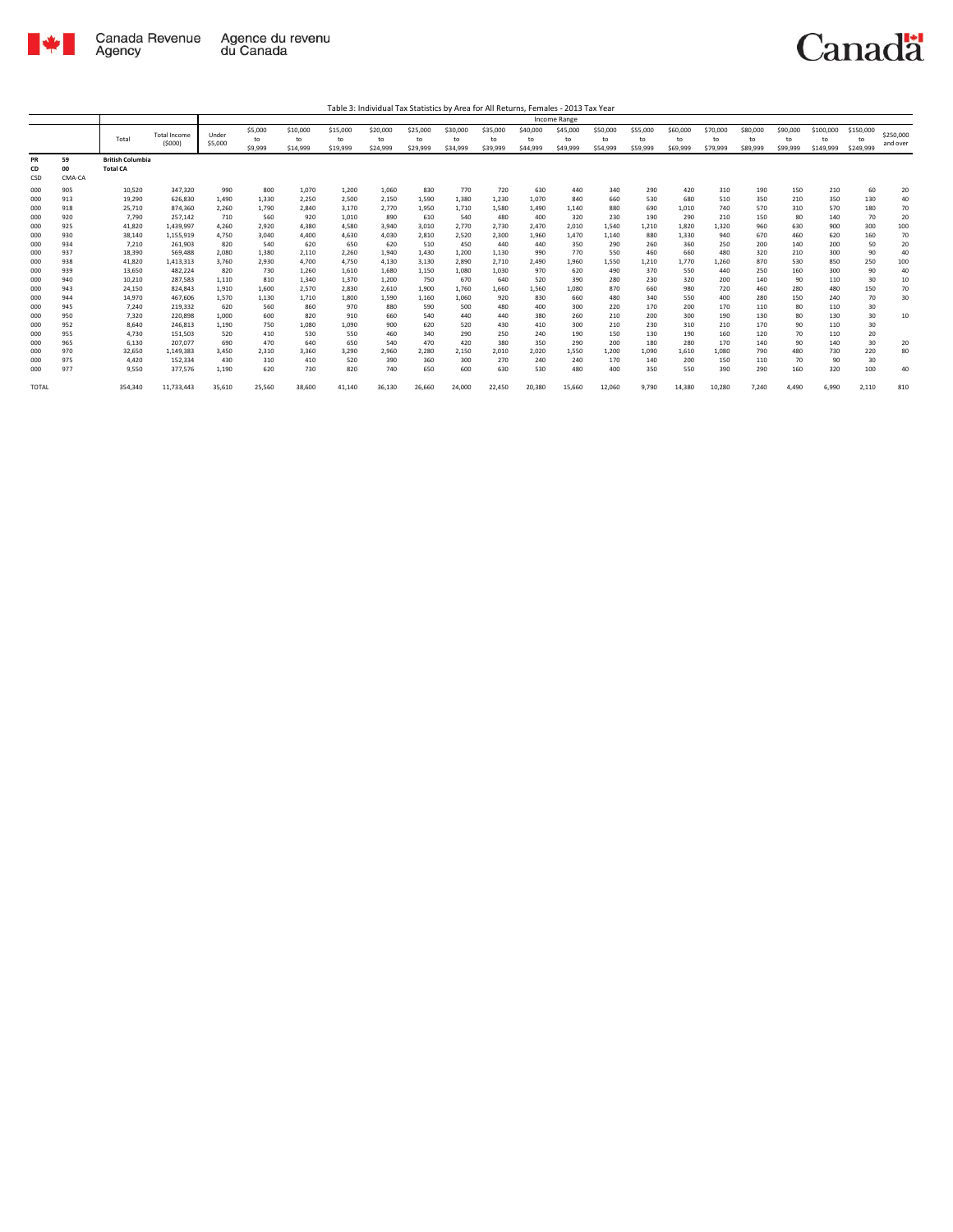

|                                 |                                 |                                                 |                                                |                                |                              |                              |                               |                              |                              |                             |                             |                             | Income Range               |                            |                            |                             |                            |                            |                            |                              |                              |                       |
|---------------------------------|---------------------------------|-------------------------------------------------|------------------------------------------------|--------------------------------|------------------------------|------------------------------|-------------------------------|------------------------------|------------------------------|-----------------------------|-----------------------------|-----------------------------|----------------------------|----------------------------|----------------------------|-----------------------------|----------------------------|----------------------------|----------------------------|------------------------------|------------------------------|-----------------------|
|                                 |                                 | Total                                           | <b>Total Income</b><br>(5000)                  | Under<br>\$5,000               | \$5,000<br>to<br>\$9,999     | \$10,000<br>to<br>\$14,999   | \$15,000<br>to<br>\$19,999    | \$20,000<br>to<br>\$24,999   | \$25,000<br>to<br>\$29,999   | \$30,000<br>to<br>\$34,999  | \$35,000<br>to<br>\$39,999  | \$40,000<br>to<br>\$44,999  | \$45,000<br>to<br>\$49,999 | \$50,000<br>to<br>\$54,999 | \$55,000<br>to<br>\$59,999 | \$60,000<br>to<br>\$69,999  | \$70,000<br>to<br>\$79,999 | \$80,000<br>to<br>\$89,999 | \$90,000<br>to<br>\$99,999 | \$100,000<br>to<br>\$149,999 | \$150,000<br>to<br>\$249,999 | \$250,000<br>and over |
| PR<br>CD<br>CSD                 | 59<br>01<br>CMA-CA              | <b>British Columbia</b><br><b>East Kootenav</b> |                                                |                                |                              |                              |                               |                              |                              |                             |                             |                             |                            |                            |                            |                             |                            |                            |                            |                              |                              |                       |
| 003<br>006<br>012<br>017<br>019 | 998<br>998<br>998<br>998<br>997 | 860<br>1,450<br>2,190<br>580<br>690             | 26,913<br>46,195<br>79.746<br>19,659<br>19.264 | 170<br>240<br>230<br>70<br>110 | 80<br>120<br>160<br>60<br>80 | 80<br>150<br>200<br>60<br>70 | 80<br>150<br>220<br>60<br>100 | 60<br>110<br>220<br>50<br>60 | 60<br>100<br>170<br>50<br>40 | 30<br>90<br>140<br>30<br>50 | 40<br>80<br>140<br>30<br>30 | 50<br>50<br>130<br>30<br>30 | 20<br>40<br>70<br>20<br>10 | 20<br>50<br>80<br>20<br>20 | 20<br>40<br>70<br>20<br>10 | 40<br>50<br>100<br>10<br>20 | 30<br>50<br>70<br>20<br>20 | 20<br>30<br>40<br>20<br>20 | 20<br>40<br>50<br>20<br>10 | 40<br>60<br>90<br>10<br>10   | 20                           |                       |
| 028<br>037                      | 997<br>997                      | 2,910<br>590                                    | 94,211<br>18,548                               | 300<br>60                      | 190<br>40                    | 280<br>70                    | 340<br>70                     | 350<br>70                    | 230<br>40                    | 220<br>30                   | 190<br>40                   | 180<br>40                   | 110<br>30                  | 110<br>20                  | 70<br>10                   | 110<br>20                   | 70<br>20                   | 60<br>20                   | 30                         | 50<br>10                     | 20                           |                       |
| 039<br>040<br>043               | 998<br>998<br>998               | 1,520<br>330<br>310                             | 55.223<br>11.745<br>8,596                      | 110<br>20<br>40                | 100<br>20<br>20              | 140<br>30<br>30              | 140<br>30<br>50               | 160<br>40<br>40              | 110<br>30<br>20              | 140<br>30<br>20             | 120<br>30<br>20             | 100<br>20<br>20             | 70<br>20<br>10             | 50                         | 50                         | 80<br>10                    | 50<br>10                   | 40                         | 20                         | 30<br>10                     | 10                           |                       |
| 046<br>048<br>801<br>803        | 997<br>998<br>999<br>997        | 1,030<br>510<br>20<br>10                        | 36.979<br>16.054<br>450<br>174                 | 90<br>40                       | 80<br>50                     | 90<br>50                     | 100<br>60                     | 90<br>60                     | 90<br>40                     | 80<br>60                    | 80<br>30                    | 80<br>30                    | 40<br>20                   | 40<br>20                   | 40<br>20                   | 40<br>10                    | 30<br>20                   | 30                         | 10                         | 20                           |                              |                       |
| 804<br>806                      | 999<br>998                      | 40<br>80                                        | 1.256<br>2.469                                 | 10                             |                              |                              | 10                            | 10                           |                              |                             |                             |                             |                            |                            |                            |                             |                            |                            |                            |                              |                              |                       |
| TOTAL                           |                                 | 13,100                                          | 437,482                                        | 1,510                          | 1,010                        | 1,260                        | 1,420                         | 1,320                        | 980                          | 940                         | 820                         | 750                         | 470                        | 450                        | 360                        | 500                         | 390                        | 290                        | 210                        | 330                          | 80                           | 40                    |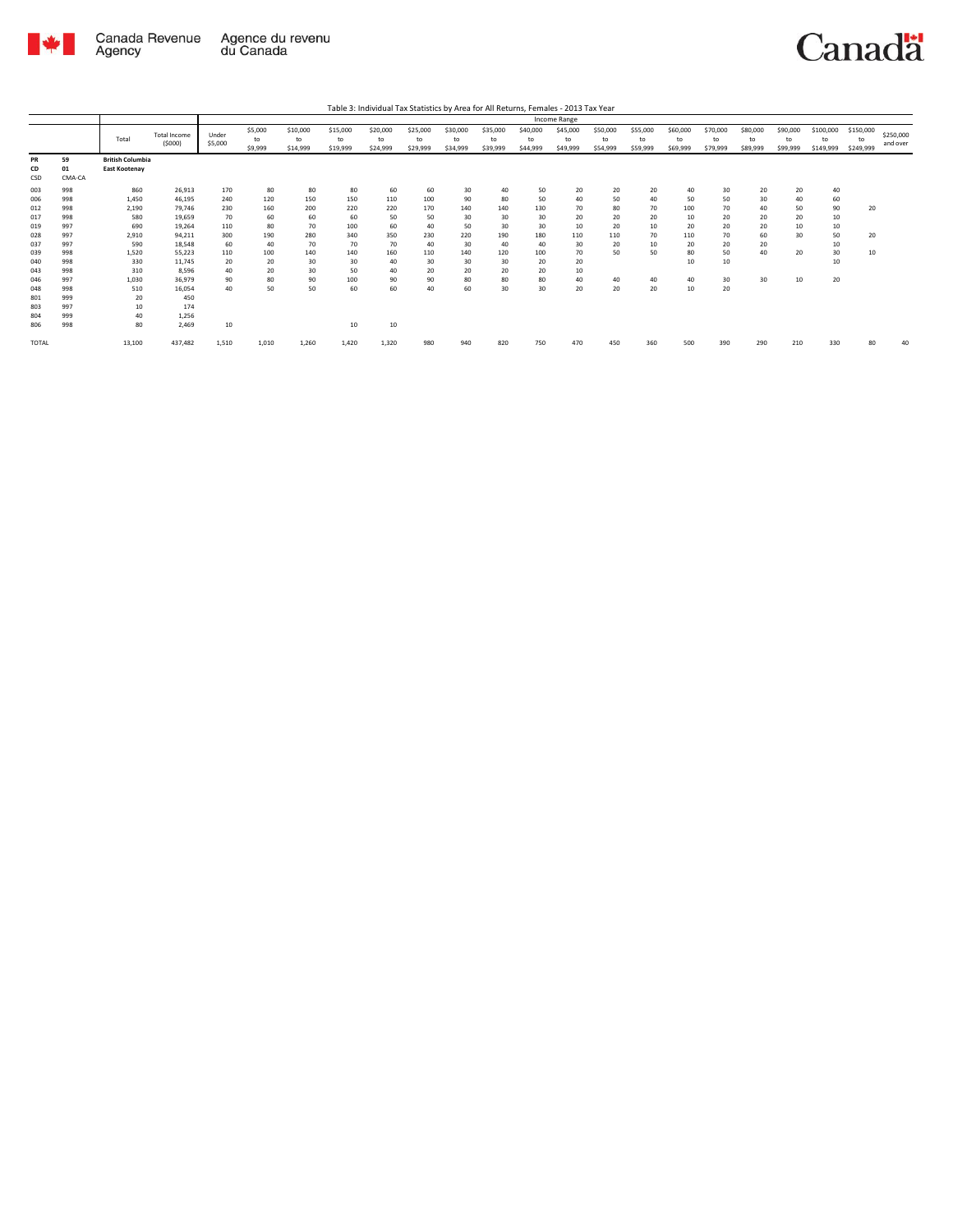

|                 |                    |                                                    |                               |                  |                          |                            |                            |                            |                            |                            |                            |                            | Income Range               |                            |                            |                            |                            |                            |                            |                              |                              |                       |
|-----------------|--------------------|----------------------------------------------------|-------------------------------|------------------|--------------------------|----------------------------|----------------------------|----------------------------|----------------------------|----------------------------|----------------------------|----------------------------|----------------------------|----------------------------|----------------------------|----------------------------|----------------------------|----------------------------|----------------------------|------------------------------|------------------------------|-----------------------|
|                 |                    | Total                                              | <b>Total Income</b><br>(5000) | Under<br>\$5,000 | \$5,000<br>to<br>\$9,999 | \$10,000<br>to<br>\$14,999 | \$15,000<br>to<br>\$19,999 | \$20,000<br>to<br>\$24,999 | \$25,000<br>to<br>\$29,999 | \$30,000<br>to<br>\$34,999 | \$35,000<br>to<br>\$39,999 | \$40,000<br>to<br>\$44,999 | \$45,000<br>to<br>\$49,999 | \$50,000<br>to<br>\$54,999 | \$55,000<br>to<br>\$59,999 | \$60,000<br>to<br>\$69,999 | \$70,000<br>to<br>\$79,999 | \$80,000<br>to<br>\$89,999 | \$90,000<br>to<br>\$99,999 | \$100,000<br>to<br>\$149,999 | \$150,000<br>to<br>\$249,999 | \$250,000<br>and over |
| PR<br>CD<br>CSD | 59<br>03<br>CMA-CA | <b>British Columbia</b><br><b>Central Kootenay</b> |                               |                  |                          |                            |                            |                            |                            |                            |                            |                            |                            |                            |                            |                            |                            |                            |                            |                              |                              |                       |
| 004             | 998                | 2,520                                              | 72,266                        | 220              | 190                      | 350                        | 390                        | 350                        | 190                        | 140                        | 140                        | 120                        | 100                        | 80                         | 50                         | 50                         | 70                         | 30                         | 20                         | 40                           | 10                           |                       |
| 010             | 997                | 810                                                | 21,359                        | 90               | 80                       | 110                        | 120                        | 90                         | 70                         | 50                         | 40                         | 30                         | 30                         | 20                         | 10                         | 20                         | 10                         | 10                         |                            | 10                           |                              |                       |
| 011             | 998                | 410                                                | 9,682                         | 60               | 40                       | 70                         | 60                         | 40                         | 30                         | 20                         | 20                         | 20                         | 20                         |                            |                            | 20                         |                            |                            |                            |                              |                              |                       |
| 013             | 998                | 1,750                                              | 46.099                        | 290              | 180                      | 220                        | 240                        | 180                        | 120                        | 100                        | 90                         | 90                         | 60                         | 40                         | 30                         | 30                         | 20                         | 20                         | 10                         | 20                           |                              |                       |
| 015             | 998                | 4,610                                              | 151,186                       | 390              | 350                      | 530                        | 610                        | 450                        | 340                        | 300                        | 310                        | 250                        | 220                        | 150                        | 130                        | 220                        | 130                        | 80                         | 60                         | 80                           | 30                           | 10                    |
| 017             | 998                | 550                                                | 15,684                        | 70               | 50                       | 60                         | 90                         | 60                         | 50                         | 20                         | 40                         | 20                         | 20                         | 10                         |                            | 10                         | 20                         | 10                         |                            |                              |                              |                       |
| 019             | 999                | 140                                                | 2,734                         | 30               | 20                       | 30                         | 20                         | 10                         | 10                         |                            |                            |                            |                            |                            |                            |                            |                            |                            |                            |                              |                              |                       |
| 023             | 998                | 430                                                | 12,472                        | 40               | 30                       | 60                         | 60                         | 60                         | 40                         | 30                         | 30                         | 30                         | 10                         |                            | 10                         | 10                         |                            |                            |                            |                              |                              |                       |
| 027             | 999                | 80                                                 | 2,264                         |                  |                          | 10                         | 10                         | 10                         |                            |                            |                            |                            |                            |                            |                            |                            |                            |                            |                            |                              |                              |                       |
| 032             | 998                | 280                                                | 7.320                         | 30               | 20                       | 50                         | 50                         | 30                         | 20                         | 20                         | 20                         | 10                         |                            |                            |                            |                            |                            |                            |                            |                              |                              |                       |
| 039             | 998                | 530                                                | 14.571                        | 80               | 50                       | 70                         | 80                         | 50                         | 40                         | 40                         | 20                         | 30                         | 20                         | 10                         |                            | 10                         |                            | 10                         |                            |                              |                              |                       |
| 041             | 998                | 1,370                                              | 41,310                        | 140              | 120                      | 180                        | 170                        | 130                        | 100                        | 100                        | 90                         | 80                         | 50                         | 30                         | 40                         | 50                         | 30                         | 30                         | 20                         | 20                           |                              |                       |
| 043             | 998                | 1,570                                              | 56,743                        | 140              | 110                      | 150                        | 170                        | 140                        | 120                        | 110                        | 100                        | 100                        | 80                         | 50                         | 40                         | 90                         | 50                         | 40                         | 40                         | 40                           |                              |                       |
| 045             | 998                | 3.460                                              | 108,747                       | 360              | 270                      | 360                        | 420                        | 410                        | 260                        | 220                        | 190                        | 170                        | 160                        | 120                        | 90                         | 130                        | 100                        | 70                         | 50                         | 60                           | 20                           |                       |
| 047             | 998                | 530                                                | 13,118                        | 80               | 50                       | 70                         | 80                         | 60                         | 30                         | 40                         | 20                         | 20                         | 10                         | 10                         |                            | 10                         |                            |                            |                            |                              |                              |                       |
| 050             | 998                | 650                                                | 18.767                        | 60               | 50                       | 80                         | 90                         | 80                         | 50                         | 50                         | 40                         | 30                         | 20                         | 30                         | 20                         | 20                         | 20                         | 20                         |                            |                              |                              |                       |
| 052             | 998                | 1.730                                              | 43.168                        | 240              | 180                      | 240                        | 260                        | 170                        | 130                        | 100                        | 80                         | 70                         | 50                         | 50                         | 30                         | 50                         | 20                         | 20                         | 20                         | 20                           |                              |                       |
| 056             | 998                | 770                                                | 21,630                        | 90               | 70                       | 100                        | 100                        | 90                         | 40                         | 50                         | 40                         | 40                         | 40                         | 20                         | 20                         | 30                         | 20                         | 10                         |                            |                              |                              |                       |
| 058             | 998                | 1,200                                              | 38,066                        | 130              | 90                       | 140                        | 140                        | 110                        | 80                         | 80                         | 80                         | 60                         | 50                         | 40                         | 40                         | 40                         | 40                         | 20                         |                            | 20                           |                              |                       |
| 060<br>807      | 998<br>998         | 720<br>40                                          | 18,301<br>982                 | 90               | 80                       | 100                        | 100                        | 70                         | 50                         | 50                         | 40                         | 30                         | 20                         | 10                         | 10                         | 30                         | 10                         | 10                         |                            |                              |                              |                       |
| <b>TOTAL</b>    |                    | 24,120                                             | 716,469                       | 2,610            | 2,050                    | 2,970                      | 3,250                      | 2,580                      | 1,760                      | 1,520                      | 1,400                      | 1,200                      | 960                        | 710                        | 550                        | 840                        | 570                        | 410                        | 270                        | 360                          | 110                          | 30                    |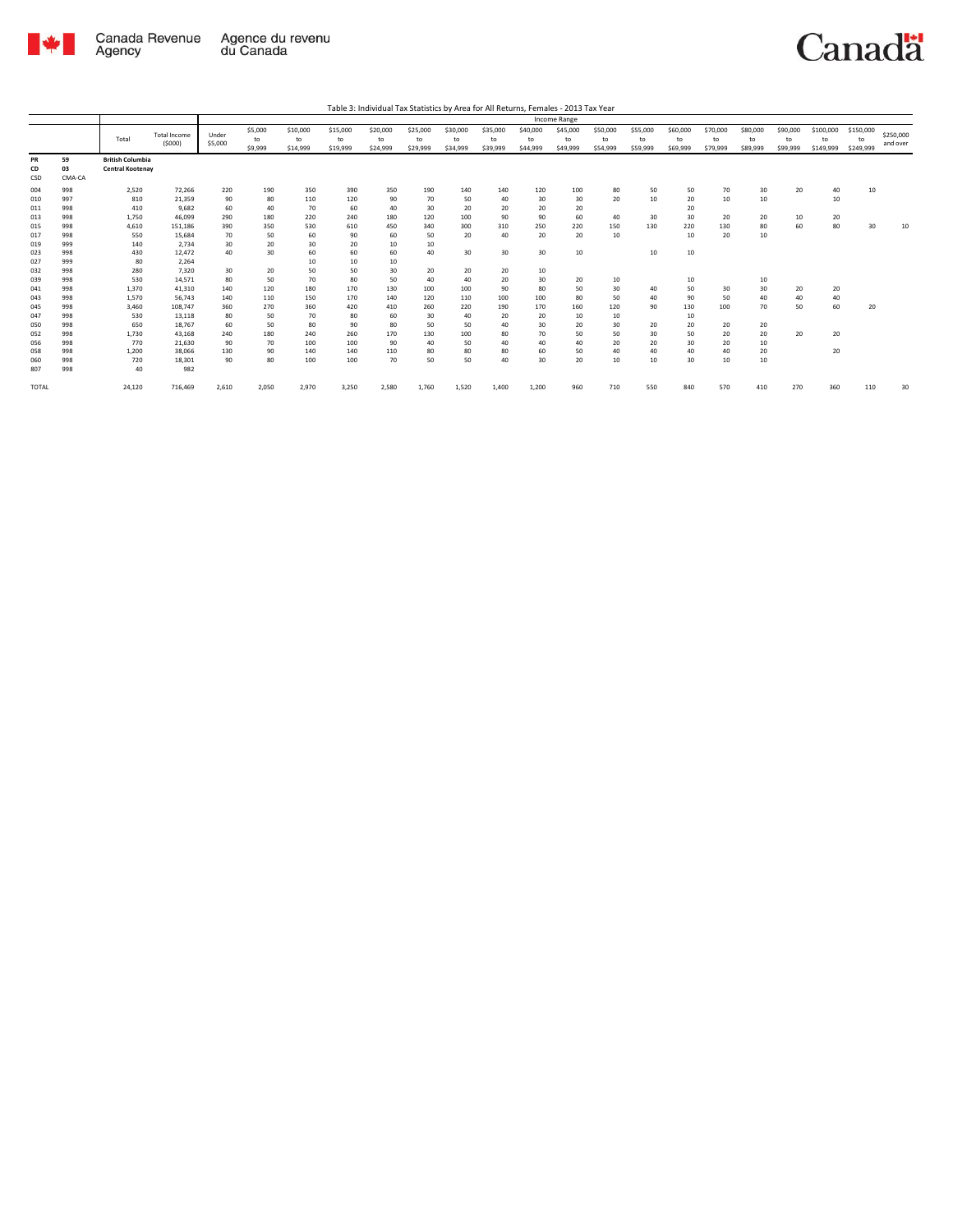

| Table 3: Individual Tax Statistics by Area for All Returns, Females - 2013 Tax Year |  |
|-------------------------------------------------------------------------------------|--|

|                                        |                                        |                                                     |                                                        |                                     |                                    |                                     |                                     |                                    |                                   |                                   |                                   |                                   | Income Range               |                            |                            |                            |                            |                            |                            |                              |                              |                       |
|----------------------------------------|----------------------------------------|-----------------------------------------------------|--------------------------------------------------------|-------------------------------------|------------------------------------|-------------------------------------|-------------------------------------|------------------------------------|-----------------------------------|-----------------------------------|-----------------------------------|-----------------------------------|----------------------------|----------------------------|----------------------------|----------------------------|----------------------------|----------------------------|----------------------------|------------------------------|------------------------------|-----------------------|
|                                        |                                        | Total                                               | Total Income<br>(5000)                                 | Under<br>\$5,000                    | \$5,000<br>to<br>\$9,999           | \$10,000<br>to<br>\$14,999          | \$15,000<br>to<br>\$19,999          | \$20,000<br>to<br>\$24,999         | \$25,000<br>to<br>\$29,999        | \$30,000<br>to<br>\$34,999        | \$35,000<br>to<br>\$39,999        | \$40,000<br>to<br>\$44,999        | \$45,000<br>to<br>\$49,999 | \$50,000<br>to<br>\$54,999 | \$55,000<br>to<br>\$59,999 | \$60,000<br>to<br>\$69,999 | \$70,000<br>to<br>\$79,999 | \$80,000<br>to<br>\$89,999 | \$90,000<br>to<br>\$99,999 | \$100,000<br>to<br>\$149,999 | \$150,000<br>to<br>\$249,999 | \$250,000<br>and over |
| PR<br>CD<br>CSD                        | 59<br>05<br>CMA-CA                     | <b>British Columbia</b><br><b>Kootenay Boundary</b> |                                                        |                                     |                                    |                                     |                                     |                                    |                                   |                                   |                                   |                                   |                            |                            |                            |                            |                            |                            |                            |                              |                              |                       |
| 005<br>009<br>014<br>018               | 998<br>998<br>998<br>998               | 1,010<br>460<br>3,330<br>700                        | 31,285<br>16,800<br>101,836<br>25,309                  | 90<br>30<br>320<br>60               | 90<br>30<br>240<br>50              | 110<br>40<br>380<br>60              | 130<br>40<br>380<br>60              | 120<br>70<br>420<br>70             | 80<br>30<br>260<br>60             | 70<br>50<br>250<br>50             | 60<br>30<br>210<br>40             | 60<br>20<br>200<br>40             | 50<br>20<br>140<br>30      | 30<br>10<br>100<br>20      | 20<br>20<br>80<br>20       | 30<br>10<br>120<br>50      | 30<br>20<br>80<br>40       | 20<br>10<br>60<br>20       | 10<br>40                   | 10<br>50<br>20               | 10                           |                       |
| 023<br>026<br>030                      | 998<br>998<br>998                      | 1,540<br>560<br>440                                 | 64.547<br>19,331<br>12,980                             | 150<br>50<br>40                     | 110<br>30<br>40                    | 120<br>70<br>50                     | 150<br>60<br>50                     | 130<br>60<br>50                    | 110<br>50<br>20                   | 80<br>40<br>30                    | 80<br>30<br>30                    | 80<br>20<br>30                    | 60<br>20<br>20             | 60<br>20<br>20             | 50<br>20                   | 80<br>20<br>10             | 80<br>20<br>10             | 70<br>20                   | 40                         | 70                           | 30                           |                       |
| 032<br>037<br>042<br>050<br>052<br>054 | 998<br>998<br>999<br>998<br>998<br>997 | 1,900<br>270<br>390<br>600<br>1.240<br>950          | 51.744<br>6.982<br>8.353<br>19,685<br>34.320<br>22,351 | 170<br>20<br>50<br>50<br>150<br>180 | 160<br>30<br>50<br>50<br>90<br>100 | 300<br>40<br>70<br>70<br>150<br>150 | 290<br>60<br>70<br>70<br>200<br>130 | 200<br>30<br>40<br>80<br>150<br>90 | 150<br>20<br>20<br>50<br>90<br>60 | 140<br>10<br>20<br>40<br>90<br>60 | 100<br>10<br>20<br>40<br>80<br>40 | 100<br>10<br>10<br>40<br>60<br>30 | 70<br>30<br>40<br>30       | 50<br>20<br>30<br>20       | 40<br>10<br>20<br>10       | 60<br>10<br>40<br>10       | 20<br>20<br>30             | 20<br>10<br>10<br>10       | 20                         | 20<br>10                     |                              |                       |
| TOTAL                                  |                                        | 13,390                                              | 415,524                                                | 1,370                               | 1,050                              | 1,580                               | 1,690                               | 1,500                              | 1,010                             | 920                               | 780                               | 700                               | 540                        | 390                        | 320                        | 470                        | 350                        | 270                        | 140                        | 220                          | 70                           | 20                    |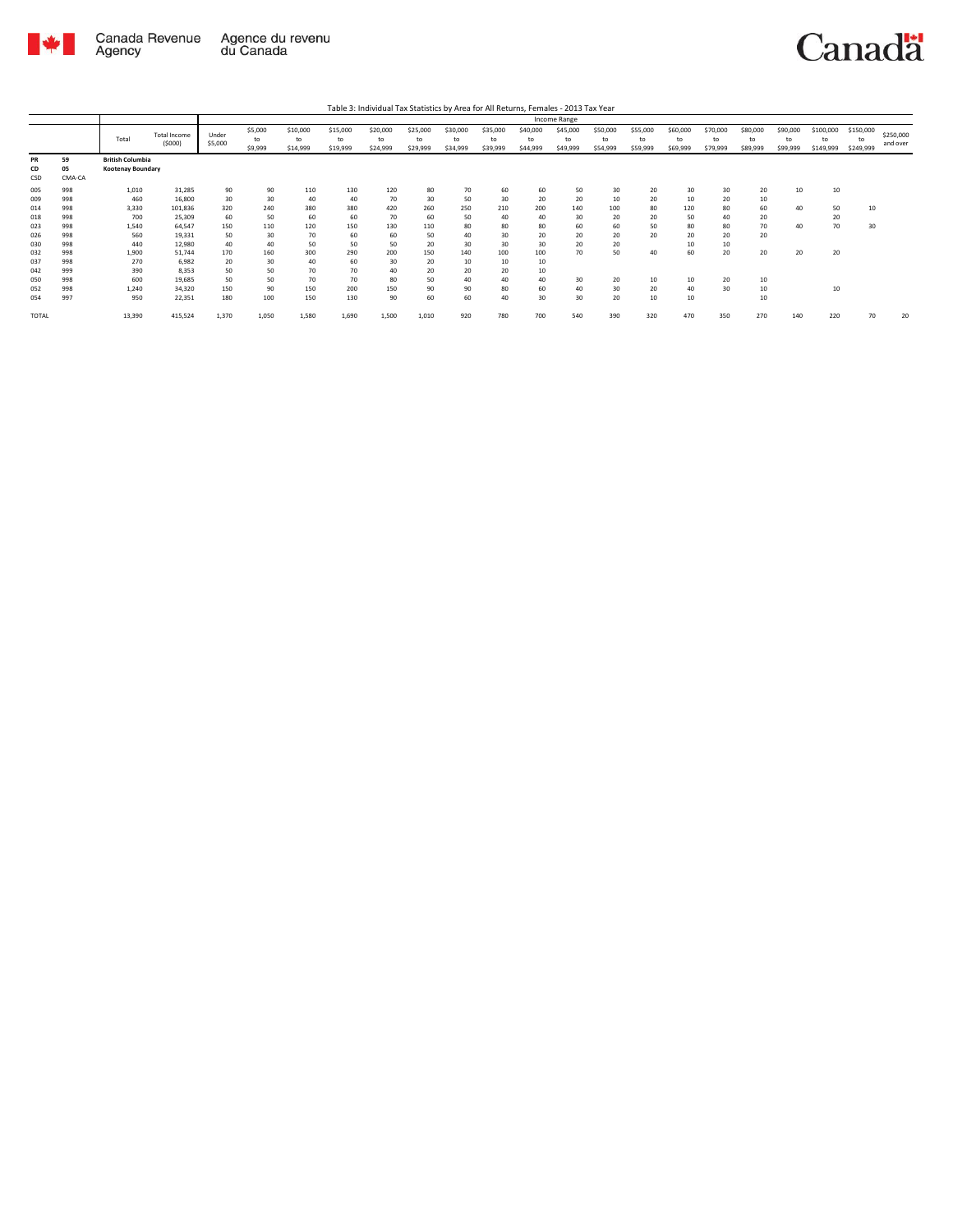

|                 |                    |                                                 |                               |                  |                          |                            |                            | Table 3: Individual Tax Statistics by Area for All Returns, Females - 2013 Tax Year |                            |                            |                            |                            | <b>Income Range</b>        |                            |                            |                            |                            |                            |                            |                              |                              |                       |
|-----------------|--------------------|-------------------------------------------------|-------------------------------|------------------|--------------------------|----------------------------|----------------------------|-------------------------------------------------------------------------------------|----------------------------|----------------------------|----------------------------|----------------------------|----------------------------|----------------------------|----------------------------|----------------------------|----------------------------|----------------------------|----------------------------|------------------------------|------------------------------|-----------------------|
|                 |                    | Total                                           | <b>Total Income</b><br>(5000) | Under<br>\$5,000 | \$5,000<br>to<br>\$9,999 | \$10,000<br>to<br>\$14,999 | \$15,000<br>to<br>\$19,999 | \$20,000<br>to<br>\$24,999                                                          | \$25,000<br>to<br>\$29,999 | \$30,000<br>to<br>\$34,999 | \$35,000<br>to<br>\$39,999 | \$40,000<br>to<br>\$44,999 | \$45,000<br>to<br>\$49,999 | \$50,000<br>to<br>\$54,999 | \$55,000<br>to<br>\$59,999 | \$60,000<br>to<br>\$69,999 | \$70,000<br>to<br>\$79,999 | \$80,000<br>to<br>\$89,999 | \$90,000<br>to<br>\$99,999 | \$100,000<br>to<br>\$149,999 | \$150,000<br>to<br>\$249,999 | \$250,000<br>and over |
| PR<br>CD<br>CSD | 59<br>07<br>CMA-CA | <b>British Columbia</b><br>Okanagan-Similkameen |                               |                  |                          |                            |                            |                                                                                     |                            |                            |                            |                            |                            |                            |                            |                            |                            |                            |                            |                              |                              |                       |
| 005             | 998                | 2,470                                           | 76.467                        | 180              | 140                      | 260                        | 380                        | 340                                                                                 | 210                        | 190                        | 160                        | 150                        | 100                        | 60                         | 70                         | 80                         | 50                         | 30                         | 30                         | 30                           |                              |                       |
| 009             | 997                | 620                                             | 15.735                        | 60               | 40                       | 110                        | 100                        | 90                                                                                  | 50                         | 30                         | 30                         | 20                         | 20                         | 10                         |                            | 10                         |                            |                            |                            |                              |                              |                       |
| 014             | 997                | 1.670                                           | 48.366                        | 170              | 110                      | 190                        | 230                        | 220                                                                                 | 150                        | 110                        | 110                        | 80                         | 70                         | 50                         | 30                         | 50                         | 40                         | 20                         |                            | 20                           |                              |                       |
| 022             | 998                | 960                                             | 32.047                        | 70               | 60                       | 100                        | 130                        | 130                                                                                 | 100                        | 60                         | 70                         | 50                         | 40                         | 20                         | 20                         | 30                         | 30                         | 10                         | 10                         | 20                           |                              |                       |
| 024             | 997                | 1,180                                           | 32,406                        | 150              | 90                       | 190                        | 180                        | 110                                                                                 | 80                         | 70                         | 70                         | 40                         | 40                         | 30                         | 20                         | 30                         | 30                         | 20                         |                            | 20                           |                              |                       |
| 026             | 997                | 440                                             | 11,510                        | 60               | 30                       | 80                         | 90                         | 40                                                                                  | 30                         | 20                         | 20                         | 20                         | 10                         |                            |                            |                            |                            |                            |                            |                              |                              |                       |
| 028             | 998                | 1,160                                           | 32.606                        | 120              | 90                       | 150                        | 140                        | 140                                                                                 | 100                        | 90                         | 70                         | 60                         | 40                         | 30                         | 30                         | 40                         | 30                         | 20                         | 10                         | 10                           |                              |                       |
| 035             | 996                | 5.050                                           | 174.739                       | 370              | 360                      | 510                        | 610                        | 590                                                                                 | 430                        | 290                        | 380                        | 320                        | 230                        | 160                        | 150                        | 180                        | 150                        | 110                        | 60                         | 110                          | 50                           | 10                    |
| 049             | 996                | 800                                             | 30,624                        | 60               | 60                       | 70                         | 70                         | 80                                                                                  | 70                         | 50                         | 60                         | 50                         | 30                         | 30                         | 30                         | 50                         | 30                         | 20                         | 20                         | 20                           |                              |                       |
| 053             | 997                | 990                                             | 22.535                        | 130              | 90                       | 190                        | 160                        | 120                                                                                 | 60                         | 50                         | 50                         | 30                         | 20                         | 20                         |                            | 20                         | 20                         |                            |                            |                              |                              |                       |
| 055             | 997                | 790                                             | 20,790                        | 90               | 70                       | 120                        | 130                        | 80                                                                                  | 60                         | 40                         | 30                         | 20                         | 20                         | 20                         | 20                         | 30                         |                            | 10                         |                            | 10                           |                              |                       |
| 801             | 999                | 30                                              | 501                           |                  |                          |                            |                            |                                                                                     |                            |                            |                            |                            |                            |                            |                            |                            |                            |                            |                            |                              |                              |                       |
| 802             | 997                | 700                                             | 19,003                        | 70               | 40                       | 90                         | 90                         | 110                                                                                 | 80                         | 60                         | 40                         | 40                         | 30                         | 20                         |                            | 10                         |                            |                            |                            |                              |                              |                       |
| 805             | 999                | 30                                              | 635                           | 10               |                          |                            |                            |                                                                                     |                            |                            |                            |                            |                            |                            |                            |                            |                            |                            |                            |                              |                              |                       |
| 806             | 999                | 20                                              | 533                           |                  |                          |                            |                            |                                                                                     |                            |                            |                            |                            |                            |                            |                            |                            |                            |                            |                            |                              |                              |                       |
| 807             | 999                | 30                                              | 623                           |                  |                          |                            |                            |                                                                                     |                            |                            |                            |                            |                            |                            |                            |                            |                            |                            |                            |                              |                              |                       |
| 808<br>809      | 999<br>999         | 10<br>20                                        | 261<br>536                    |                  |                          |                            |                            |                                                                                     |                            |                            |                            |                            |                            |                            |                            |                            |                            |                            |                            |                              |                              |                       |
|                 |                    |                                                 |                               |                  |                          |                            |                            |                                                                                     |                            |                            |                            |                            |                            |                            |                            |                            |                            |                            |                            |                              |                              |                       |
| TOTAL           |                    | 16,970                                          | 519,917                       | 1,540            | 1,210                    | 2,070                      | 2.330                      | 2,060                                                                               | 1,430                      | 1.090                      | 1,100                      | 880                        | 660                        | 450                        | 400                        | 530                        | 400                        | 270                        | 160                        | 270                          | 100                          | 40                    |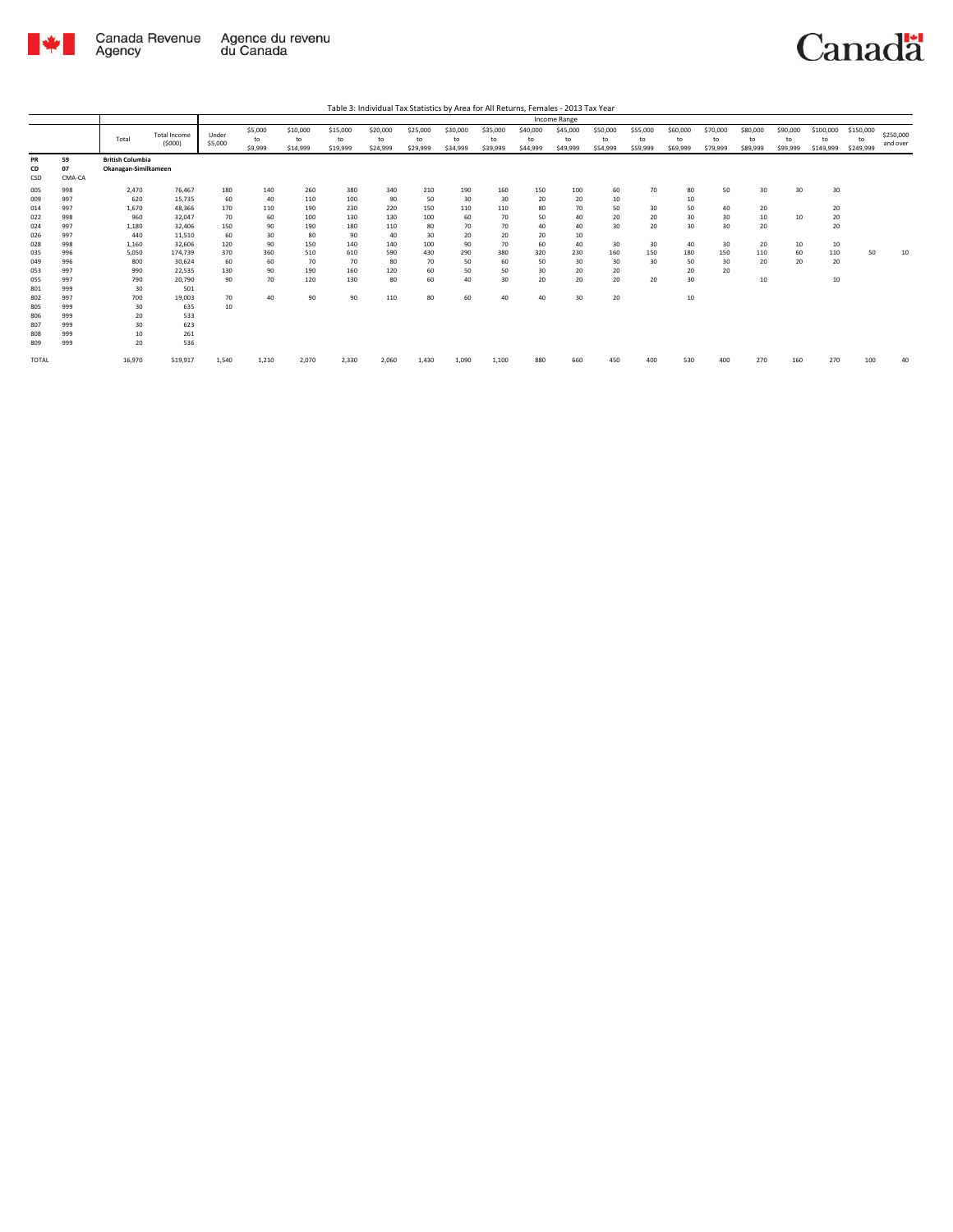

|                   |                    |                                                 |                               |                  |                          |                            |                            | Table 3: Individual Tax Statistics by Area for All Returns, Females - 2013 Tax Year |                            |                            |                            |                            |                            |                            |                            |                            |                            |                            |                            |                              |                              |                       |
|-------------------|--------------------|-------------------------------------------------|-------------------------------|------------------|--------------------------|----------------------------|----------------------------|-------------------------------------------------------------------------------------|----------------------------|----------------------------|----------------------------|----------------------------|----------------------------|----------------------------|----------------------------|----------------------------|----------------------------|----------------------------|----------------------------|------------------------------|------------------------------|-----------------------|
|                   |                    |                                                 |                               |                  |                          |                            |                            |                                                                                     |                            |                            |                            |                            | Income Range               |                            |                            |                            |                            |                            |                            |                              |                              |                       |
|                   |                    | Total                                           | <b>Total Income</b><br>(5000) | Under<br>\$5,000 | \$5,000<br>to<br>\$9,999 | \$10,000<br>to<br>\$14,999 | \$15,000<br>to<br>\$19,999 | \$20,000<br>to<br>\$24,999                                                          | \$25,000<br>to<br>\$29,999 | \$30,000<br>to<br>\$34,999 | \$35,000<br>to<br>\$39,999 | \$40,000<br>to<br>\$44,999 | \$45,000<br>to<br>\$49,999 | \$50,000<br>to<br>\$54,999 | \$55,000<br>to<br>\$59,999 | \$60,000<br>to<br>\$69,999 | \$70,000<br>to<br>\$79,999 | \$80,000<br>to<br>\$89,999 | \$90,000<br>to<br>\$99,999 | \$100,000<br>to<br>\$149,999 | \$150,000<br>to<br>\$249,999 | \$250,000<br>and over |
| PR<br>CD<br>CSD   | 59<br>09<br>CMA-CA | <b>British Columbia</b><br><b>Fraser Valley</b> |                               |                  |                          |                            |                            |                                                                                     |                            |                            |                            |                            |                            |                            |                            |                            |                            |                            |                            |                              |                              |                       |
| 009<br>014<br>016 | 997<br>997<br>996  | 2,640<br>150<br>260                             | 70,714<br>2,832<br>6,022      | 300<br>30<br>50  | 250<br>20<br>30          | 410<br>30<br>30            | 390<br>30<br>40            | 280<br>10<br>20                                                                     | 190<br>10<br>20            | 190<br>20                  | 110                        | 140                        | 80                         | 60                         | 50                         | 70                         | 40                         | 30                         | 20                         | 40                           |                              |                       |
| 034<br>048<br>060 | 996<br>996<br>996  | 350<br>220<br>420                               | 10,583<br>5,016<br>12,730     | 70<br>50<br>60   | 30<br>20<br>40           | 40<br>40<br>50             | 30<br>30<br>50             | 40<br>20<br>40                                                                      | 20<br>10<br>30             | 10<br>10<br>30             | 20<br>10<br>20             | 20<br>10                   | 20<br>20                   | 20                         |                            | 10<br>10                   | 10                         |                            |                            | 10                           |                              |                       |
| 062<br>804        | 996<br>997         | 630<br>20                                       | 17,132<br>322                 | 90               | 40                       | 100                        | 80                         | 60                                                                                  | 50                         | 30                         | 40                         | 40                         | 30                         | $20\,$                     | 20                         | 20                         | 20                         |                            |                            |                              |                              |                       |
| 806<br>807<br>810 | 999<br>999<br>999  | 30                                              | 540                           |                  |                          |                            |                            |                                                                                     |                            |                            |                            |                            |                            |                            |                            |                            |                            |                            |                            |                              |                              |                       |
| 812<br>816<br>817 | 997<br>999<br>999  | 40<br>20                                        | 642<br>302                    | 10               |                          |                            |                            |                                                                                     |                            |                            |                            |                            |                            |                            |                            |                            |                            |                            |                            |                              |                              |                       |
| 818<br>819<br>837 | 999<br>999<br>997  | 20<br>60                                        | 413<br>1,443                  | 20               |                          |                            |                            |                                                                                     |                            |                            |                            |                            |                            |                            |                            |                            |                            |                            |                            |                              |                              |                       |
| 841<br>842<br>843 | 999<br>999<br>999  | 20                                              | 247                           |                  |                          |                            |                            |                                                                                     |                            |                            |                            |                            |                            |                            |                            |                            |                            |                            |                            |                              |                              |                       |
| 845<br>847<br>875 | 999<br>999<br>999  | 20<br>20                                        | 301<br>307                    |                  |                          |                            |                            |                                                                                     |                            |                            |                            |                            |                            |                            |                            |                            |                            |                            |                            |                              |                              |                       |
| 876<br>879        | 999<br>996         | 110                                             | 2,966                         | 20               |                          |                            | 10                         | 10                                                                                  | 10                         |                            |                            |                            |                            |                            |                            |                            |                            |                            |                            |                              |                              |                       |
| 880<br>881        | 996<br>996         | 80<br>110                                       | 1,582<br>2,827                | 20<br>20         |                          | 20                         | 20<br>20                   | 10                                                                                  |                            |                            |                            |                            |                            |                            |                            |                            |                            |                            |                            |                              |                              |                       |
| TOTAL             |                    | 5,250                                           | 137,782                       | 800              | 470                      | 760                        | 730                        | 510                                                                                 | 380                        | 330                        | 230                        | 240                        | 160                        | 120                        | 90                         | 140                        | 100                        | 60                         | л∩                         | 80                           | 20                           |                       |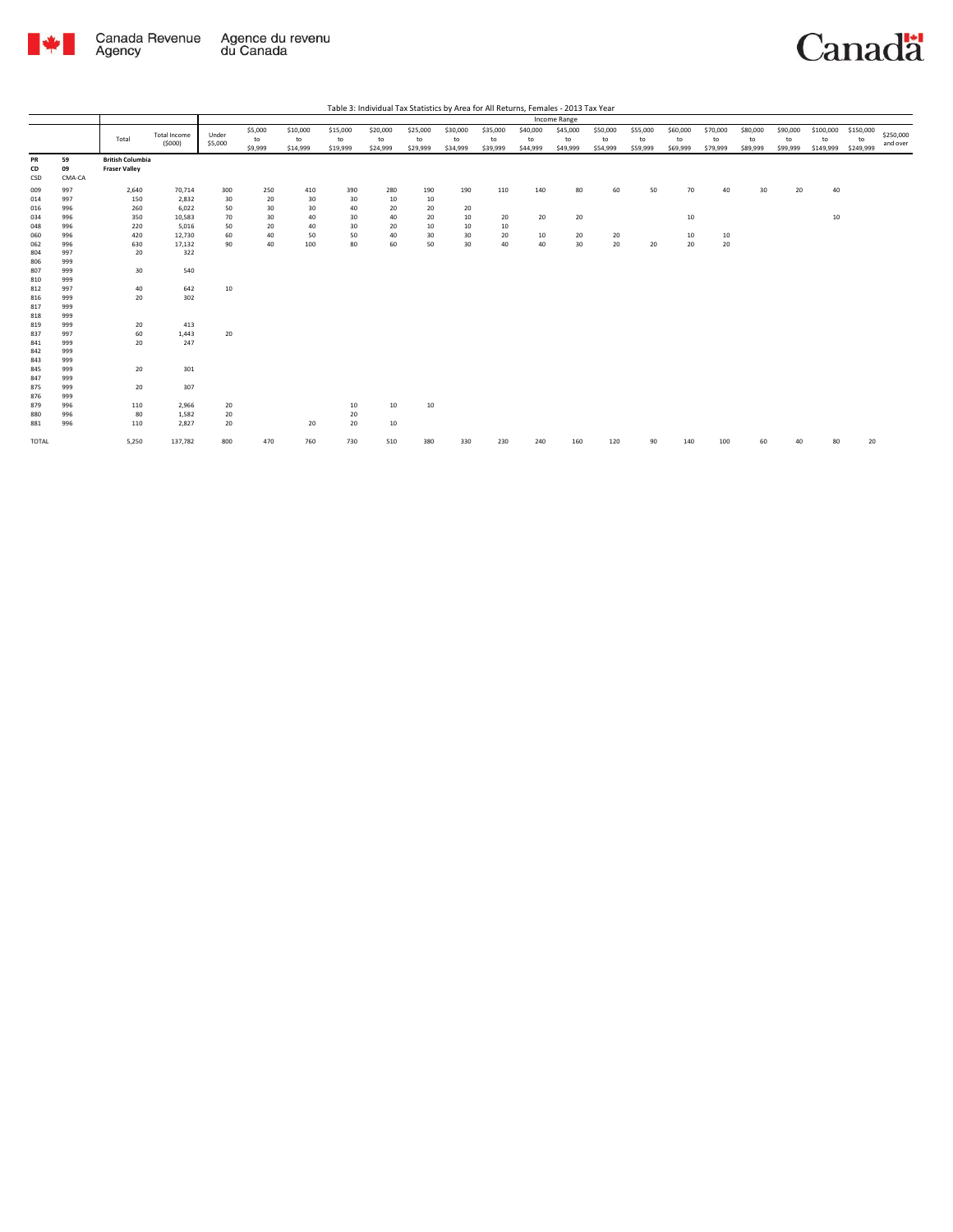

|                          |                          |                                    |                                   |                  |                          |                            |                            | Table 3: Individual Tax Statistics by Area for All Returns, Females - 2013 Tax Year |                            |                            |                            |                            |                            |                            |                            |                            |                            |                            |                            |                        |                              |                       |
|--------------------------|--------------------------|------------------------------------|-----------------------------------|------------------|--------------------------|----------------------------|----------------------------|-------------------------------------------------------------------------------------|----------------------------|----------------------------|----------------------------|----------------------------|----------------------------|----------------------------|----------------------------|----------------------------|----------------------------|----------------------------|----------------------------|------------------------|------------------------------|-----------------------|
|                          |                          |                                    |                                   |                  |                          |                            |                            |                                                                                     |                            |                            |                            |                            | Income Range               |                            |                            |                            |                            |                            |                            |                        |                              |                       |
|                          |                          | Total                              | <b>Total Income</b><br>(5000)     | Under<br>\$5,000 | \$5,000<br>to<br>\$9,999 | \$10,000<br>to<br>\$14,999 | \$15,000<br>to<br>\$19,999 | \$20,000<br>to<br>\$24,999                                                          | \$25,000<br>to<br>\$29,999 | \$30,000<br>to<br>\$34,999 | \$35,000<br>to<br>\$39,999 | \$40,000<br>to<br>\$44,999 | \$45,000<br>to<br>\$49,999 | \$50,000<br>to<br>\$54,999 | \$55,000<br>to<br>\$59,999 | \$60,000<br>to<br>\$69,999 | \$70,000<br>to<br>\$79,999 | \$80,000<br>to<br>\$89,999 | \$90,000<br>to<br>\$99,999 | \$100,000<br>\$149,999 | \$150,000<br>to<br>\$249,999 | \$250,000<br>and over |
| <b>PR</b><br>CD<br>CSD   | 59<br>17<br>CMA-CA       | <b>British Columbia</b><br>Capital |                                   |                  |                          |                            |                            |                                                                                     |                            |                            |                            |                            |                            |                            |                            |                            |                            |                            |                            |                        |                              |                       |
| 027<br>029<br>056<br>815 | 997<br>997<br>997<br>999 | 4,500<br>2,050<br>70<br>30         | 168,095<br>75.940<br>1.493<br>563 | 420<br>150<br>20 | 340<br>150               | 530<br>230<br>10           | 500<br>240                 | 420<br>230                                                                          | 320<br>160                 | 290<br>140                 | 290<br>120                 | 250<br>110                 | 180<br>100                 | 150<br>70                  | 130<br>50                  | 170<br>80                  | 150<br>70                  | 100<br>40                  | 60<br>30                   | 130<br>70              | 50                           | 30<br>20              |
| TOTAL                    |                          | 6,650                              | 246,091                           | 590              | 500                      | 780                        | 750                        | 650                                                                                 | 480                        | 430                        | 410                        | 360                        | 280                        | 220                        | 190                        | 250                        | 220                        | 150                        | 90                         | 190                    | 70                           | 50                    |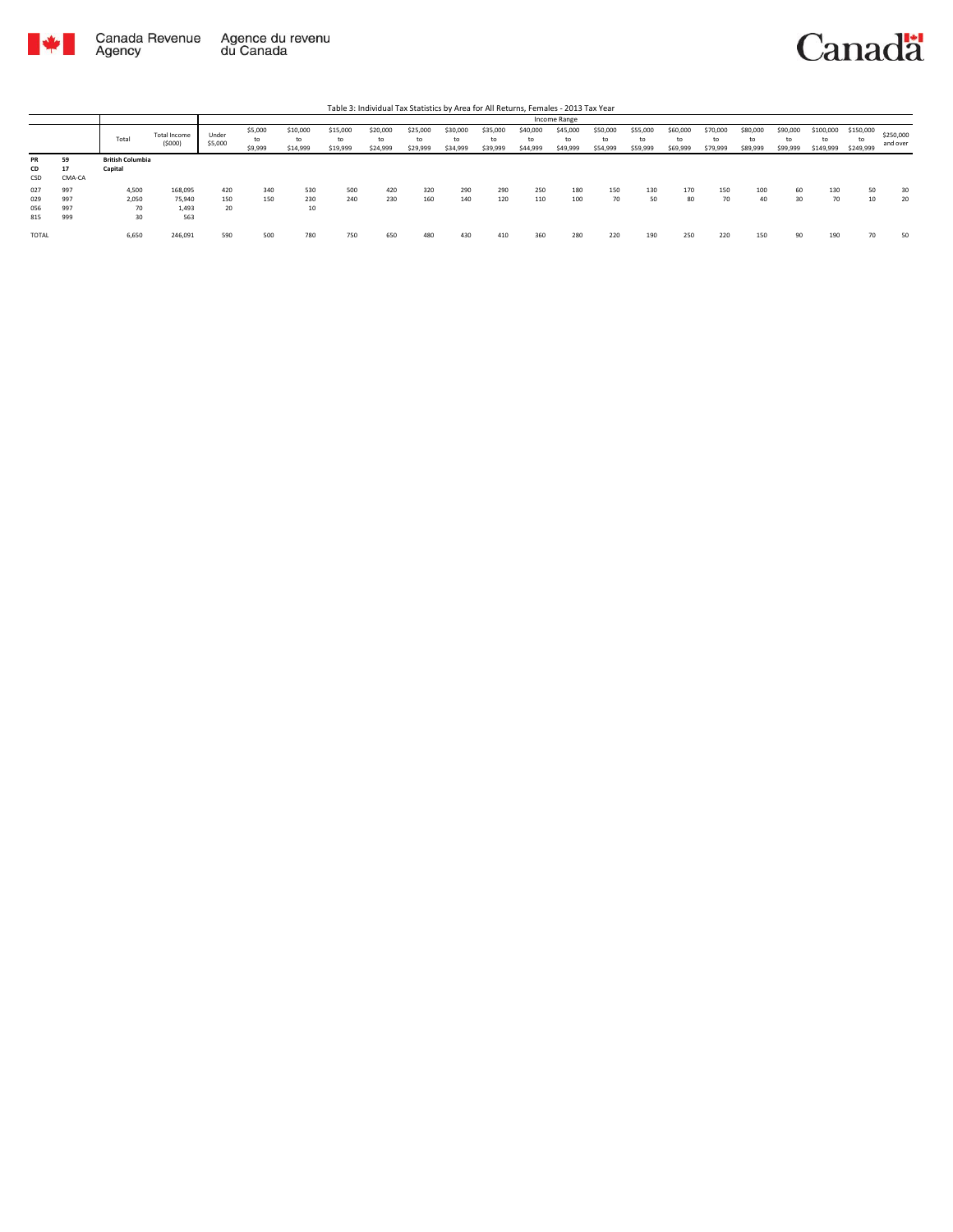

|                                                             |                                                             |                                                                         |                                                                                         |                                                          |                                                         |                                                          |                                                          | Table 3: Individual Tax Statistics by Area for All Returns, Females - 2013 Tax Year |                                                         |                                                         |                                                        |                                                        |                                                       |                                                |                                          |                                            |                                                |                                        |                                  |                                        |                              |                       |
|-------------------------------------------------------------|-------------------------------------------------------------|-------------------------------------------------------------------------|-----------------------------------------------------------------------------------------|----------------------------------------------------------|---------------------------------------------------------|----------------------------------------------------------|----------------------------------------------------------|-------------------------------------------------------------------------------------|---------------------------------------------------------|---------------------------------------------------------|--------------------------------------------------------|--------------------------------------------------------|-------------------------------------------------------|------------------------------------------------|------------------------------------------|--------------------------------------------|------------------------------------------------|----------------------------------------|----------------------------------|----------------------------------------|------------------------------|-----------------------|
|                                                             |                                                             |                                                                         |                                                                                         |                                                          |                                                         |                                                          |                                                          |                                                                                     |                                                         |                                                         |                                                        |                                                        | Income Range                                          |                                                |                                          |                                            |                                                |                                        |                                  |                                        |                              |                       |
|                                                             |                                                             | Total                                                                   | <b>Total Income</b><br>(5000)                                                           | Under<br>\$5,000                                         | \$5,000<br>to<br>\$9,999                                | \$10,000<br>to<br>\$14,999                               | \$15,000<br>to<br>\$19,999                               | \$20,000<br>to<br>\$24,999                                                          | \$25,000<br>to<br>\$29,999                              | \$30,000<br>to<br>\$34,999                              | \$35,000<br>to<br>\$39,999                             | \$40,000<br>to<br>\$44,999                             | \$45,000<br>to<br>\$49,999                            | \$50,000<br>to<br>\$54,999                     | \$55,000<br>to<br>\$59,999               | \$60,000<br>to<br>\$69,999                 | \$70,000<br>to<br>\$79,999                     | \$80,000<br>to<br>\$89,999             | \$90,000<br>to<br>\$99,999       | \$100,000<br>to<br>\$149,999           | \$150,000<br>to<br>\$249,999 | \$250,000<br>and over |
| PR<br>CD<br>CSD                                             | 59<br>19<br>CMA-CA                                          | <b>British Columbia</b><br><b>Cowichan Valley</b>                       |                                                                                         |                                                          |                                                         |                                                          |                                                          |                                                                                     |                                                         |                                                         |                                                        |                                                        |                                                       |                                                |                                          |                                            |                                                |                                        |                                  |                                        |                              |                       |
| 015<br>016<br>017<br>021<br>033<br>035<br>043<br>046<br>049 | 997<br>997<br>996<br>997<br>997<br>997<br>996<br>996<br>996 | 950<br>1.630<br>1,020<br>3.740<br>440<br>270<br>1.690<br>3.300<br>2.340 | 33,481<br>44.225<br>33,865<br>122,188<br>12.791<br>7.953<br>65,076<br>121.020<br>93.906 | 90<br>170<br>110<br>350<br>50<br>30<br>170<br>310<br>180 | 60<br>130<br>80<br>260<br>40<br>20<br>110<br>250<br>140 | 90<br>240<br>110<br>380<br>60<br>30<br>140<br>320<br>210 | 90<br>240<br>100<br>420<br>60<br>40<br>140<br>310<br>230 | 110<br>190<br>90<br>390<br>60<br>30<br>160<br>270<br>210                            | 80<br>120<br>80<br>280<br>30<br>20<br>120<br>250<br>170 | 60<br>110<br>80<br>280<br>30<br>20<br>100<br>210<br>140 | 70<br>80<br>60<br>250<br>30<br>20<br>100<br>210<br>170 | 60<br>80<br>70<br>260<br>20<br>20<br>110<br>220<br>180 | 50<br>60<br>40<br>180<br>20<br>10<br>90<br>180<br>110 | 40<br>60<br>40<br>120<br>10<br>60<br>120<br>90 | 30<br>30<br>30<br>110<br>60<br>120<br>70 | 40<br>40<br>30<br>150<br>100<br>170<br>120 | 50<br>30<br>30<br>120<br>10<br>60<br>130<br>90 | 10<br>20<br>20<br>80<br>60<br>90<br>70 | 20<br>20<br>40<br>40<br>60<br>50 | 20<br>20<br>20<br>60<br>60<br>60<br>90 | 10<br>20<br>10<br>20<br>30   | 10                    |
| 804<br>809<br>815<br>816<br><b>TOTAL</b>                    | 997<br>998<br>999<br>999                                    | 130<br>130<br>30<br>15,670                                              | 911<br>371<br>841<br>536,628                                                            | 80<br>110<br>1.640                                       | 30<br>10<br>1.140                                       | 10<br>1.600                                              | 1.640                                                    | 1,510                                                                               | 1,150                                                   | 1,020                                                   | 990                                                    | 1,010                                                  | 740                                                   | 550                                            | 470                                      | 660                                        | 520                                            | 350                                    | 230                              | 340                                    | 100                          | 30                    |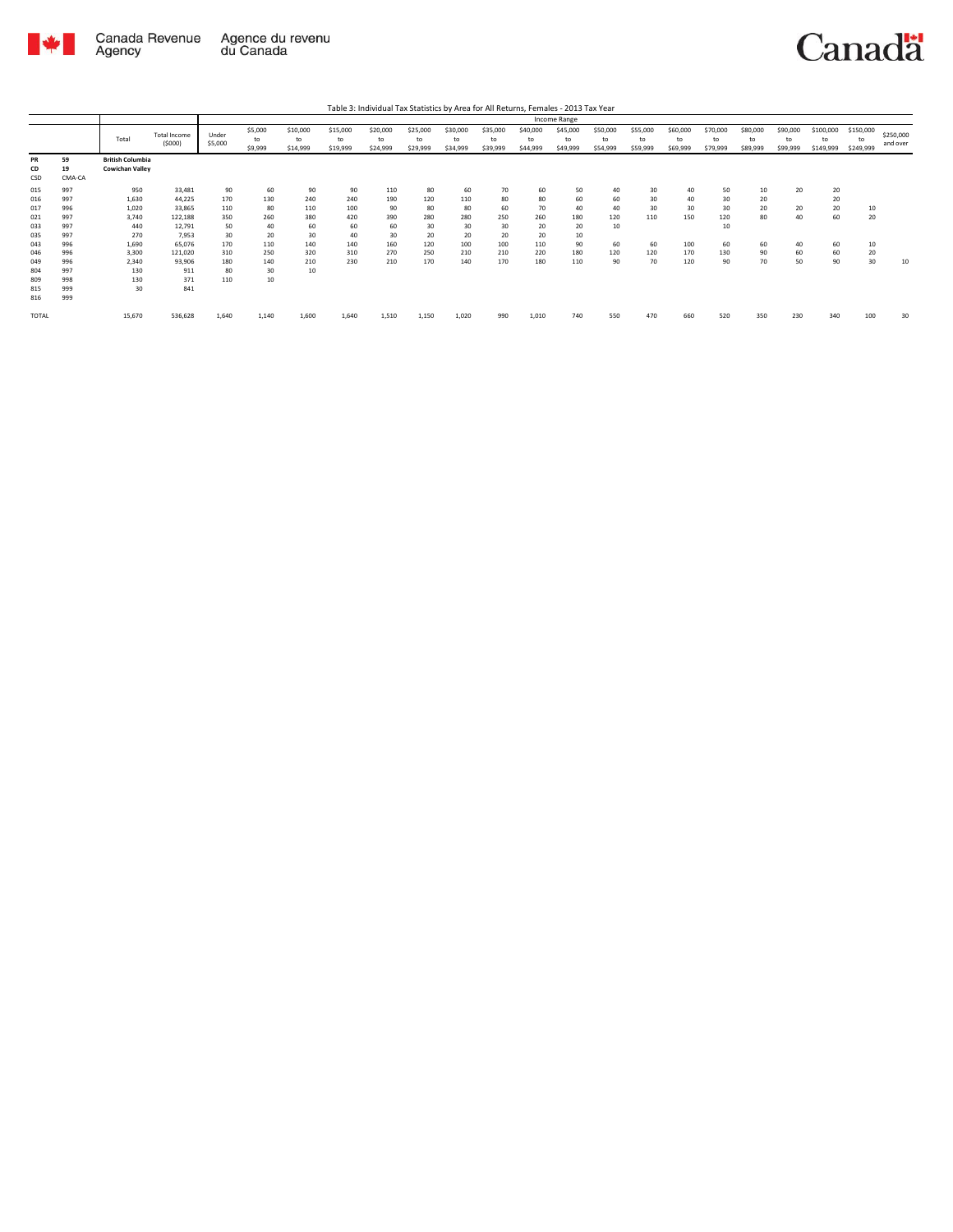

|                                 |                                 |                                        |                                              |                          |                          |                            |                            | Table 3: Individual Tax Statistics by Area for All Returns, Females - 2013 Tax Year |                            |                            |                            |                            |                            |                            |                            |                            |                            |                            |                            |                        |                              |                       |
|---------------------------------|---------------------------------|----------------------------------------|----------------------------------------------|--------------------------|--------------------------|----------------------------|----------------------------|-------------------------------------------------------------------------------------|----------------------------|----------------------------|----------------------------|----------------------------|----------------------------|----------------------------|----------------------------|----------------------------|----------------------------|----------------------------|----------------------------|------------------------|------------------------------|-----------------------|
|                                 |                                 |                                        |                                              |                          |                          |                            |                            |                                                                                     |                            |                            |                            |                            | Income Range               |                            |                            |                            |                            |                            |                            |                        |                              |                       |
|                                 |                                 | Total                                  | Total Income<br>(5000)                       | Under<br>\$5,000         | \$5,000<br>\$9,999       | \$10,000<br>to<br>\$14,999 | \$15,000<br>to<br>\$19,999 | \$20,000<br>to<br>\$24,999                                                          | \$25,000<br>to<br>\$29,999 | \$30,000<br>to<br>\$34,999 | \$35,000<br>to<br>\$39,999 | \$40,000<br>to<br>\$44,999 | \$45,000<br>to<br>\$49,999 | \$50,000<br>to<br>\$54,999 | \$55,000<br>to<br>\$59,999 | \$60,000<br>to<br>\$69,999 | \$70,000<br>to<br>\$79,999 | \$80,000<br>to<br>\$89,999 | \$90,000<br>to<br>\$99,999 | \$100,000<br>\$149,999 | \$150,000<br>to<br>\$249,999 | \$250,000<br>and over |
| PR<br>CD<br>CSD                 | 59<br>21<br>CMA-CA              | <b>British Columbia</b><br>Nanaimo     |                                              |                          |                          |                            |                            |                                                                                     |                            |                            |                            |                            |                            |                            |                            |                            |                            |                            |                            |                        |                              |                       |
| 014<br>030<br>032<br>036<br>806 | 997<br>996<br>996<br>996<br>999 | 1,840<br>2.750<br>2,820<br>1,570<br>20 | 63,165<br>117.663<br>80,606<br>46,302<br>260 | 180<br>200<br>320<br>160 | 130<br>160<br>240<br>140 | 210<br>210<br>370<br>220   | 220<br>280<br>380<br>220   | 180<br>250<br>310<br>160                                                            | 140<br>180<br>200<br>120   | 110<br>180<br>170<br>100   | 110<br>190<br>180<br>100   | 110<br>180<br>150<br>70    | 80<br>140<br>120<br>70     | 60<br>100<br>60<br>50      | 50<br>110<br>70<br>30      | 70<br>150<br>80<br>60      | 60<br>130<br>50<br>30      | 40<br>70<br>40<br>20       | 20<br>50<br>30<br>20       | 40<br>100<br>40<br>10  | 20<br>40                     | 20                    |
| TOTAL                           |                                 | 8,990                                  | 307,996                                      | 870                      | 660                      | 1,010                      | 1.100                      | 890                                                                                 | 630                        | 560                        | 590                        | 510                        | 400                        | 280                        | 260                        | 350                        | 280                        | 170                        | 120                        | 200                    | 80                           | 40                    |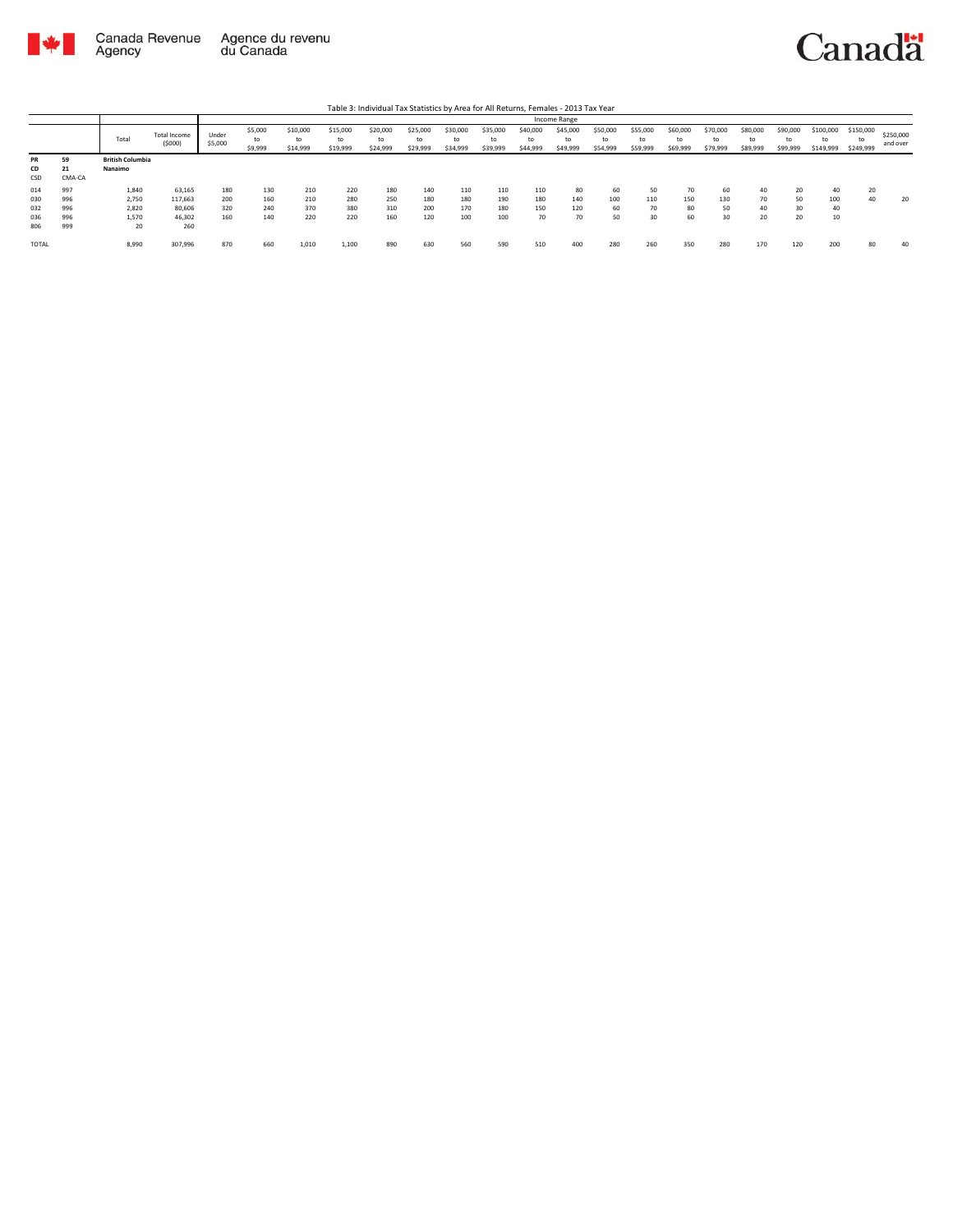

|                 | Table 3: Individual Tax Statistics by Area for All Returns, Females - 2013 Tax Year<br>Income Range |                                              |                               |                  |                          |                            |                            |                            |                            |                            |                            |                            |                            |                            |                            |                            |                            |                            |                            |                              |                              |                       |
|-----------------|-----------------------------------------------------------------------------------------------------|----------------------------------------------|-------------------------------|------------------|--------------------------|----------------------------|----------------------------|----------------------------|----------------------------|----------------------------|----------------------------|----------------------------|----------------------------|----------------------------|----------------------------|----------------------------|----------------------------|----------------------------|----------------------------|------------------------------|------------------------------|-----------------------|
|                 |                                                                                                     |                                              |                               |                  |                          |                            |                            |                            |                            |                            |                            |                            |                            |                            |                            |                            |                            |                            |                            |                              |                              |                       |
|                 |                                                                                                     | Total                                        | <b>Total Income</b><br>(5000) | Under<br>\$5,000 | \$5,000<br>to<br>\$9,999 | \$10,000<br>to<br>\$14,999 | \$15,000<br>to<br>\$19,999 | \$20,000<br>to<br>\$24,999 | \$25,000<br>to<br>\$29,999 | \$30,000<br>to<br>\$34,999 | \$35,000<br>to<br>\$39,999 | \$40,000<br>to<br>\$44,999 | \$45,000<br>to<br>\$49,999 | \$50,000<br>to<br>\$54,999 | \$55,000<br>to<br>\$59,999 | \$60,000<br>to<br>\$69,999 | \$70,000<br>to<br>\$79,999 | \$80,000<br>to<br>\$89,999 | \$90,000<br>to<br>\$99,999 | \$100,000<br>to<br>\$149,999 | \$150,000<br>to<br>\$249,999 | \$250,000<br>and over |
| PR<br>CD<br>CSD | 59<br>23<br>CMA-CA                                                                                  | <b>British Columbia</b><br>Alberni-Clayoquot |                               |                  |                          |                            |                            |                            |                            |                            |                            |                            |                            |                            |                            |                            |                            |                            |                            |                              |                              |                       |
| 019             | 998                                                                                                 | 800                                          | 23,233                        | 110              | 70                       | 80                         | 80                         | 80                         | 70                         | 50                         | 40                         | 40                         | 30                         | 30                         | 20                         | 30                         | 30                         | 10                         |                            | 10                           |                              |                       |
| 025             | 998                                                                                                 | 870                                          | 25.094                        | 130              | 80                       | 80                         | 100                        | 80                         | 70                         | 60                         | 50                         | 40                         | 40                         | 30                         | 20                         | 30                         | 30                         | 10                         | 10                         | 20                           |                              |                       |
| 047             | 998                                                                                                 | 70                                           | 1,757                         | 20               |                          |                            |                            |                            |                            |                            |                            |                            |                            |                            |                            |                            |                            |                            |                            |                              |                              |                       |
| 049             | 998                                                                                                 |                                              |                               |                  |                          |                            |                            |                            |                            |                            |                            |                            |                            |                            |                            |                            |                            |                            |                            |                              |                              |                       |
| 803             | 999                                                                                                 | 30                                           | 672                           |                  |                          |                            |                            |                            |                            |                            |                            |                            |                            |                            |                            |                            |                            |                            |                            |                              |                              |                       |
| 805             | 999                                                                                                 | 10                                           | 148                           |                  |                          |                            |                            |                            |                            |                            |                            |                            |                            |                            |                            |                            |                            |                            |                            |                              |                              |                       |
| 808             | 997                                                                                                 | 190                                          | 1.086                         | 150              |                          |                            | 10                         |                            |                            |                            |                            |                            |                            |                            |                            |                            |                            |                            |                            |                              |                              |                       |
| <b>TOTAL</b>    |                                                                                                     | 1,960                                        | 51,990                        | 430              | 160                      | 180                        | 210                        | 180                        | 140                        | 130                        | 100                        | 90                         | 80                         | 60                         | 40                         | 60                         | 50                         | 30                         | 20                         | 30                           |                              |                       |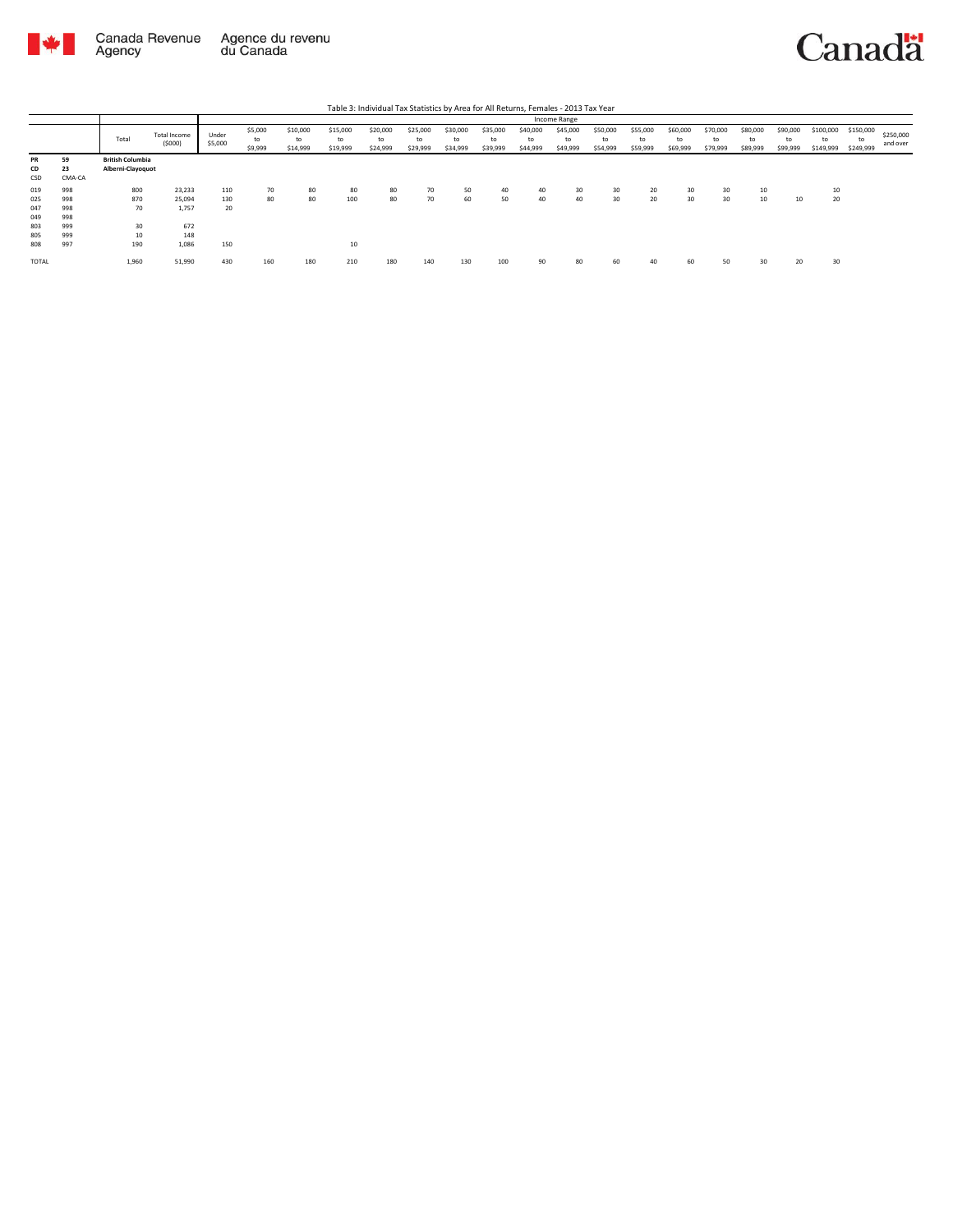

|                        |                    |                                       |                        |                  |                          |                            |                            | Table 3: Individual Tax Statistics by Area for All Returns, Females - 2013 Tax Year |                            |                            |                            |                            |                            |                            |                            |                            |                            |                            |                            |                              |                              |                       |
|------------------------|--------------------|---------------------------------------|------------------------|------------------|--------------------------|----------------------------|----------------------------|-------------------------------------------------------------------------------------|----------------------------|----------------------------|----------------------------|----------------------------|----------------------------|----------------------------|----------------------------|----------------------------|----------------------------|----------------------------|----------------------------|------------------------------|------------------------------|-----------------------|
|                        |                    |                                       |                        |                  |                          |                            |                            |                                                                                     |                            |                            |                            |                            | Income Range               |                            |                            |                            |                            |                            |                            |                              |                              |                       |
|                        |                    | Total                                 | Total Income<br>(5000) | Under<br>\$5,000 | \$5,000<br>to<br>\$9,999 | \$10,000<br>to<br>\$14,999 | \$15,000<br>to<br>\$19,999 | \$20,000<br>to<br>\$24,999                                                          | \$25,000<br>to<br>\$29,999 | \$30,000<br>to<br>\$34,999 | \$35,000<br>to<br>\$39,999 | \$40,000<br>to<br>\$44,999 | \$45,000<br>to<br>\$49,999 | \$50,000<br>to<br>\$54,999 | \$55,000<br>to<br>\$59,999 | \$60,000<br>to<br>\$69,999 | \$70,000<br>to<br>\$79,999 | \$80,000<br>to<br>\$89,999 | \$90,000<br>to<br>\$99,999 | \$100,000<br>to<br>\$149,999 | \$150,000<br>to<br>\$249,999 | \$250,000<br>and over |
| <b>PR</b><br>CD<br>CSD | 59<br>24<br>CMA-CA | <b>British Columbia</b><br>Strathcona |                        |                  |                          |                            |                            |                                                                                     |                            |                            |                            |                            |                            |                            |                            |                            |                            |                            |                            |                              |                              |                       |
| 025<br>029             | 997<br>999         | 530<br>40                             | 12,929<br>902          | 100<br>20        | 60                       | 60                         | 50                         | 60                                                                                  | 40                         | 20                         | 30                         | 30                         | 20                         | 20                         |                            | 20                         | 10                         |                            |                            |                              |                              |                       |
| 030<br>039             | 997<br>997         | 120<br>110                            | 2.839<br>2.417         | 20<br>20         | 10                       | 20<br>20                   | 20<br>20                   | 10<br>20                                                                            | 20                         |                            |                            |                            |                            |                            |                            |                            |                            |                            |                            |                              |                              |                       |
| 048<br>052             | 996<br>998         | 430<br>410                            | 11,941<br>10,079       | 60<br>60         | 50<br>50                 | 60<br>70                   | 60<br>60                   | 40<br>40                                                                            | 30<br>30                   | 30<br>20                   | 20<br>10                   | 20<br>$10\,$               | 20<br>10                   | 10                         |                            |                            |                            |                            |                            |                              |                              |                       |
| 054<br>806             | 997<br>998<br>999  | 1,090<br>50                           | 36,909<br>470          | 150<br>30        | 100                      | 140                        | 140                        | 120                                                                                 | 70                         | 60                         | 60                         | 50                         | 50                         | 30                         | 20                         | 30                         | 30                         | 20                         | 20                         | 20                           |                              |                       |
| 833<br>836             | 999                | 10<br>20                              | 143<br>291             |                  |                          |                            |                            |                                                                                     |                            |                            |                            |                            |                            |                            |                            |                            |                            |                            |                            |                              |                              |                       |
| TOTAL                  |                    | 2,810                                 | 78,920                 | 460              | 280                      | 380                        | 340                        | 290                                                                                 | 200                        | 150                        | 130                        | 120                        | 100                        | 70                         | 50                         | 70                         | 60                         | 40                         | 20                         | 30                           | 10                           |                       |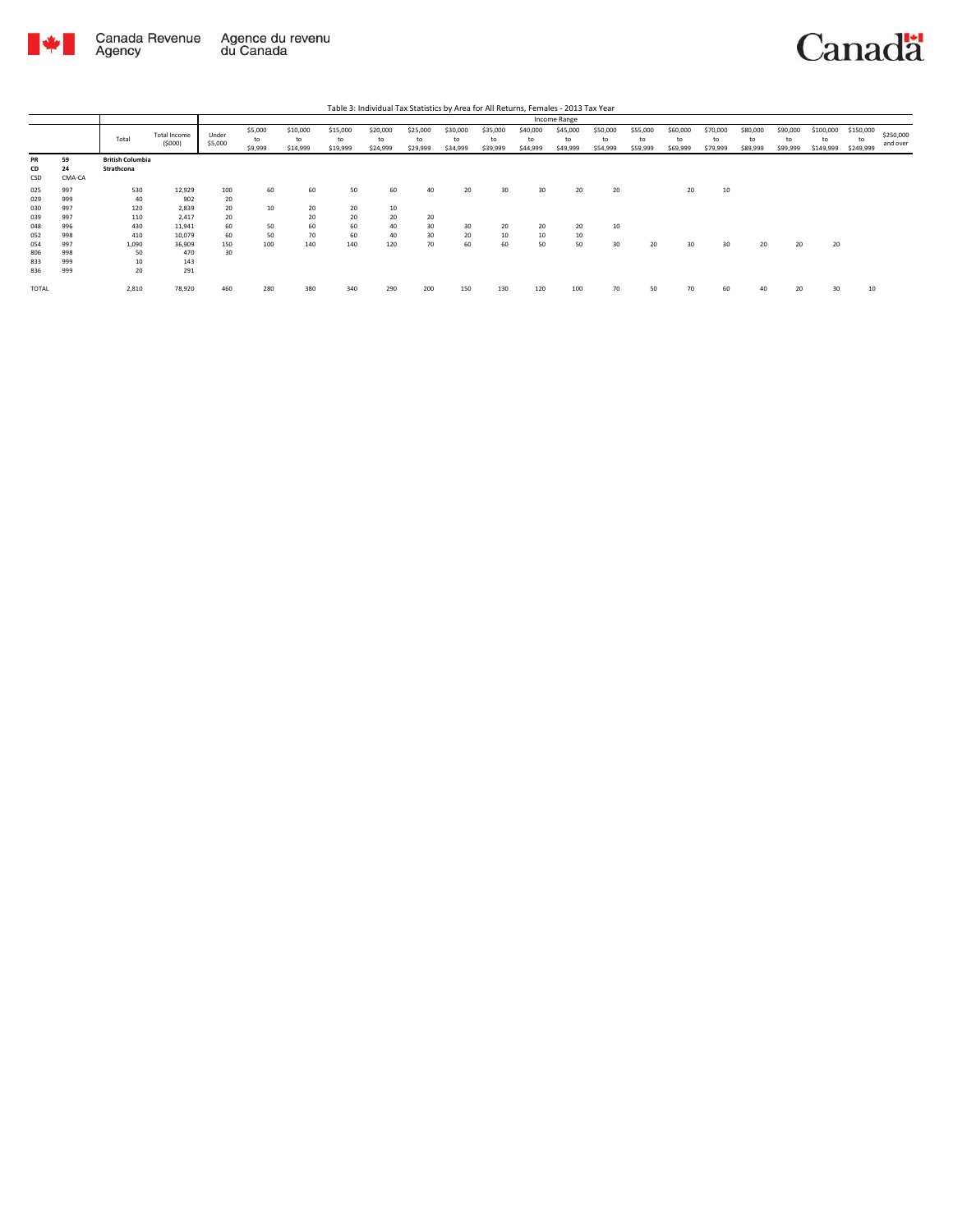



|                        |                    |                                                  |         |                  |                          |                            |                            |                            |                            |                            |                            |                            | Income Range               |                            |                            |                            |                            |                      |                            |                              |                              |                       |
|------------------------|--------------------|--------------------------------------------------|---------|------------------|--------------------------|----------------------------|----------------------------|----------------------------|----------------------------|----------------------------|----------------------------|----------------------------|----------------------------|----------------------------|----------------------------|----------------------------|----------------------------|----------------------|----------------------------|------------------------------|------------------------------|-----------------------|
|                        |                    | Total Income<br>Total<br><b>British Columbia</b> |         | Under<br>\$5,000 | \$5,000<br>to<br>\$9,999 | \$10,000<br>to<br>\$14,999 | \$15,000<br>to<br>\$19,999 | \$20,000<br>to<br>\$24,999 | \$25,000<br>to<br>\$29,999 | \$30,000<br>to<br>\$34,999 | \$35,000<br>to<br>\$39,999 | \$40,000<br>to<br>\$44,999 | \$45,000<br>to<br>\$49,999 | \$50,000<br>to<br>\$54,999 | \$55,000<br>to<br>\$59,999 | \$60,000<br>to<br>\$69,999 | \$70,000<br>to<br>\$79,999 | \$80,000<br>\$89,999 | \$90,000<br>to<br>\$99,999 | \$100,000<br>to<br>\$149,999 | \$150,000<br>to<br>\$249,999 | \$250,000<br>and over |
| <b>PR</b><br>CD<br>CSD | 59<br>26<br>CMA-CA | <b>Comox Valley</b>                              |         |                  |                          |                            |                            |                            |                            |                            |                            |                            |                            |                            |                            |                            |                            |                      |                            |                              |                              |                       |
| 024                    | 996                | 3,210                                            | 102.372 | 370              | 270                      | 340                        | 350                        | 300                        | 230                        | 210                        | 230                        | 200                        | 140                        | 100                        | 80                         | 140                        | 70                         | 60                   | 50                         | 70                           | 20                           |                       |
| TOTAL                  |                    | 3,210                                            | 102,372 | 370              | 270                      | 340                        | 350                        | 300                        | 230                        | 210                        | 230                        | 200                        | 140                        | 100                        | 80                         | 140                        | 70                         | 60                   |                            | 70                           | 20                           |                       |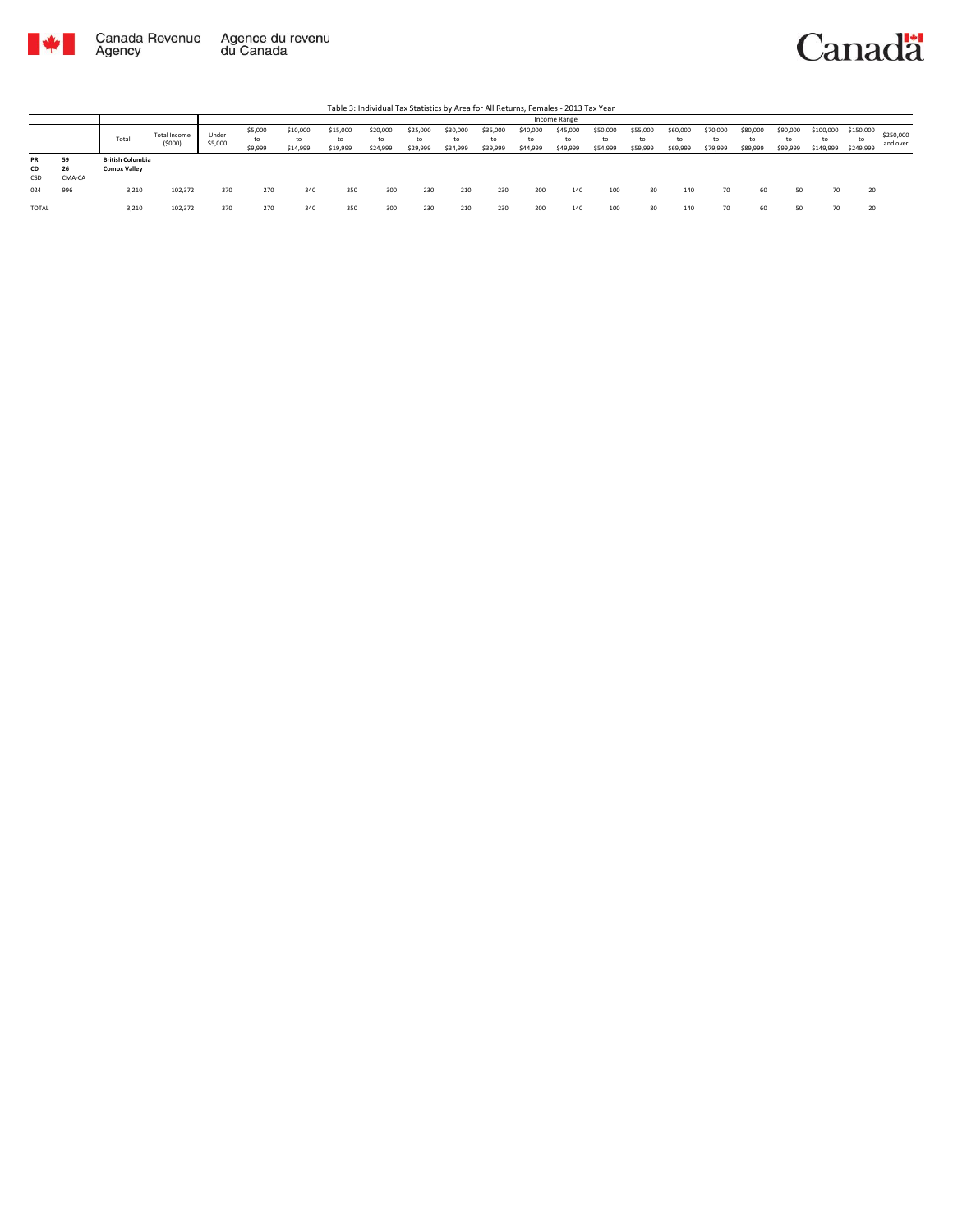

|       |        |                         |                        |                  |                          |                            |                            |                            |                            |                            |                            |                            | Income Range               |                            |                            |                            |                            |                            |                            |                              |                              |                       |
|-------|--------|-------------------------|------------------------|------------------|--------------------------|----------------------------|----------------------------|----------------------------|----------------------------|----------------------------|----------------------------|----------------------------|----------------------------|----------------------------|----------------------------|----------------------------|----------------------------|----------------------------|----------------------------|------------------------------|------------------------------|-----------------------|
|       |        | Total                   | Total Income<br>(5000) | Under<br>\$5,000 | \$5,000<br>to<br>\$9,999 | \$10,000<br>to<br>\$14,999 | \$15,000<br>to<br>\$19,999 | \$20,000<br>to<br>\$24,999 | \$25,000<br>to<br>\$29,999 | \$30,000<br>to<br>\$34,999 | \$35,000<br>to<br>\$39,999 | \$40,000<br>to<br>\$44,999 | \$45,000<br>to<br>\$49,999 | \$50,000<br>to<br>\$54,999 | \$55,000<br>to<br>\$59,999 | \$60,000<br>to<br>\$69,999 | \$70,000<br>to<br>\$79,999 | \$80,000<br>to<br>\$89,999 | \$90,000<br>to<br>\$99,999 | \$100,000<br>to<br>\$149,999 | \$150,000<br>to<br>\$249,999 | \$250,000<br>and over |
| PR    | 59     | <b>British Columbia</b> |                        |                  |                          |                            |                            |                            |                            |                            |                            |                            |                            |                            |                            |                            |                            |                            |                            |                              |                              |                       |
| CD    | 27     | <b>Powell River</b>     |                        |                  |                          |                            |                            |                            |                            |                            |                            |                            |                            |                            |                            |                            |                            |                            |                            |                              |                              |                       |
| CSD   | CMA-CA |                         |                        |                  |                          |                            |                            |                            |                            |                            |                            |                            |                            |                            |                            |                            |                            |                            |                            |                              |                              |                       |
| 010   | 996    | 360                     | 10,061                 | 30               | 40                       | 50                         | 50                         | 30                         | 20                         | 20                         | 20                         | 20                         | 20                         | 10                         |                            | 10                         |                            |                            |                            |                              |                              |                       |
| 018   | 997    | 390                     | 9,496                  | 50               | 50                       | 60                         | 50                         | 50                         | 30                         | 30                         | 10                         | 20                         |                            | 10                         |                            | 10                         |                            |                            |                            |                              |                              |                       |
| 020   | 997    | 150                     | 2.573                  | 30               | 30                       | 40                         | 20                         | 10                         |                            |                            |                            |                            |                            |                            |                            |                            |                            |                            |                            |                              |                              |                       |
| 802   | 996    | 230                     | 3,876                  | 70               | 30                       | 30                         | 30                         | 20                         | 10                         |                            | 10                         |                            |                            |                            |                            |                            |                            |                            |                            |                              |                              |                       |
| TOTAL |        | 1,130                   | 26,006                 | 180              | 150                      | 180                        | 140                        | 110                        | 60                         | 60                         | 50                         | 40                         | 20                         |                            | 20                         | 30                         | 20                         | w                          |                            |                              |                              |                       |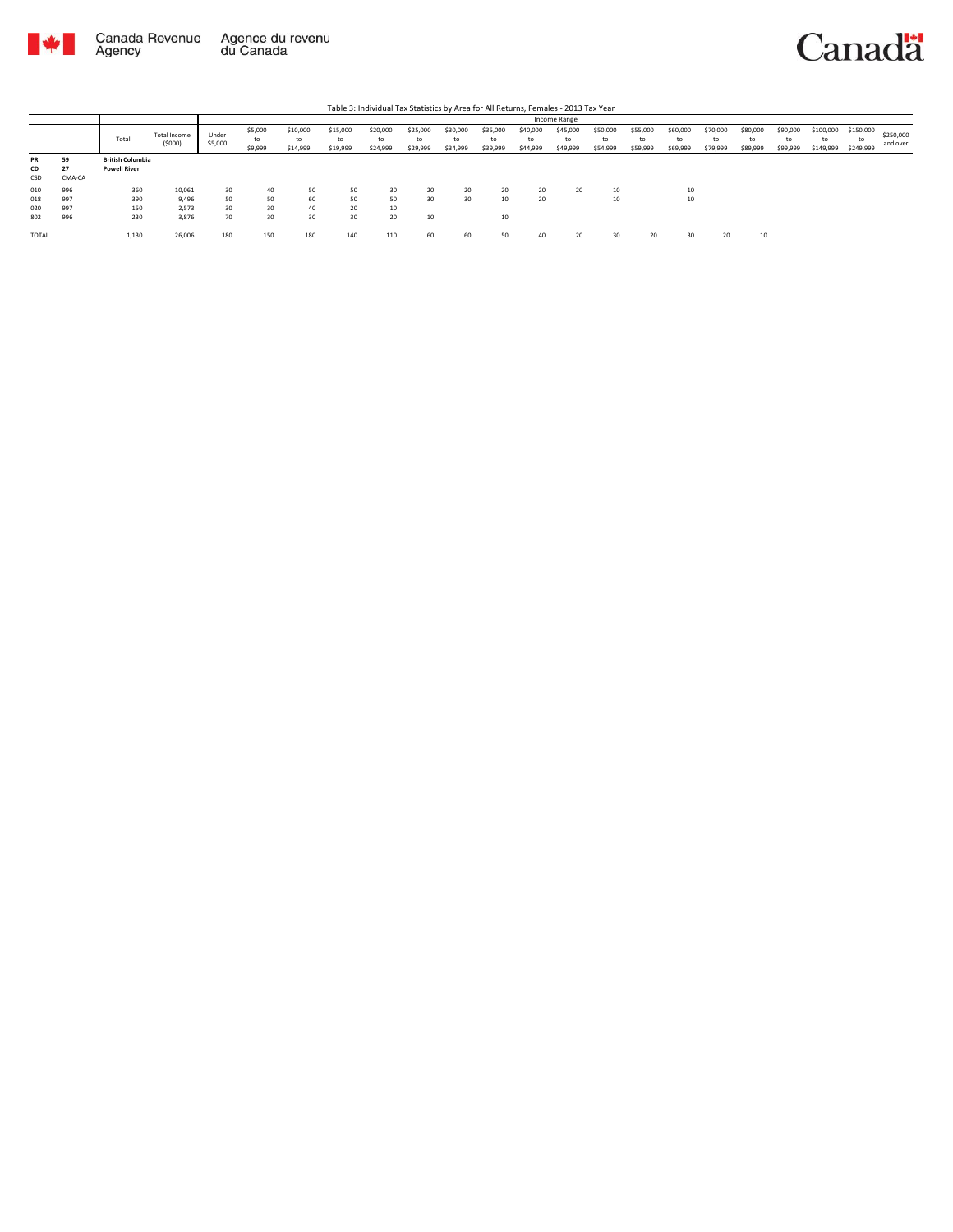

|                        |                    |                                                  |                               |                  |                          |                            |                            |                            |                            |                            |                            |                            | Income Range               |                            |                            |                            |                            |                            |                            |                              |                              |                       |
|------------------------|--------------------|--------------------------------------------------|-------------------------------|------------------|--------------------------|----------------------------|----------------------------|----------------------------|----------------------------|----------------------------|----------------------------|----------------------------|----------------------------|----------------------------|----------------------------|----------------------------|----------------------------|----------------------------|----------------------------|------------------------------|------------------------------|-----------------------|
|                        |                    | Total                                            | <b>Total Income</b><br>(5000) | Under<br>\$5,000 | \$5,000<br>to<br>\$9,999 | \$10,000<br>to<br>\$14,999 | \$15,000<br>to<br>\$19,999 | \$20,000<br>to<br>\$24,999 | \$25,000<br>to<br>\$29,999 | \$30,000<br>to<br>\$34,999 | \$35,000<br>to<br>\$39,999 | \$40,000<br>to<br>\$44,999 | \$45,000<br>to<br>\$49,999 | \$50,000<br>to<br>\$54,999 | \$55,000<br>to<br>\$59,999 | \$60,000<br>to<br>\$69,999 | \$70,000<br>to<br>\$79,999 | \$80,000<br>to<br>\$89,999 | \$90,000<br>to<br>\$99,999 | \$100,000<br>to<br>\$149,999 | \$150,000<br>to<br>\$249,999 | \$250,000<br>and over |
| <b>PR</b><br>CD<br>CSD | 59<br>29<br>CMA-CA | <b>British Columbia</b><br><b>Sunshine Coast</b> |                               |                  |                          |                            |                            |                            |                            |                            |                            |                            |                            |                            |                            |                            |                            |                            |                            |                              |                              |                       |
| 005                    | 997                | 2,560                                            | 85,843                        | 210              | 180                      | 290                        | 330                        | 260                        | 190                        | 180                        | 180                        | 160                        | 110                        | 90                         | 70                         | 90                         | 60                         | 50                         | 30                         | 50                           | 20                           |                       |
| 011                    | 997                | 4,550                                            | 152,280                       | 420              | 270                      | 470                        | 550                        | 510                        | 370                        | 360                        | 280                        | 310                        | 210                        | 150                        | 120                        | 160                        | 120                        | 70                         | 60                         | 90                           | 20                           | 20                    |
| 018                    | 997                | 1,060                                            | 34,837                        | 90               | 80                       | 110                        | 130                        | 120                        | 80                         | 70                         | 80                         | 60                         | 50                         | 40                         | 30                         | 30                         | 30                         | 10                         |                            | 20                           | 10                           |                       |
| 022                    | 997                | 1,010                                            | 36,175                        | 90               | 70                       | 110                        | 100                        | 90                         | 70                         | 70                         | 60                         | 60                         | 40                         | 40                         | 40                         | 50                         | 40                         | 30                         | 20                         | 20                           |                              |                       |
| 024                    | 997                | 1,370                                            | 49.477                        | 150              | 120                      | 160                        | 130                        | 130                        | 80                         | 90                         | 90                         | 60                         | 50                         | 50                         | 50                         | 50                         | 50                         | 30                         | 30                         | 30                           | 10                           |                       |
| 026                    | 997                | 1,410                                            | 38,667                        | 300              | 110                      | 140                        | 160                        | 130                        | 80                         | 60                         | 70                         | 70                         | 50                         | 40                         | 30                         | 40                         | 40                         | 30                         |                            | 30                           |                              |                       |
| 028                    | 997                | 910                                              | 34,112                        | 80               | 60                       | 80                         | 100                        | 70                         | 60                         | 70                         | 70                         | 50                         | 40                         | 40                         | 30                         | 50                         | 30                         | 20                         | 20                         | 20                           |                              |                       |
| 803                    | 998                | 220                                              | 6.448                         | 20               | 10                       | 20                         | 30                         | 30                         | 20                         | 20                         | 10                         | 10                         |                            |                            |                            |                            |                            |                            |                            |                              |                              |                       |
| <b>TOTAL</b>           |                    | 13,080                                           | 437,838                       | 1,360            | 910                      | 1,380                      | 1,540                      | 1,330                      | 950                        | 940                        | 850                        | 790                        | 540                        | 460                        | 360                        | 490                        | 380                        | 230                        | 180                        | 270                          | 80                           | 50                    |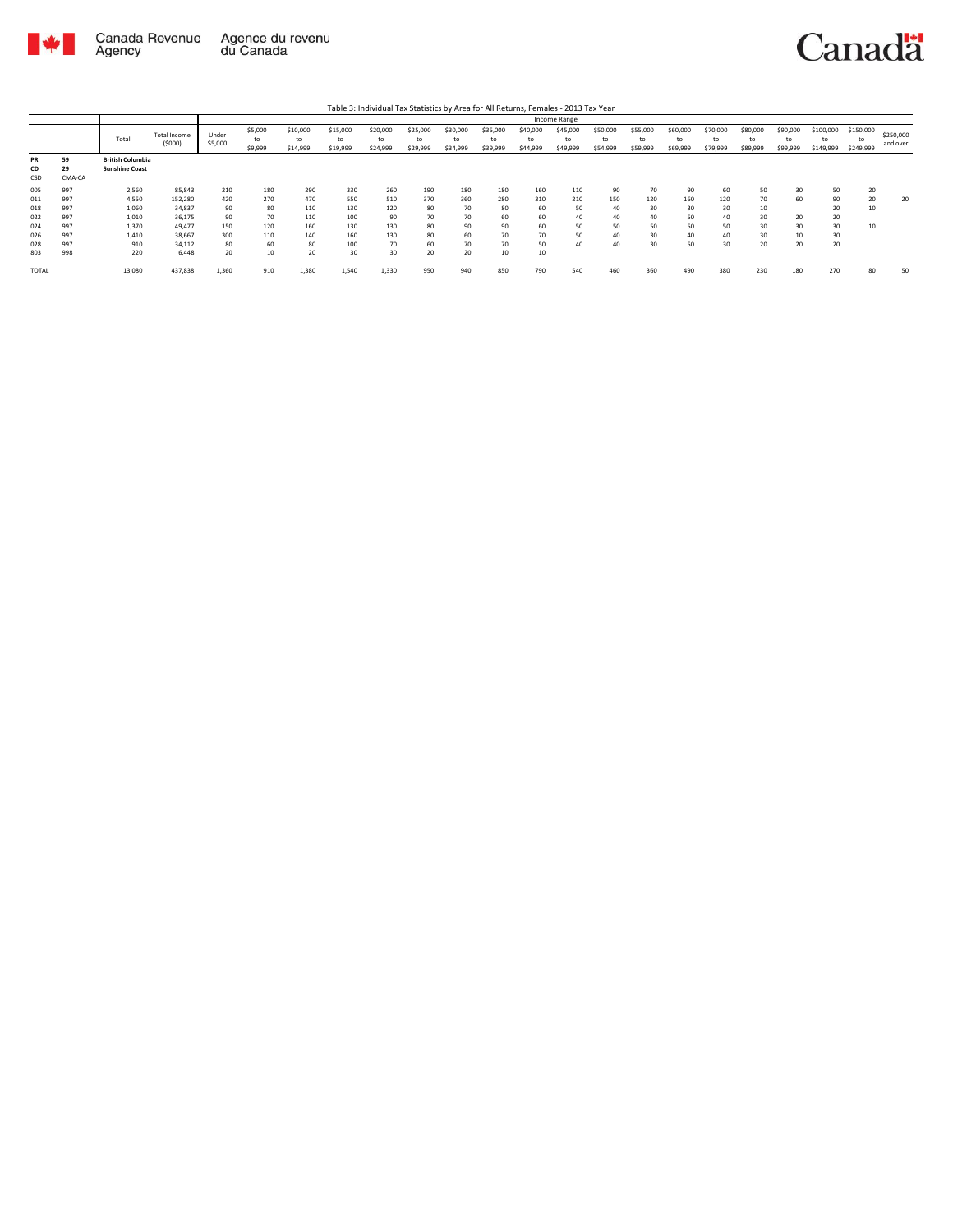

|                   |                    |                                              |                               |                  |                          |                            |                            | Table 3: Individual Tax Statistics by Area for All Returns, Females - 2013 Tax Year |                            |                            |                            |                            |                            |                            |                            |                            |                            |                            |                            |                              |                              |                       |
|-------------------|--------------------|----------------------------------------------|-------------------------------|------------------|--------------------------|----------------------------|----------------------------|-------------------------------------------------------------------------------------|----------------------------|----------------------------|----------------------------|----------------------------|----------------------------|----------------------------|----------------------------|----------------------------|----------------------------|----------------------------|----------------------------|------------------------------|------------------------------|-----------------------|
|                   |                    |                                              |                               |                  |                          |                            |                            |                                                                                     |                            |                            |                            |                            | Income Range               |                            |                            |                            |                            |                            |                            |                              |                              |                       |
|                   |                    | Total                                        | <b>Total Income</b><br>(5000) | Under<br>\$5,000 | \$5,000<br>to<br>\$9,999 | \$10,000<br>to<br>\$14,999 | \$15,000<br>to<br>\$19,999 | \$20,000<br>to<br>\$24,999                                                          | \$25,000<br>to<br>\$29,999 | \$30,000<br>to<br>\$34,999 | \$35,000<br>to<br>\$39,999 | \$40,000<br>to<br>\$44,999 | \$45,000<br>to<br>\$49,999 | \$50,000<br>to<br>\$54,999 | \$55,000<br>to<br>\$59,999 | \$60,000<br>to<br>\$69,999 | \$70,000<br>to<br>\$79,999 | \$80,000<br>to<br>\$89,999 | \$90,000<br>to<br>\$99,999 | \$100,000<br>to<br>\$149,999 | \$150,000<br>to<br>\$249,999 | \$250,000<br>and over |
| PR<br>CD<br>CSD   | 59<br>31<br>CMA-CA | <b>British Columbia</b><br>Squamish-Lillooet |                               |                  |                          |                            |                            |                                                                                     |                            |                            |                            |                            |                            |                            |                            |                            |                            |                            |                            |                              |                              |                       |
| 012<br>017        | 998<br>998         | 1,120<br>390                                 | 39,010<br>7.824               | 110<br>140       | 70<br>20                 | 100<br>40                  | 110<br>40                  | 90<br>30                                                                            | 80<br>20                   | 80<br>20                   | 80<br>20                   | 80<br>10                   | 60<br>10                   | 60                         | 40                         | 50                         | 40                         | 30                         | 10                         | 30                           |                              |                       |
| 020<br>021        | 997<br>996         | 4,630<br>390                                 | 179,891<br>18.442             | 540<br>40        | 340<br>20                | 440<br>30                  | 430<br>40                  | 390<br>40                                                                           | 350<br>20                  | 330<br>30                  | 290<br>30                  | 270<br>20                  | 210<br>20                  | 160<br>10                  | 130                        | 190<br>20                  | 150<br>10                  | 100<br>20                  | 70<br>10                   | 140<br>20                    | 70                           | 30                    |
| 032<br>034        | 997<br>998         | 60<br>50                                     | 1,698<br>796                  | 20               |                          | 10                         |                            |                                                                                     |                            |                            |                            |                            |                            |                            |                            |                            |                            |                            |                            |                              |                              |                       |
| 812<br>829<br>831 | 999<br>999<br>998  | 30<br>40                                     | 279<br>121                    | 20<br>30         |                          |                            |                            |                                                                                     |                            |                            |                            |                            |                            |                            |                            |                            |                            |                            |                            |                              |                              |                       |
| 843<br>844        | 998<br>999         | 390                                          | 4.683                         | 230              | 40                       | 20                         | 30                         | 10                                                                                  | 10                         | 10                         |                            |                            |                            |                            |                            |                            |                            |                            |                            |                              |                              |                       |
| <b>TOTAL</b>      |                    | 7.100                                        | 252,804                       | 1,140            | 500                      | 660                        | 670                        | 570                                                                                 | 490                        | 470                        | 430                        | 390                        | 310                        | 240                        | 190                        | 280                        | 210                        | 150                        | 100                        | 190                          | 90                           | 40                    |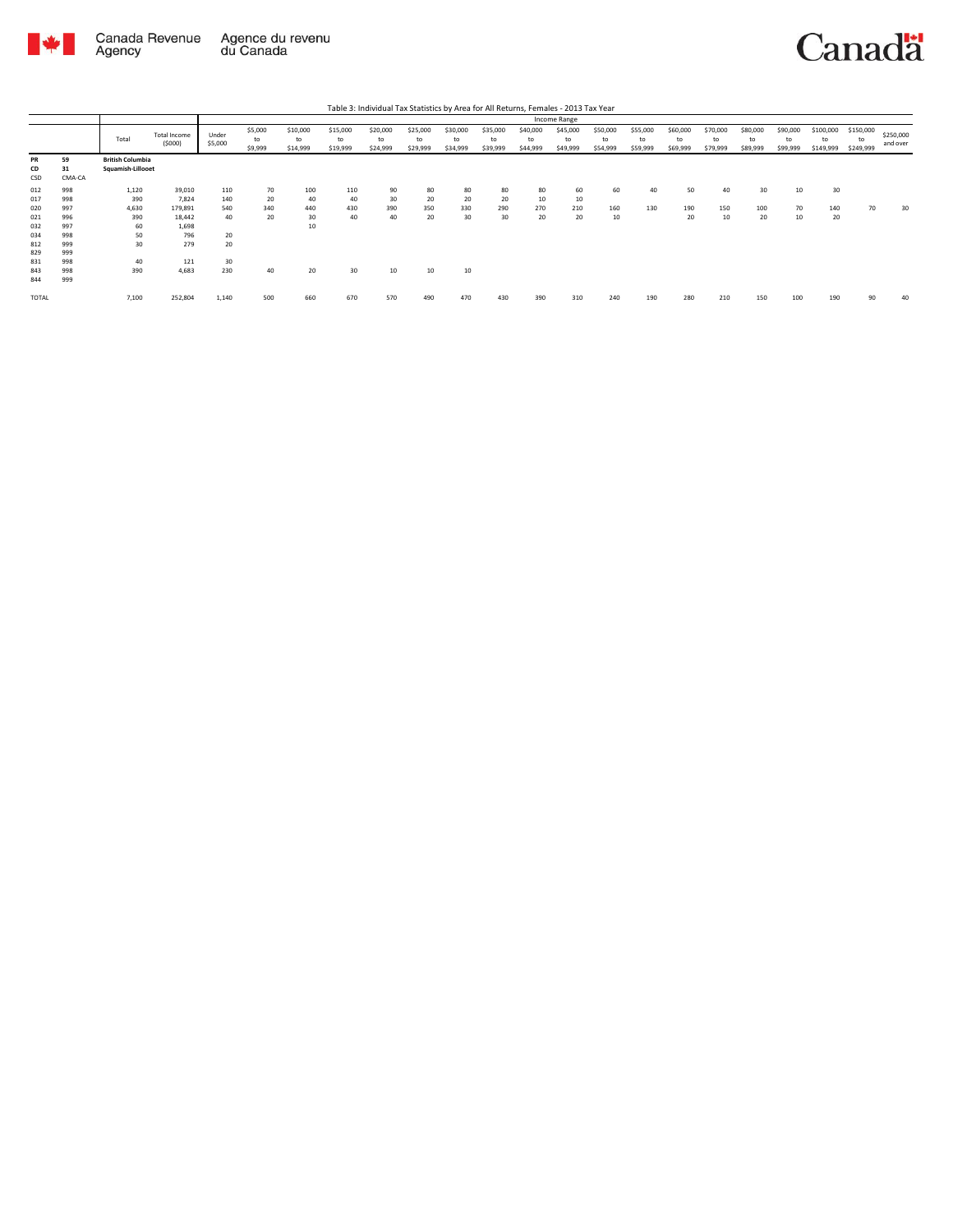

|                                                                                                                            |                                                                                                                            |                                                                                                                         |                                                                                                                                                            |                                                                                                |                                                                          |                                                                                       |                                                                                        |                                                                                       |                                                                        |                                                                        |                                                            |                                                                 | Income Range                                              |                                                    |                                              |                                                    |                                              |                            |                            |                              |                              |                       |
|----------------------------------------------------------------------------------------------------------------------------|----------------------------------------------------------------------------------------------------------------------------|-------------------------------------------------------------------------------------------------------------------------|------------------------------------------------------------------------------------------------------------------------------------------------------------|------------------------------------------------------------------------------------------------|--------------------------------------------------------------------------|---------------------------------------------------------------------------------------|----------------------------------------------------------------------------------------|---------------------------------------------------------------------------------------|------------------------------------------------------------------------|------------------------------------------------------------------------|------------------------------------------------------------|-----------------------------------------------------------------|-----------------------------------------------------------|----------------------------------------------------|----------------------------------------------|----------------------------------------------------|----------------------------------------------|----------------------------|----------------------------|------------------------------|------------------------------|-----------------------|
|                                                                                                                            |                                                                                                                            | Total                                                                                                                   | Total Income<br>(5000)                                                                                                                                     | Under<br>\$5,000                                                                               | \$5,000<br>to<br>\$9,999                                                 | \$10,000<br>to<br>\$14,999                                                            | \$15,000<br>to<br>\$19,999                                                             | \$20,000<br>to<br>\$24,999                                                            | \$25,000<br>to<br>\$29,999                                             | \$30,000<br>to<br>\$34,999                                             | \$35,000<br>to<br>\$39,999                                 | \$40,000<br>to<br>\$44,999                                      | \$45,000<br>to<br>\$49,999                                | \$50,000<br>to<br>\$54,999                         | \$55,000<br>to<br>\$59,999                   | \$60,000<br>to<br>\$69,999                         | \$70,000<br>to<br>\$79,999                   | \$80,000<br>to<br>\$89,999 | \$90,000<br>to<br>\$99,999 | \$100,000<br>to<br>\$149,999 | \$150,000<br>to<br>\$249,999 | \$250,000<br>and over |
| PR<br>CD<br>CSD                                                                                                            | 59<br>33<br>CMA-CA                                                                                                         | <b>British Columbia</b><br><b>Thompson-Nicola</b>                                                                       |                                                                                                                                                            |                                                                                                |                                                                          |                                                                                       |                                                                                        |                                                                                       |                                                                        |                                                                        |                                                            |                                                                 |                                                           |                                                    |                                              |                                                    |                                              |                            |                            |                              |                              |                       |
| 006<br>008<br>012<br>015<br>019<br>024<br>032<br>037<br>060<br>067<br>068<br>070<br>072<br>074<br>802<br>806<br>807<br>808 | 998<br>997<br>997<br>998<br>998<br>998<br>997<br>998<br>996<br>998<br>997<br>999<br>997<br>997<br>998<br>997<br>997<br>998 | 3,440<br>570<br>150<br>480<br>600<br>670<br>2,470<br>1,270<br>920<br>570<br>90<br>330<br>1,100<br>20<br>30<br>120<br>30 | 89,035<br>14,411<br>2.882<br>6,117<br>13,902<br>16,274<br>57,122<br>39,984<br>24,421<br>13,731<br>2,245<br>8,687<br>25,882<br>263<br>4,781<br>2,028<br>366 | 520<br>120<br>40<br>230<br>90<br>100<br>540<br>170<br>120<br>80<br>10<br>50<br>170<br>40<br>20 | 310<br>40<br>10<br>40<br>60<br>60<br>220<br>130<br>100<br>60<br>40<br>90 | 460<br>70<br>10<br>40<br>90<br>90<br>320<br>170<br>120<br>90<br>10<br>50<br>190<br>20 | 480<br>80<br>20<br>50<br>100<br>90<br>330<br>110<br>120<br>80<br>10<br>40<br>180<br>10 | 360<br>50<br>20<br>30<br>70<br>90<br>260<br>120<br>120<br>60<br>20<br>40<br>120<br>10 | 260<br>40<br>10<br>10<br>50<br>50<br>140<br>90<br>60<br>30<br>20<br>70 | 210<br>30<br>10<br>10<br>30<br>40<br>120<br>70<br>60<br>30<br>20<br>60 | 150<br>30<br>30<br>40<br>100<br>70<br>40<br>30<br>10<br>40 | 150<br>30<br>10<br>20<br>30<br>90<br>60<br>30<br>20<br>10<br>40 | 120<br>10<br>10<br>20<br>20<br>70<br>50<br>30<br>20<br>20 | 80<br>20<br>10<br>20<br>70<br>30<br>20<br>10<br>20 | 70<br>20<br>20<br>40<br>30<br>20<br>10<br>10 | 90<br>10<br>10<br>10<br>60<br>50<br>30<br>10<br>30 | 70<br>10<br>10<br>40<br>40<br>20<br>10<br>20 | 50<br>30<br>20<br>10       | 30<br>20<br>20             | 30<br>30<br>20<br>10         | 10                           |                       |
| 838<br>859<br>888<br>889<br>TOTAL                                                                                          | 997<br>999<br>999<br>999                                                                                                   | 10<br>20<br>12,860                                                                                                      | 326<br>459<br>323,090                                                                                                                                      | 2,320                                                                                          | 1,180                                                                    | 1,720                                                                                 | 1,720                                                                                  | 1,350                                                                                 | 850                                                                    | 710                                                                    | 570                                                        | 500                                                             | 390                                                       | 300                                                | 260                                          | 320                                                | 250                                          | 140                        |                            | 140                          | 40                           | 20                    |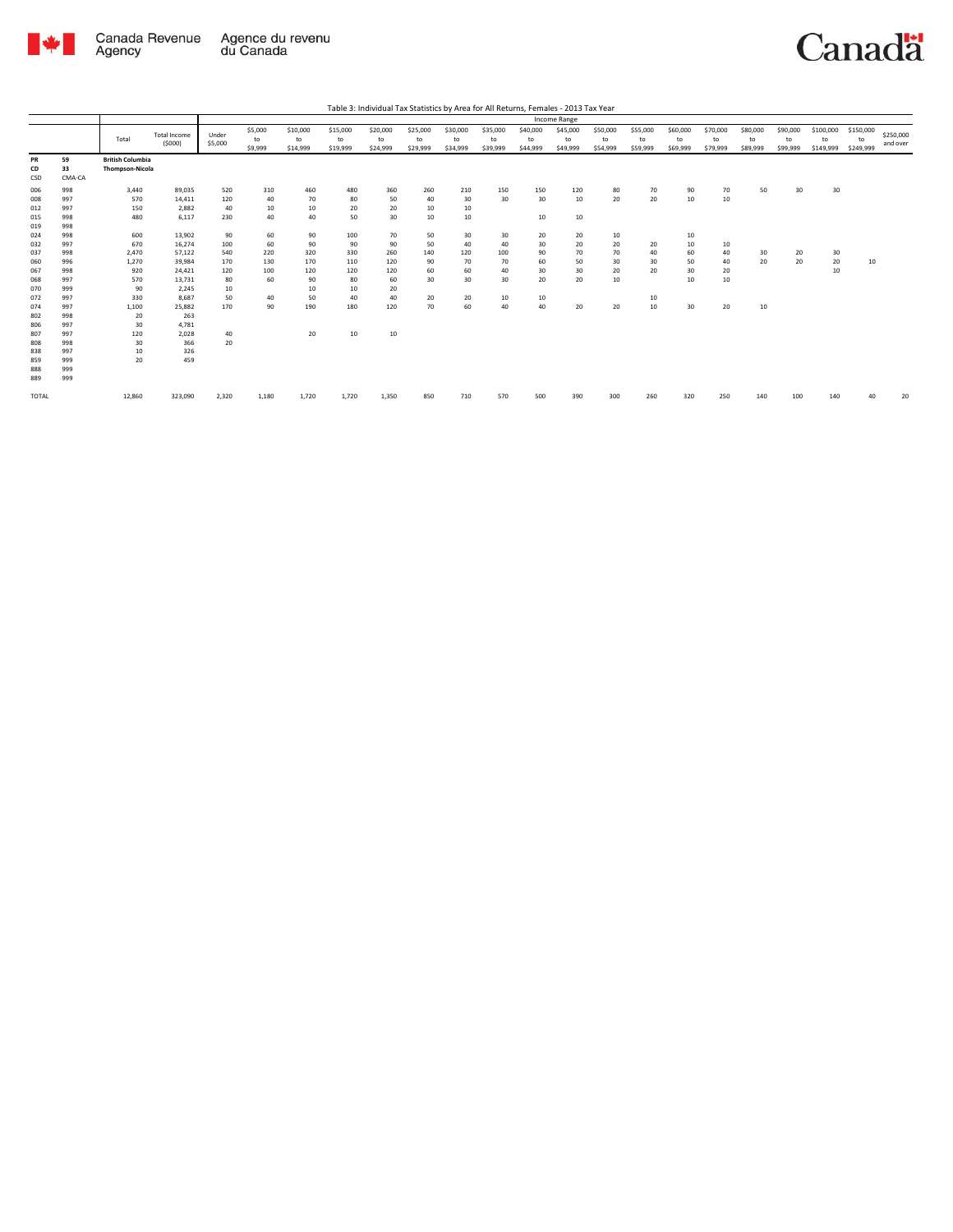

| Table 3: Individual Tax Statistics by Area for All Returns, Females - 2013 Tax Year |  |
|-------------------------------------------------------------------------------------|--|
|                                                                                     |  |

|                        |                    |                                           |                        |                  |               |                |                |                |                |                |                |                | Income Range   |                |                |                |                |                |                |                 |                 |                       |
|------------------------|--------------------|-------------------------------------------|------------------------|------------------|---------------|----------------|----------------|----------------|----------------|----------------|----------------|----------------|----------------|----------------|----------------|----------------|----------------|----------------|----------------|-----------------|-----------------|-----------------------|
|                        |                    | Total                                     | Total Income<br>(5000) | Under<br>\$5,000 | \$5,000<br>to | \$10,000<br>to | \$15,000<br>to | \$20,000<br>to | \$25,000<br>to | \$30,000<br>to | \$35,000<br>to | \$40,000<br>to | \$45,000<br>to | \$50,000<br>to | \$55,000<br>to | \$60,000<br>to | \$70,000<br>to | \$80,000<br>to | \$90,000<br>to | \$100,000<br>to | \$150,000<br>to | \$250,000<br>and over |
|                        |                    |                                           |                        |                  | \$9,999       | \$14,999       | \$19,999       | \$24,999       | \$29,999       | \$34,999       | \$39,999       | \$44,999       | \$49,999       | \$54,999       | \$59,999       | \$69,999       | \$79,999       | \$89,999       | \$99,999       | \$149,999       | \$249,999       |                       |
| <b>PR</b><br>CD<br>CSD | 59<br>37<br>CMA-CA | <b>British Columbia</b><br>North Okanagan |                        |                  |               |                |                |                |                |                |                |                |                |                |                |                |                |                |                |                 |                 |                       |
| 005                    | 996                | 870                                       | 21,912                 | 120              | 70            | 130            | 140            | 90             | 60             | 60             | 40             | 40             | 30             | 20             | 20             | 20             | 10             |                |                | 10              |                 |                       |
| 022                    | 997                | 960                                       | 24,237                 | 140              | 80            | 130            | 140            | 100            | 90             | 60             | 50             | 50             | 40             | 30             | 10             | 30             | 20             |                |                |                 |                 |                       |
| 023                    | 997                | 350                                       | 7,496                  | 70               | 40            | 50             | 50             | 30             | 20             | 20             | 20             | 10             | 10             |                |                |                |                |                |                |                 |                 |                       |
| 024                    | 997                | 1,820                                     | 54,103                 | 250              | 140           | 190            | 220            | 180            | 150            | 120            | 100            | 100            | 80             | 60             | 40             | 70             | 40             | 30             | 20             | 30              |                 |                       |
| 028                    | 997                | 2,240                                     | 65,400                 | 240              | 160           | 230            | 330            | 240            | 190            | 150            | 140            | 130            | 110            | 70             | 50             | 50             | 60             | 30             |                | 30              |                 |                       |
| 033                    | 997                | 1,390                                     | 36,508                 | 140              | 120           | 180            | 260            | 170            | 130            | 90             | 70             | 60             | 50             | 40             | 10             | 20             | 20             | 20             |                | 10              |                 |                       |
| 041                    | 997                | 1,510                                     | 39,462                 | 240              | 140           | 190            | 200            | 140            | 110            | 100            | 90             | 70             | 50             | 40             | 30             | 40             | 30             | 20             |                | 20              |                 |                       |
| 802                    | 997                | 140                                       | 3.824                  | 20               | 10            | 20             | 10             | 10             | 10             |                |                |                |                |                |                |                |                |                |                |                 |                 |                       |
| TOTAL                  |                    | 9,280                                     | 252,942                | 1.220            | 770           | 1,120          | 1.340          | 970            | 750            | 600            | 510            | 460            | 380            | 270            | 160            | 240            | 160            | 120            | 70             | 120             | $30^{\circ}$    | 10                    |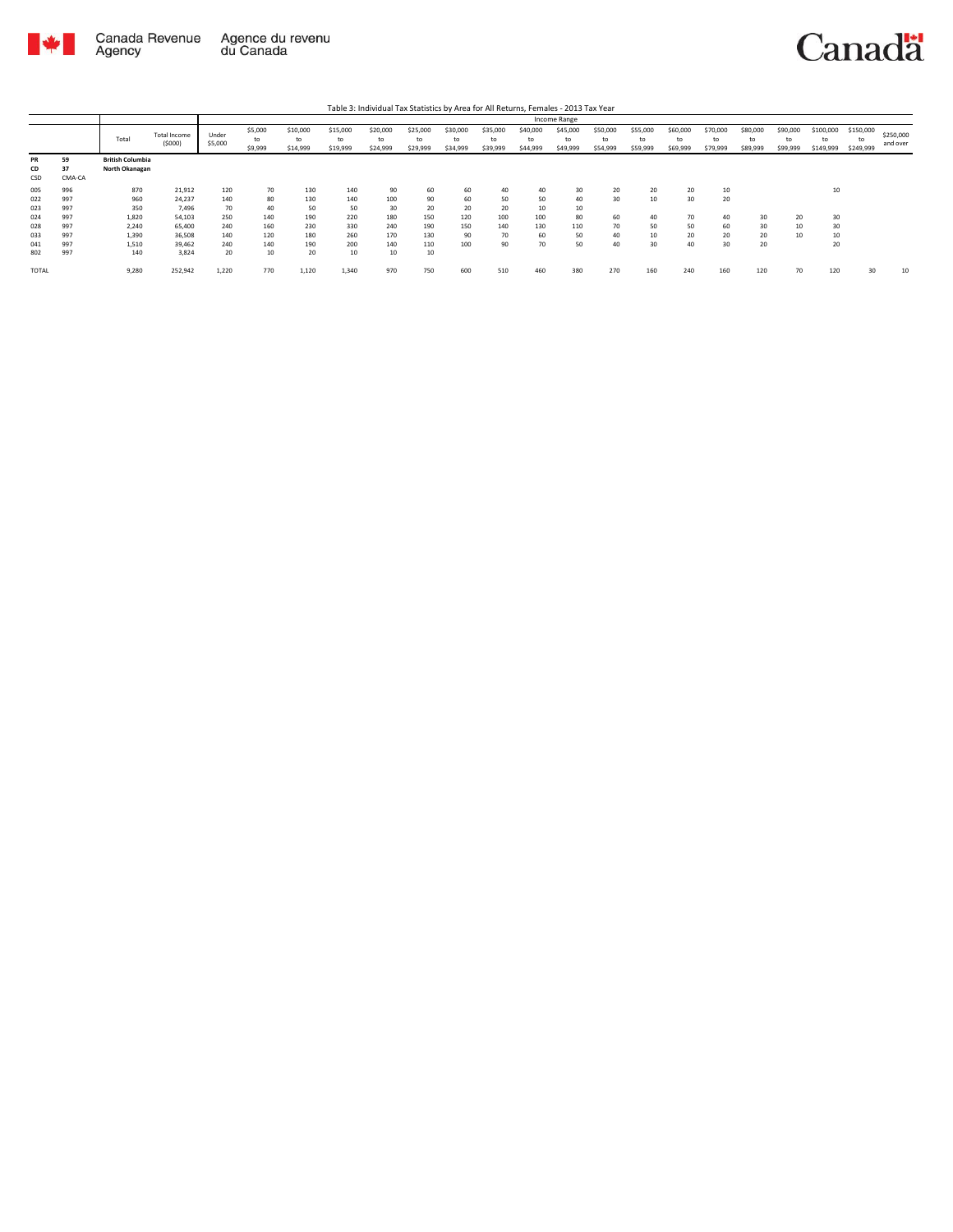

|              |        |                         |                               |                  |                          |                            |                            | Table 3: Individual Tax Statistics by Area for All Returns, Females - 2013 Tax Year |                            |                            |                            |                            |                            |                            |                            |                            |                            |                            |                            |                              |                              |                       |
|--------------|--------|-------------------------|-------------------------------|------------------|--------------------------|----------------------------|----------------------------|-------------------------------------------------------------------------------------|----------------------------|----------------------------|----------------------------|----------------------------|----------------------------|----------------------------|----------------------------|----------------------------|----------------------------|----------------------------|----------------------------|------------------------------|------------------------------|-----------------------|
|              |        |                         |                               |                  |                          |                            |                            |                                                                                     |                            |                            |                            |                            | Income Range               |                            |                            |                            |                            |                            |                            |                              |                              |                       |
|              |        | Total                   | <b>Total Income</b><br>(5000) | Under<br>\$5,000 | \$5,000<br>to<br>\$9,999 | \$10,000<br>to<br>\$14,999 | \$15,000<br>to<br>\$19,999 | \$20,000<br>to<br>\$24,999                                                          | \$25,000<br>to<br>\$29,999 | \$30,000<br>to<br>\$34,999 | \$35,000<br>to<br>\$39,999 | \$40,000<br>to<br>\$44,999 | \$45,000<br>to<br>\$49,999 | \$50,000<br>to<br>\$54,999 | \$55,000<br>to<br>\$59,999 | \$60,000<br>to<br>\$69,999 | \$70,000<br>to<br>\$79,999 | \$80,000<br>to<br>\$89,999 | \$90,000<br>to<br>\$99,999 | \$100,000<br>to<br>\$149,999 | \$150,000<br>to<br>\$249,999 | \$250,000<br>and over |
| <b>PR</b>    | 59     | <b>British Columbia</b> |                               |                  |                          |                            |                            |                                                                                     |                            |                            |                            |                            |                            |                            |                            |                            |                            |                            |                            |                              |                              |                       |
| CD           | 39     | Columbia-Shuswap        |                               |                  |                          |                            |                            |                                                                                     |                            |                            |                            |                            |                            |                            |                            |                            |                            |                            |                            |                              |                              |                       |
| CSD          | CMA-CA |                         |                               |                  |                          |                            |                            |                                                                                     |                            |                            |                            |                            |                            |                            |                            |                            |                            |                            |                            |                              |                              |                       |
| 007          | 998    | 1,680                   | 52.723                        | 170              | 140                      | 170                        | 210                        | 170                                                                                 | 150                        | 110                        | 100                        | 80                         | 70                         | 70                         | 40                         | 80                         | 50                         | 30                         | 30                         | 30                           |                              |                       |
| 011          | 998    | 930                     | 27,121                        | 110              | 80                       | 110                        | 100                        | 90                                                                                  | 90                         | 60                         | 50                         | 40                         | 40                         | 30                         | 10                         | 30                         | 30                         | 20                         |                            | 20                           |                              |                       |
| 019          | 998    | 3,190                   | 97,880                        | 310              | 260                      | 360                        | 340                        | 350                                                                                 | 270                        | 230                        | 220                        | 180                        | 140                        | 110                        | 70                         | 120                        | 80                         | 50                         | 40                         | 50                           | 20                           |                       |
| 023          | 997    | 90                      | 2,389                         |                  | 10                       | 10                         |                            | 10                                                                                  |                            |                            |                            |                            |                            |                            |                            |                            |                            |                            |                            |                              |                              |                       |
| 037          | 996    | 3,250                   | 98.636                        | 350              | 240                      | 380                        | 370                        | 400                                                                                 | 280                        | 210                        | 200                        | 210                        | 110                        | 90                         | 80                         | 100                        | 80                         | 50                         | 30                         | 50                           | 20                           |                       |
| 039          | 996    | 1,360                   | 34.090                        | 190              | 140                      | 200                        | 190                        | 120                                                                                 | 100                        | 80                         | 80                         | 60                         | 40                         | 30                         | 20                         | 40                         | 30                         | 20                         |                            | 10                           |                              |                       |
| 043          | 997    | 380                     | 9.895                         | 50               | 40                       | 50                         | 60                         | 50                                                                                  | 30                         | 20                         | 20                         | 10                         |                            | 10                         |                            |                            |                            |                            |                            |                              |                              |                       |
| 044          | 997    | 940                     | 26.791                        | 120              | 80                       | 110                        | 120                        | 120                                                                                 | 60                         | 60                         | 60                         | 50                         | 40                         | 20                         | 30                         | 30                         | 20                         | 10                         |                            | 20                           |                              |                       |
| 045          | 997    | 1,160                   | 31.403                        | 130              | 100                      | 140                        | 160                        | 170                                                                                 | 110                        | 80                         | 70                         | 50                         | 40                         | 20                         | 20                         | 30                         | 20                         | 10                         |                            | 10                           |                              |                       |
| 801          | 999    | 30                      | 485                           |                  |                          |                            |                            |                                                                                     |                            |                            |                            |                            |                            |                            |                            |                            |                            |                            |                            |                              |                              |                       |
| 802          | 999    |                         |                               |                  |                          |                            |                            |                                                                                     |                            |                            |                            |                            |                            |                            |                            |                            |                            |                            |                            |                              |                              |                       |
| 803          | 999    | 30                      | 798                           |                  |                          |                            |                            |                                                                                     |                            |                            |                            |                            |                            |                            |                            |                            |                            |                            |                            |                              |                              |                       |
| 804          | 996    | 30                      | 746                           | 10               |                          |                            |                            |                                                                                     |                            |                            |                            |                            |                            |                            |                            |                            |                            |                            |                            |                              |                              |                       |
| 805          | 997    | 70                      | 1.825                         | 10               |                          | 20                         | 10                         |                                                                                     |                            |                            |                            |                            |                            |                            |                            |                            |                            |                            |                            |                              |                              |                       |
| 806          | 999    | 20                      | 798                           |                  |                          |                            |                            |                                                                                     |                            |                            |                            |                            |                            |                            |                            |                            |                            |                            |                            |                              |                              |                       |
| 807          | 999    |                         |                               |                  |                          |                            |                            |                                                                                     |                            |                            |                            |                            |                            |                            |                            |                            |                            |                            |                            |                              |                              |                       |
| <b>TOTAL</b> |        | 13,160                  | 385,747                       | 1,470            | 1,110                    | 1.560                      | 1,580                      | 1,490                                                                               | 1,110                      | 880                        | 810                        | 680                        | 490                        | 390                        | 270                        | 410                        | 310                        | 200                        | 120                        | 190                          | 60                           | 20                    |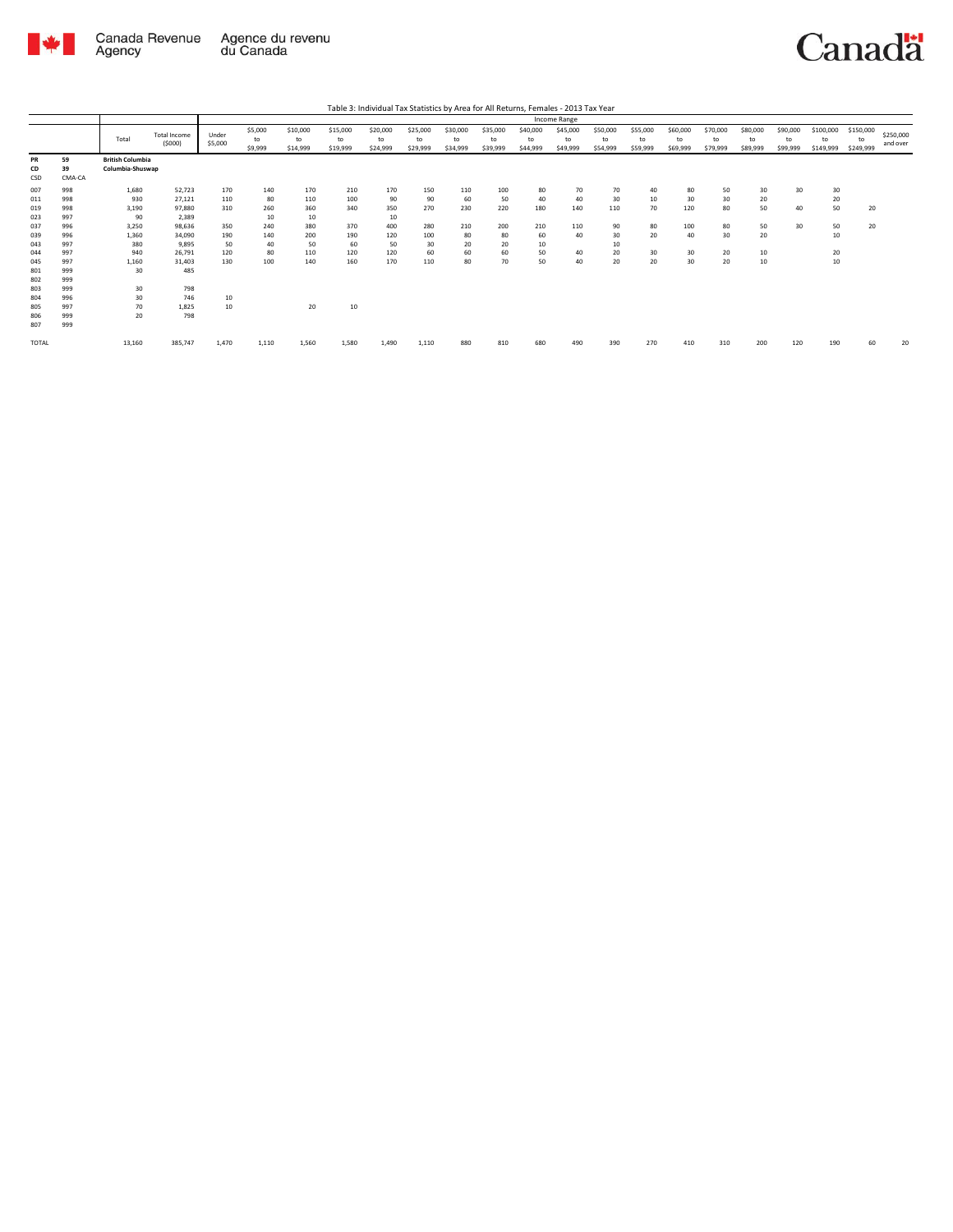

|                                                                                  |                                                                                  |                                                                                |                                                                                                   |                                                                 | Income Range                                     |                                                        |                                                        |                                                        |                                                  |                                                |                                   |                                  |                            |                            |                            |                                  |                            |                            |                            |                              |                              |                       |
|----------------------------------------------------------------------------------|----------------------------------------------------------------------------------|--------------------------------------------------------------------------------|---------------------------------------------------------------------------------------------------|-----------------------------------------------------------------|--------------------------------------------------|--------------------------------------------------------|--------------------------------------------------------|--------------------------------------------------------|--------------------------------------------------|------------------------------------------------|-----------------------------------|----------------------------------|----------------------------|----------------------------|----------------------------|----------------------------------|----------------------------|----------------------------|----------------------------|------------------------------|------------------------------|-----------------------|
|                                                                                  |                                                                                  | Total                                                                          | Total Income<br>(5000)                                                                            | Under<br>\$5,000                                                | \$5,000<br>to<br>\$9,999                         | \$10,000<br>to<br>\$14,999                             | \$15,000<br>to<br>\$19,999                             | \$20,000<br>to<br>\$24,999                             | \$25,000<br>to<br>\$29,999                       | \$30,000<br>to<br>\$34,999                     | \$35,000<br>to<br>\$39,999        | \$40,000<br>to<br>\$44,999       | \$45,000<br>to<br>\$49,999 | \$50,000<br>to<br>\$54,999 | \$55,000<br>to<br>\$59,999 | \$60,000<br>to<br>\$69,999       | \$70,000<br>to<br>\$79,999 | \$80,000<br>to<br>\$89,999 | \$90,000<br>to<br>\$99,999 | \$100,000<br>to<br>\$149,999 | \$150,000<br>to<br>\$249,999 | \$250,000<br>and over |
| PR<br>CD<br>CSD                                                                  | 59<br>41<br>CMA-CA                                                               | <b>British Columbia</b><br>Cariboo                                             |                                                                                                   |                                                                 |                                                  |                                                        |                                                        |                                                        |                                                  |                                                |                                   |                                  |                            |                            |                            |                                  |                            |                            |                            |                              |                              |                       |
| 005<br>014<br>015<br>016<br>017<br>025<br>026<br>039<br>041<br>805<br>812<br>821 | 998<br>996<br>998<br>998<br>998<br>997<br>996<br>998<br>997<br>996<br>997<br>998 | 1,350<br>1,760<br>1,850<br>540<br>1,630<br>90<br>370<br>380<br>310<br>10<br>80 | 37,597<br>52,262<br>51,573<br>10,597<br>41,960<br>2,069<br>9.742<br>6.843<br>5.093<br>80<br>1,010 | 150<br>260<br>230<br>130<br>230<br>10<br>60<br>150<br>140<br>40 | 120<br>150<br>160<br>50<br>150<br>30<br>40<br>30 | 180<br>210<br>230<br>90<br>230<br>10<br>40<br>50<br>30 | 210<br>190<br>270<br>70<br>230<br>20<br>50<br>50<br>30 | 170<br>150<br>200<br>60<br>190<br>10<br>40<br>20<br>20 | 100<br>130<br>150<br>40<br>140<br>40<br>20<br>10 | 90<br>100<br>120<br>20<br>90<br>20<br>10<br>10 | 60<br>100<br>80<br>20<br>80<br>20 | 50<br>80<br>80<br>20<br>80<br>20 | 40<br>60<br>60<br>40<br>10 | 30<br>50<br>50<br>30<br>10 | 30<br>50<br>30<br>30<br>10 | 40<br>70<br>60<br>10<br>50<br>10 | 20<br>50<br>60<br>20       | 20<br>40<br>30<br>10       | 10<br>20<br>20             | 20<br>30<br>20<br>10         |                              |                       |
| 840<br>841<br>845<br>850<br>880<br>TOTAL                                         | 998<br>999<br>999<br>999<br>998                                                  | 60<br>100<br>30<br>60<br>8,620                                                 | 485<br>786<br>408<br>794<br>221,434                                                               | 40<br>50<br>10<br>30<br>1,540                                   | 10<br>750                                        | 10<br>1,100                                            | 10<br>1,150                                            | 880                                                    | 650                                              | 490                                            | 400                               | 340                              | 250                        | 190                        | 160                        | 250                              | 170                        | 110                        |                            | 100                          | 30                           | 10                    |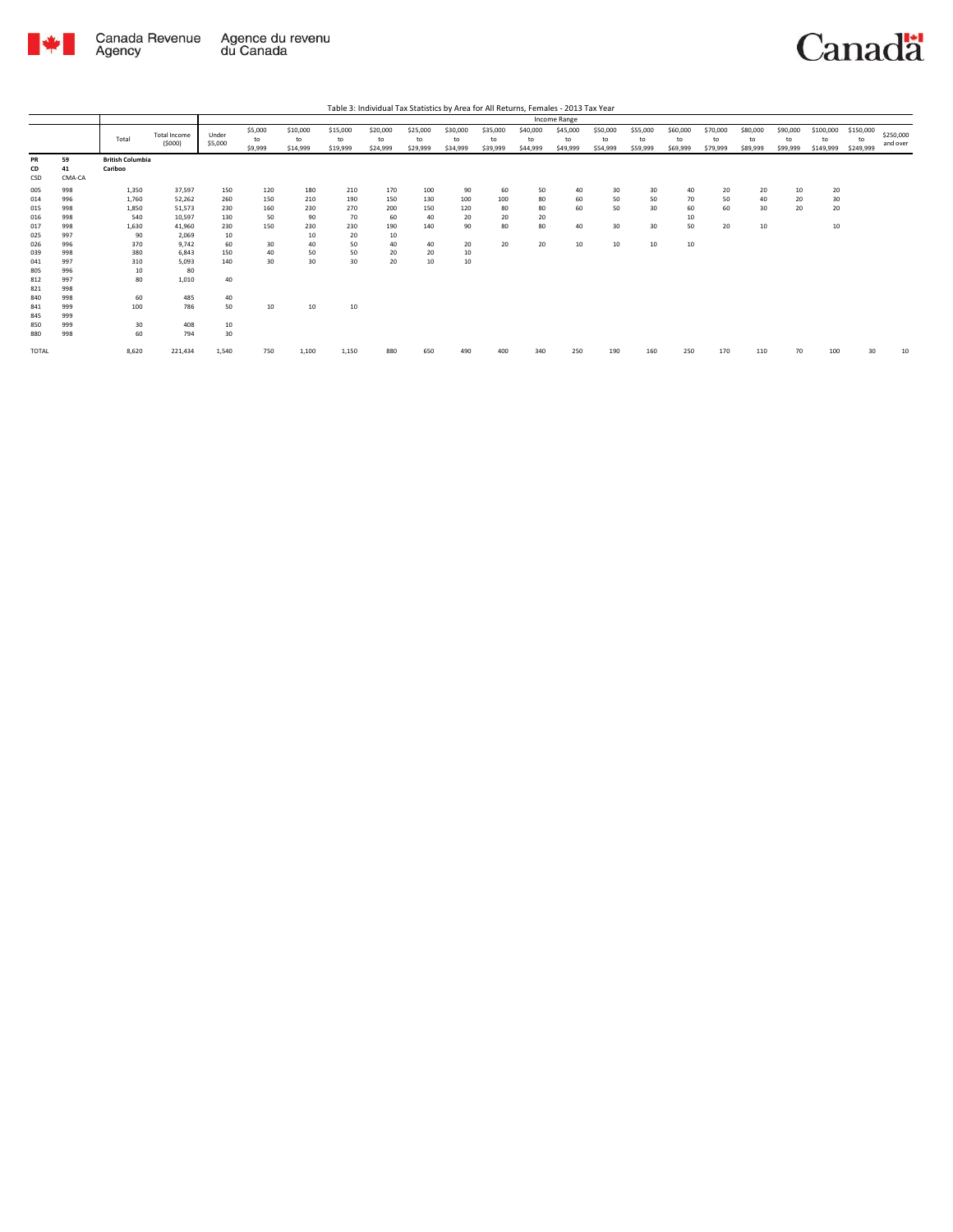

Canada Revenue<br>Agency Agence du revenu<br>du Canada

|                        |                    |                                                    |                        |                  |                          |                            |                            | Table 3: Individual Tax Statistics by Area for All Returns, Females - 2013 Tax Year |                            |                            |                            |                            |                            |                            |                            |                            |                            |                            |                            |                              |                              |                       |
|------------------------|--------------------|----------------------------------------------------|------------------------|------------------|--------------------------|----------------------------|----------------------------|-------------------------------------------------------------------------------------|----------------------------|----------------------------|----------------------------|----------------------------|----------------------------|----------------------------|----------------------------|----------------------------|----------------------------|----------------------------|----------------------------|------------------------------|------------------------------|-----------------------|
|                        |                    |                                                    |                        |                  |                          |                            |                            |                                                                                     |                            |                            |                            |                            | Income Range               |                            |                            |                            |                            |                            |                            |                              |                              |                       |
|                        |                    | Total                                              | Total Income<br>(5000) | Under<br>\$5,000 | \$5,000<br>to<br>\$9,999 | \$10,000<br>to<br>\$14,999 | \$15,000<br>to<br>\$19,999 | \$20,000<br>to<br>\$24,999                                                          | \$25,000<br>to<br>\$29,999 | \$30,000<br>to<br>\$34,999 | \$35,000<br>to<br>\$39,999 | \$40,000<br>to<br>\$44,999 | \$45,000<br>to<br>\$49,999 | \$50,000<br>to<br>\$54,999 | \$55,000<br>to<br>\$59,999 | \$60,000<br>to<br>\$69,999 | \$70,000<br>to<br>\$79,999 | \$80,000<br>to<br>\$89,999 | \$90,000<br>to<br>\$99,999 | \$100,000<br>to<br>\$149,999 | \$150,000<br>to<br>\$249,999 | \$250,000<br>and over |
| <b>PR</b><br>CD<br>CSD | 59<br>43<br>CMA-CA | <b>British Columbia</b><br><b>Mount Waddington</b> |                        |                  |                          |                            |                            |                                                                                     |                            |                            |                            |                            |                            |                            |                            |                            |                            |                            |                            |                              |                              |                       |
| 008<br>012             | 998<br>998         | 860                                                | 28,321                 | 110              | 70                       | 90                         | 90                         | 80                                                                                  | 60                         | 60                         | 40                         | 40                         | 40                         | 30                         | 30                         | 40                         | 30                         | 20                         | 20                         | 20                           |                              |                       |
| 017<br>023             | 998<br>998         | 280<br>1.720                                       | 8.892<br>47.295        | 50<br>280        | 20<br>170                | 30<br>210                  | 30<br>190                  | 20<br>150                                                                           | 20<br>120                  | 20<br>100                  | 10<br>90                   | 10<br>90                   | 10<br>70                   | 50                         | 20<br>40                   | 10<br>50                   | 10<br>40                   | 40                         |                            | 20                           |                              |                       |
| 027<br>031<br>033      | 999<br>998<br>998  | 30<br>260<br>100                                   | 761<br>7.831<br>2.501  | 40<br>20         | 20                       | 30<br>10                   | 20                         | 20<br>10                                                                            | 10                         |                            | 10                         | 10                         | 10                         |                            | 10                         | 10                         |                            |                            |                            |                              |                              |                       |
| 037<br>808             | 997<br>999         | 290<br>10                                          | 8.313<br>119           | 30               | 20                       | 40                         | 50                         | 20                                                                                  | 20                         | 20                         | 20                         | 20                         | 10                         |                            |                            |                            |                            |                            |                            |                              |                              |                       |
| 813<br>816             | 999<br>999         | 30<br>60                                           | 164<br>1,149           | 20<br>30         |                          |                            |                            |                                                                                     |                            |                            |                            |                            |                            |                            |                            |                            |                            |                            |                            |                              |                              |                       |
| <b>TOTAL</b>           |                    | 3,640                                              | 105,348                | 580              | 320                      | 420                        | 390                        | 310                                                                                 | 260                        | 230                        | 180                        | 180                        | 150                        | 100                        | 100                        | 120                        | 90                         | 80                         | 40                         | 50                           | 20                           |                       |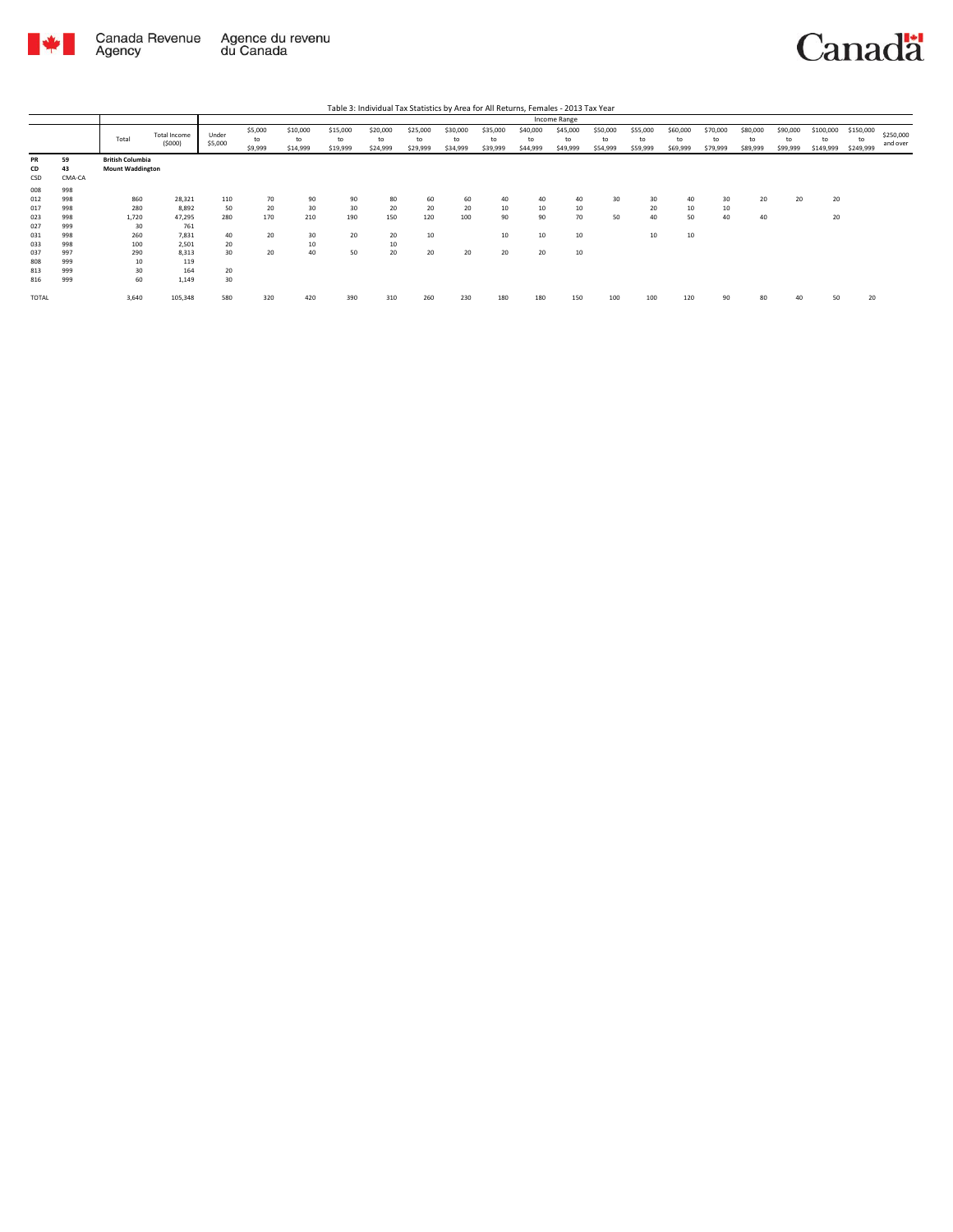

|                                 |                                 |                                                 |                                         |                       |                          |                            |                            |                            |                      |                            |                            |                            | Income Range               |                            |                            |                            |                            |                            |                            |                              |                              |                       |
|---------------------------------|---------------------------------|-------------------------------------------------|-----------------------------------------|-----------------------|--------------------------|----------------------------|----------------------------|----------------------------|----------------------|----------------------------|----------------------------|----------------------------|----------------------------|----------------------------|----------------------------|----------------------------|----------------------------|----------------------------|----------------------------|------------------------------|------------------------------|-----------------------|
|                                 |                                 | Total                                           | Total Income<br>(5000)                  | Under<br>\$5,000      | \$5,000<br>to<br>\$9,999 | \$10,000<br>to<br>\$14,999 | \$15,000<br>to<br>\$19,999 | \$20,000<br>to<br>\$24,999 | \$25,000<br>\$29,999 | \$30,000<br>to<br>\$34,999 | \$35,000<br>to<br>\$39,999 | \$40,000<br>to<br>\$44,999 | \$45,000<br>to<br>\$49,999 | \$50,000<br>to<br>\$54,999 | \$55,000<br>to<br>\$59,999 | \$60,000<br>to<br>\$69,999 | \$70,000<br>to<br>\$79,999 | \$80,000<br>to<br>\$89,999 | \$90,000<br>to<br>\$99,999 | \$100,000<br>to<br>\$149,999 | \$150,000<br>to<br>\$249,999 | \$250,000<br>and over |
| PR<br>CD<br>CSD                 | 59<br>45<br>CMA-CA              | <b>British Columbia</b><br><b>Central Coast</b> |                                         |                       |                          |                            |                            |                            |                      |                            |                            |                            |                            |                            |                            |                            |                            |                            |                            |                              |                              |                       |
| 006<br>010<br>012<br>014<br>801 | 999<br>998<br>998<br>999<br>999 | 50<br>200<br>150<br>40<br>330                   | 1,307<br>6,599<br>3.696<br>672<br>3,259 | 40<br>40<br>20<br>210 | 10<br>10<br>20           | 20<br>20<br>20             | 30<br>20<br>30             | 20<br>20                   | 10<br>20<br>10       | 10                         | 10                         | 10                         |                            |                            |                            |                            |                            |                            |                            |                              |                              |                       |
| 802<br>TOTAL                    | 999                             | 330<br>1,090                                    | 6,270<br>21,803                         | 140<br>450            | 20<br>70                 | 40<br>100                  | 30<br>100                  | 60                         | 20<br>70             | 20<br>50                   | 20<br>40                   | 20                         | 20                         | 20                         | 20                         | 20                         | 20                         | 10                         |                            | 10                           |                              |                       |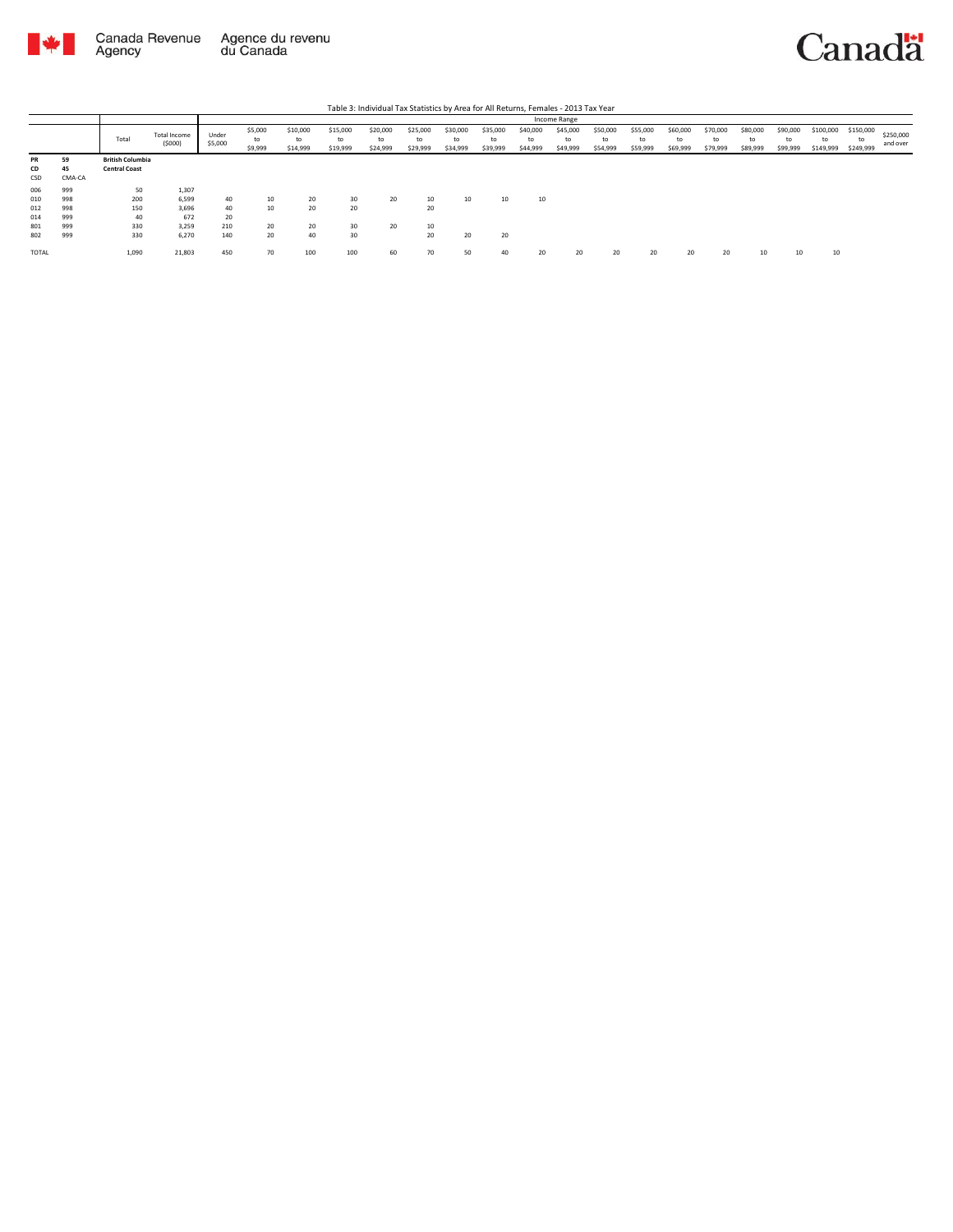

|                 |                    |                                                   |                               |                  |                          |                            |                            | Table 3: Individual Tax Statistics by Area for All Returns, Females - 2013 Tax Year |                            |                            |                            |                            |                            |                            |                            |                            |                            |                            |                            |                              |                              |                       |
|-----------------|--------------------|---------------------------------------------------|-------------------------------|------------------|--------------------------|----------------------------|----------------------------|-------------------------------------------------------------------------------------|----------------------------|----------------------------|----------------------------|----------------------------|----------------------------|----------------------------|----------------------------|----------------------------|----------------------------|----------------------------|----------------------------|------------------------------|------------------------------|-----------------------|
|                 |                    |                                                   |                               |                  |                          |                            |                            |                                                                                     |                            |                            |                            |                            | Income Range               |                            |                            |                            |                            |                            |                            |                              |                              |                       |
|                 |                    | Total                                             | <b>Total Income</b><br>(5000) | Under<br>\$5,000 | \$5,000<br>to<br>\$9,999 | \$10,000<br>to<br>\$14,999 | \$15,000<br>to<br>\$19,999 | \$20,000<br>to<br>\$24,999                                                          | \$25,000<br>to<br>\$29,999 | \$30,000<br>to<br>\$34,999 | \$35,000<br>to<br>\$39,999 | \$40,000<br>to<br>\$44,999 | \$45,000<br>to<br>\$49,999 | \$50,000<br>to<br>\$54,999 | \$55,000<br>to<br>\$59,999 | \$60,000<br>to<br>\$69,999 | \$70,000<br>to<br>\$79,999 | \$80,000<br>to<br>\$89,999 | \$90,000<br>to<br>\$99,999 | \$100,000<br>to<br>\$149,999 | \$150,000<br>to<br>\$249,999 | \$250,000<br>and over |
| PR<br>CD<br>CSD | 59<br>47<br>CMA-CA | <b>British Columbia</b><br>Skeena-Queen Charlotte |                               |                  |                          |                            |                            |                                                                                     |                            |                            |                            |                            |                            |                            |                            |                            |                            |                            |                            |                              |                              |                       |
| 016<br>021      | 999<br>999         | 60                                                | 2,288                         |                  |                          |                            |                            |                                                                                     |                            |                            |                            |                            |                            |                            |                            |                            |                            |                            |                            |                              |                              |                       |
| 023<br>026      | 998<br>999         | 320                                               | 6,933                         | 100              | 20                       | 30                         | 30                         | 20                                                                                  | 20                         | 20                         | 20                         | 10                         | 20                         |                            |                            |                            |                            |                            |                            |                              |                              |                       |
| 027<br>030      | 997<br>998         | 500<br>90                                         | 17,125<br>2.442               | 50<br>10         | 40                       | 50<br>10                   | 40<br>10                   | 50                                                                                  | 30<br>10                   | 40<br>10                   | 40                         | 20                         | 30                         | 20                         | 20                         | 20                         | 20                         | 20                         |                            | 10                           |                              |                       |
| 032             | 997                | 100                                               | 2,951                         |                  |                          |                            | 10                         |                                                                                     | 20                         | 10                         |                            |                            |                            |                            |                            |                            |                            |                            |                            |                              |                              |                       |
| 803<br>804      | 998<br>998         | 210<br>250                                        | 5,393<br>3.935                | 60<br>90         | 20<br>30                 | 30<br>20                   | 20<br>20                   | 10<br>30                                                                            | 10<br>10                   | 10                         |                            | 20                         |                            |                            |                            |                            |                            |                            |                            |                              |                              |                       |
| 806<br>807      | 997<br>997         | 40<br>110                                         | 228<br>766                    | 30<br>70         | 10                       | 10                         |                            |                                                                                     |                            |                            |                            |                            |                            |                            |                            |                            |                            |                            |                            |                              |                              |                       |
| 809<br>810      | 997<br>999         | 200<br>60                                         | 1.857<br>1,175                | 120<br>10        | 20                       | 20                         | 30                         |                                                                                     |                            |                            |                            |                            |                            |                            |                            |                            |                            |                            |                            |                              |                              |                       |
| TOTAL           |                    | 1,940                                             | 45,337                        | 570              | 160                      | 190                        | 190                        | 140                                                                                 | 110                        | 120                        | 90                         | 70                         | 60                         | 40                         |                            | 40                         |                            |                            | 20                         | 20                           |                              |                       |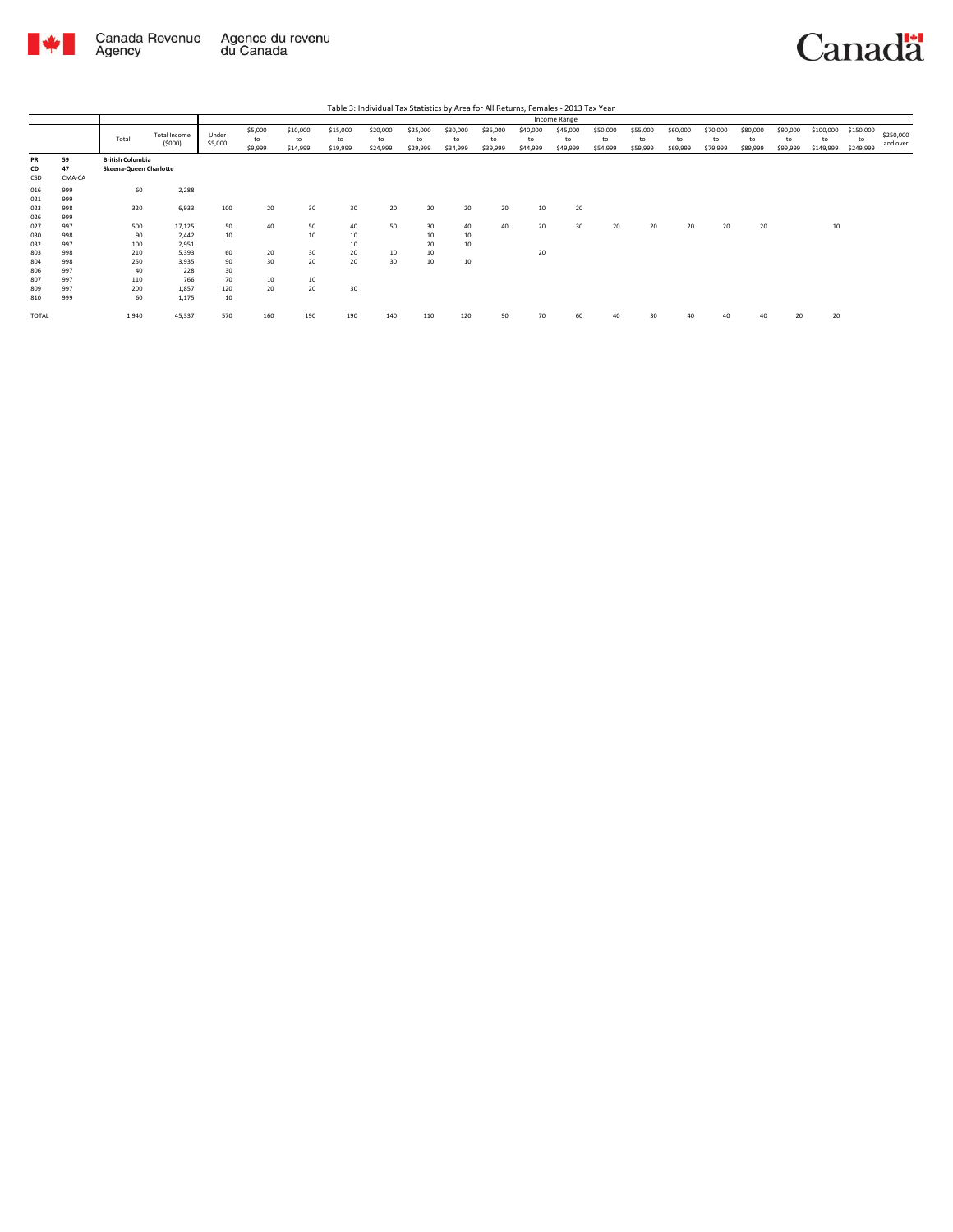

| Table 3: Individual Tax Statistics by Area for All Returns, Females - 2013 Tax Year |
|-------------------------------------------------------------------------------------|
|                                                                                     |

|                 |                    |                                            |                        |                  |                          |                            |                            |                            |                            |                            |                            |                            | Income Range               |                            |                            |                            |                            |                            |                            |                              |                              |                       |
|-----------------|--------------------|--------------------------------------------|------------------------|------------------|--------------------------|----------------------------|----------------------------|----------------------------|----------------------------|----------------------------|----------------------------|----------------------------|----------------------------|----------------------------|----------------------------|----------------------------|----------------------------|----------------------------|----------------------------|------------------------------|------------------------------|-----------------------|
|                 |                    | Total                                      | Total Income<br>(5000) | Under<br>\$5,000 | \$5,000<br>to<br>\$9,999 | \$10,000<br>to<br>\$14,999 | \$15,000<br>to<br>\$19,999 | \$20,000<br>to<br>\$24,999 | \$25,000<br>to<br>\$29,999 | \$30,000<br>to<br>\$34,999 | \$35,000<br>to<br>\$39,999 | \$40,000<br>to<br>\$44,999 | \$45,000<br>to<br>\$49,999 | \$50,000<br>to<br>\$54,999 | \$55,000<br>to<br>\$59,999 | \$60,000<br>to<br>\$69,999 | \$70,000<br>to<br>\$79,999 | \$80,000<br>to<br>\$89,999 | \$90,000<br>to<br>\$99,999 | \$100,000<br>to<br>\$149,999 | \$150,000<br>to<br>\$249,999 | \$250,000<br>and over |
| PR<br>CD<br>CSD | 59<br>49<br>CMA-CA | <b>British Columbia</b><br>Kitimat-Stikine |                        |                  |                          |                            |                            |                            |                            |                            |                            |                            |                            |                            |                            |                            |                            |                            |                            |                              |                              |                       |
| 005             | 998                | 3,200                                      | 116,737                | 420              | 190                      | 270                        | 290                        | 320                        | 220                        | 220                        | 210                        | 180                        | 130                        | 120                        | 80                         | 150                        | 130                        | 80                         | 80                         | 90                           | 20                           | 10                    |
| 013             | 996                | 920                                        | 30,518                 | 110              | 80                       | 80                         | 90                         | 70                         | 70                         | 70                         | 70                         | 50                         | 30                         | 40                         | 40                         | 50                         | 30                         | 20                         | 20                         | 20                           |                              |                       |
| 022             | 997                | 290                                        | 5,413                  | 120              | 20                       | 20                         | 30                         | 20                         | 20                         | 10                         | 10                         |                            |                            |                            |                            |                            |                            |                            |                            |                              |                              |                       |
| 024             | 998                | 390                                        | 8,488                  | 120              | 40                       | 40                         | 40                         | 30                         | 30                         | 20                         | 10                         | 10                         |                            | 10                         |                            | 10                         |                            |                            |                            |                              |                              |                       |
| 028             | 998                | 440                                        | 10,731                 | 100              | 50                       | 40                         | 50                         | 40                         | 30                         | 30                         | 20                         | 20                         | 20                         | 10                         |                            | 10                         | 10                         |                            |                            |                              |                              |                       |
| 032             | 999                | 170                                        | 5,444                  | 30               |                          | 20                         | 10                         | 20                         | 10                         | 10                         | 10                         |                            |                            |                            |                            |                            |                            |                            |                            |                              |                              |                       |
| 035             | 998                | 590                                        | 14,810                 | 140              | 50                       | 60                         | 70                         | 40                         | 30                         | 30                         | 30                         | 30                         | 20                         | 20                         |                            | 20                         |                            | 10                         |                            |                              |                              |                       |
| 039             | 999                |                                            |                        |                  |                          |                            |                            |                            |                            |                            |                            |                            |                            |                            |                            |                            |                            |                            |                            |                              |                              |                       |
| 041             | 998                | 80                                         | 897                    | 40               |                          |                            |                            |                            |                            |                            |                            |                            |                            |                            |                            |                            |                            |                            |                            |                              |                              |                       |
| 802             | 997                | 80                                         | 363                    | 60               |                          |                            |                            |                            |                            |                            |                            |                            |                            |                            |                            |                            |                            |                            |                            |                              |                              |                       |
| 803             | 997                | 160                                        | 2,374                  | 60               | 20                       | 10                         | 20                         | 10                         |                            |                            |                            |                            |                            |                            |                            |                            |                            |                            |                            |                              |                              |                       |
| 804             | 997                | 80                                         | 1,120                  | 40               |                          | 10                         | 20                         |                            |                            |                            |                            |                            |                            |                            |                            |                            |                            |                            |                            |                              |                              |                       |
| 810             | 998                | 30                                         | 629                    | 10               |                          |                            |                            |                            |                            |                            |                            |                            |                            |                            |                            |                            |                            |                            |                            |                              |                              |                       |
| 812             | 998                | 110                                        | 1,382                  | 60               | 10                       |                            |                            |                            |                            |                            |                            |                            |                            |                            |                            |                            |                            |                            |                            |                              |                              |                       |
| 813             | 998                | 180                                        | 1,364                  | 110              | 20                       | 20                         | 10                         |                            |                            |                            |                            |                            |                            |                            |                            |                            |                            |                            |                            |                              |                              |                       |
| 814             | 998                | 150                                        | 1,037                  | 100              | 20                       | 10                         | 10                         |                            |                            |                            |                            |                            |                            |                            |                            |                            |                            |                            |                            |                              |                              |                       |
| 815             | 998                | 140                                        | 1,901                  | 80               | 10                       | 10                         | 10                         |                            |                            |                            |                            |                            |                            |                            |                            |                            |                            |                            |                            |                              |                              |                       |
| 816             | 998                | 170                                        | 2,016                  | 80               | 20                       | 20                         | 20                         |                            |                            |                            |                            |                            |                            |                            |                            |                            |                            |                            |                            |                              |                              |                       |
| 817             | 998                | 80                                         | 1,591                  | 30               |                          |                            |                            |                            |                            |                            |                            |                            |                            |                            |                            |                            |                            |                            |                            |                              |                              |                       |
| 818             | 998                | 70                                         | 672                    | 40               |                          |                            |                            |                            |                            |                            |                            |                            |                            |                            |                            |                            |                            |                            |                            |                              |                              |                       |
| 819             | 999                | 60                                         | 904                    | 20               |                          |                            |                            |                            |                            |                            |                            |                            |                            |                            |                            |                            |                            |                            |                            |                              |                              |                       |
| 820             | 999                | 10                                         | 198                    |                  |                          |                            |                            |                            |                            |                            |                            |                            |                            |                            |                            |                            |                            |                            |                            |                              |                              |                       |
| 832             | 999                | 70                                         | 573                    | 40               |                          |                            | 10                         |                            |                            |                            |                            |                            |                            |                            |                            |                            |                            |                            |                            |                              |                              |                       |
| 843             | 999                | 40                                         | 596                    | 20               |                          |                            |                            |                            |                            |                            |                            |                            |                            |                            |                            |                            |                            |                            |                            |                              |                              |                       |
| 844             | 999                | 80                                         | 863                    | 40               |                          |                            |                            |                            |                            |                            |                            |                            |                            |                            |                            |                            |                            |                            |                            |                              |                              |                       |
| TOTAL           |                    | 7,590                                      | 210,623                | 1,860            | 580                      | 670                        | 730                        | 610                        |                            |                            | 380                        | 320                        | 250                        | 230                        | 160                        | 260                        | 200                        | 140                        | 120                        | 140                          | 30                           | 10                    |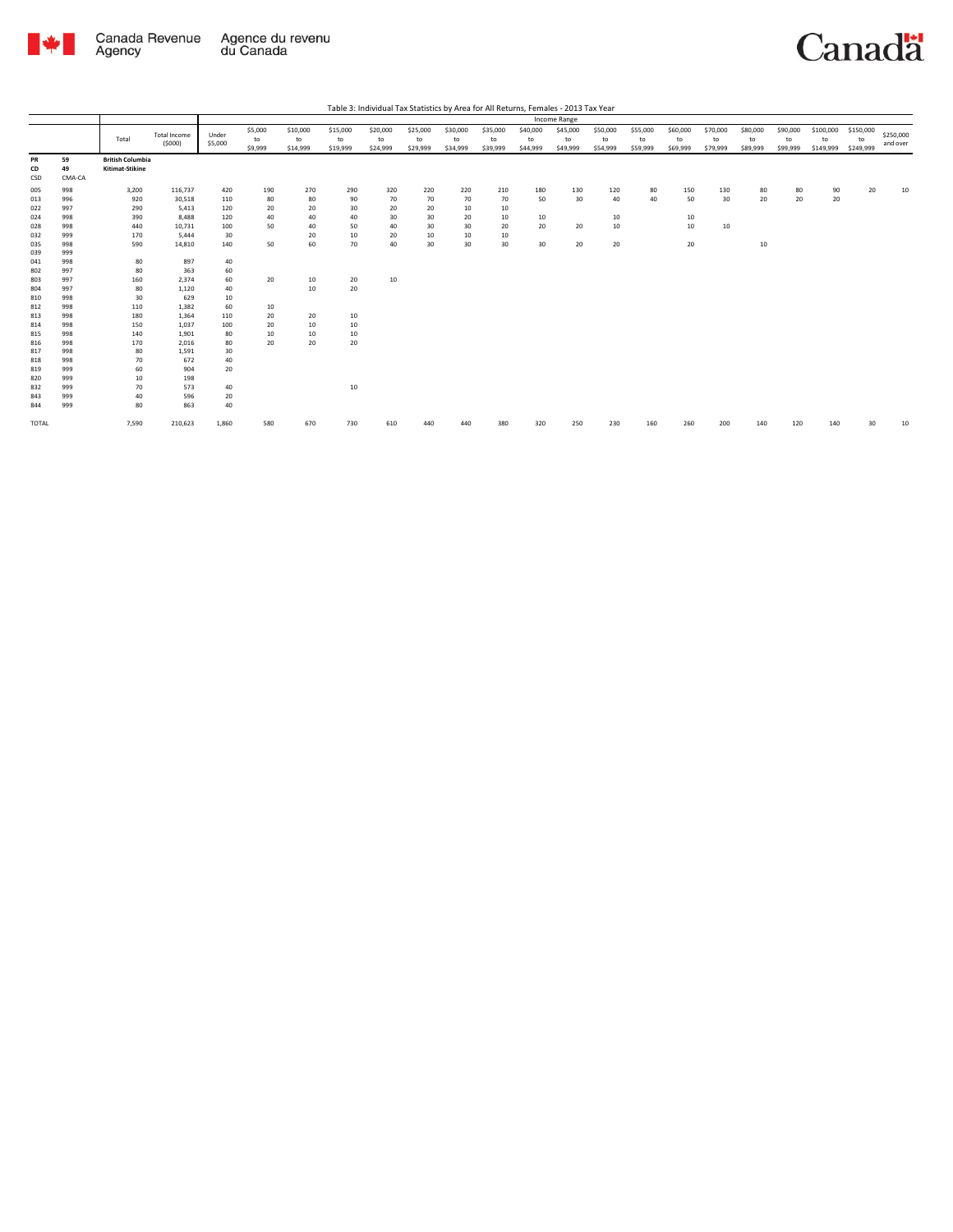

|                                                                                                                                   |                                                                                                                                   | Table 3: Individual Tax Statistics by Area for All Returns, Females - 2013 Tax Year                             |                                                                                                                                               |                                                                                                |                                                                                       |                                                                                   |                                                                                  |                                                                                 |                                                                         |                                                                               |                                                                         |                                                                         |                                                                 |                                                           |                                                                |                                                                  |                                                     |                                              |                                  |                                  |                              |                       |
|-----------------------------------------------------------------------------------------------------------------------------------|-----------------------------------------------------------------------------------------------------------------------------------|-----------------------------------------------------------------------------------------------------------------|-----------------------------------------------------------------------------------------------------------------------------------------------|------------------------------------------------------------------------------------------------|---------------------------------------------------------------------------------------|-----------------------------------------------------------------------------------|----------------------------------------------------------------------------------|---------------------------------------------------------------------------------|-------------------------------------------------------------------------|-------------------------------------------------------------------------------|-------------------------------------------------------------------------|-------------------------------------------------------------------------|-----------------------------------------------------------------|-----------------------------------------------------------|----------------------------------------------------------------|------------------------------------------------------------------|-----------------------------------------------------|----------------------------------------------|----------------------------------|----------------------------------|------------------------------|-----------------------|
|                                                                                                                                   |                                                                                                                                   |                                                                                                                 |                                                                                                                                               |                                                                                                |                                                                                       |                                                                                   |                                                                                  |                                                                                 |                                                                         |                                                                               |                                                                         |                                                                         | Income Range                                                    |                                                           |                                                                |                                                                  |                                                     |                                              |                                  |                                  |                              |                       |
|                                                                                                                                   |                                                                                                                                   | Total                                                                                                           | <b>Total Income</b><br>(5000)                                                                                                                 | Under<br>\$5,000                                                                               | \$5,000<br>to<br>\$9,999                                                              | \$10,000<br>to<br>\$14,999                                                        | \$15,000<br>to<br>\$19,999                                                       | \$20,000<br>to<br>\$24,999                                                      | \$25,000<br>to<br>\$29,999                                              | \$30,000<br>to<br>\$34,999                                                    | \$35,000<br>to<br>\$39,999                                              | \$40,000<br>to<br>\$44,999                                              | \$45,000<br>to<br>\$49,999                                      | \$50,000<br>to<br>\$54,999                                | \$55,000<br>to<br>\$59,999                                     | \$60,000<br>to<br>\$69,999                                       | \$70,000<br>to<br>\$79,999                          | \$80,000<br>to<br>\$89,999                   | \$90,000<br>to<br>\$99,999       | \$100,000<br>to<br>\$149,999     | \$150,000<br>to<br>\$249,999 | \$250,000<br>and over |
| PR<br>CD<br>CSD                                                                                                                   | 59<br>51<br>CMA-CA                                                                                                                | <b>British Columbia</b><br><b>Bulkley-Nechako</b>                                                               |                                                                                                                                               |                                                                                                |                                                                                       |                                                                                   |                                                                                  |                                                                                 |                                                                         |                                                                               |                                                                         |                                                                         |                                                                 |                                                           |                                                                |                                                                  |                                                     |                                              |                                  |                                  |                              |                       |
| 007<br>013<br>015<br>017<br>019<br>022<br>028<br>031<br>032<br>034<br>038<br>043<br>051<br>053<br>802<br>809<br>813<br>818<br>819 | 998<br>998<br>998<br>998<br>997<br>998<br>998<br>998<br>999<br>998<br>998<br>998<br>998<br>999<br>999<br>999<br>999<br>999<br>999 | 2,250<br>1,560<br>1,070<br>710<br>1,090<br>530<br>500<br>170<br>290<br>430<br>2,710<br>2,460<br>270<br>60<br>60 | 67,040<br>41,151<br>26,954<br>18,593<br>27,675<br>16,569<br>13,233<br>4,064<br>8,671<br>12.621<br>97.008<br>76,955<br>7,123<br>1,152<br>1.671 | 390<br>440<br>230<br>160<br>280<br>80<br>120<br>30<br>40<br>60<br>250<br>320<br>40<br>20<br>10 | 190<br>140<br>110<br>60<br>90<br>50<br>40<br>10<br>30<br>40<br>190<br>200<br>30<br>10 | 210<br>140<br>120<br>110<br>100<br>40<br>40<br>20<br>30<br>50<br>240<br>270<br>30 | 250<br>160<br>120<br>60<br>120<br>50<br>40<br>20<br>40<br>50<br>310<br>240<br>30 | 220<br>100<br>100<br>60<br>80<br>50<br>40<br>30<br>30<br>30<br>250<br>250<br>20 | 150<br>90<br>70<br>50<br>80<br>40<br>40<br>20<br>40<br>210<br>190<br>20 | 150<br>90<br>50<br>30<br>70<br>40<br>30<br>10<br>20<br>30<br>160<br>150<br>20 | 100<br>60<br>50<br>40<br>50<br>40<br>30<br>20<br>30<br>200<br>150<br>10 | 110<br>60<br>50<br>30<br>40<br>20<br>20<br>10<br>30<br>150<br>130<br>20 | 80<br>40<br>30<br>20<br>50<br>20<br>20<br>20<br>140<br>90<br>10 | 70<br>40<br>20<br>20<br>20<br>20<br>20<br>10<br>120<br>80 | 60<br>30<br>20<br>20<br>30<br>20<br>10<br>10<br>90<br>60<br>10 | 90<br>60<br>50<br>20<br>30<br>10<br>20<br>20<br>20<br>130<br>100 | 60<br>30<br>30<br>20<br>10<br>20<br>20<br>100<br>80 | 50<br>30<br>20<br>20<br>20<br>20<br>60<br>40 | 30<br>30<br>10<br>10<br>50<br>30 | 40<br>20<br>10<br>10<br>60<br>60 | 10<br>20<br>10               |                       |
| 821<br>822<br>828<br>848<br>TOTAL                                                                                                 | 999<br>999<br>999<br>999                                                                                                          | 60<br>14,240                                                                                                    | 326<br>421,615                                                                                                                                | 40<br>2,500                                                                                    | 1,190                                                                                 | 1,420                                                                             | 1,510                                                                            | 1,260                                                                           | 1,010                                                                   | 830                                                                           | 780                                                                     | 680                                                                     | 530                                                             | 430                                                       | 370                                                            | 560                                                              | 390                                                 | 270                                          | 190                              | 240                              | 60                           | 30                    |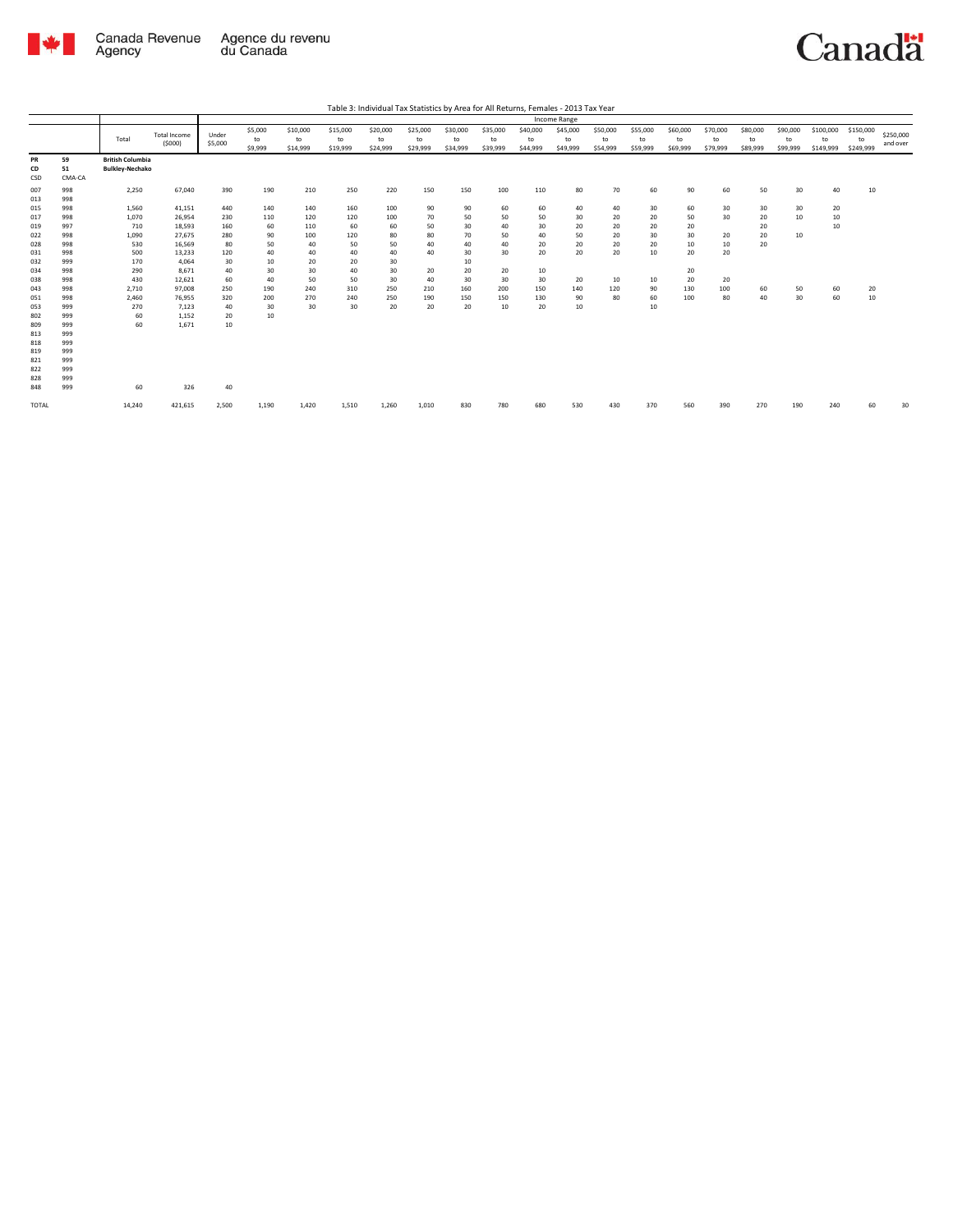

|                 |                    |                                                      |                        |                  |                          |                            |                            | Table 3: Individual Tax Statistics by Area for All Returns, Females - 2013 Tax Year |                            |                            |                            |                            |                            |                            |                            |                            |                            |                            |                            |                              |                              |                       |
|-----------------|--------------------|------------------------------------------------------|------------------------|------------------|--------------------------|----------------------------|----------------------------|-------------------------------------------------------------------------------------|----------------------------|----------------------------|----------------------------|----------------------------|----------------------------|----------------------------|----------------------------|----------------------------|----------------------------|----------------------------|----------------------------|------------------------------|------------------------------|-----------------------|
|                 |                    |                                                      |                        |                  |                          |                            |                            |                                                                                     |                            |                            |                            |                            | Income Range               |                            |                            |                            |                            |                            |                            |                              |                              |                       |
|                 |                    | Total                                                | Total Income<br>(5000) | Under<br>\$5,000 | \$5,000<br>to<br>\$9,999 | \$10,000<br>to<br>\$14,999 | \$15,000<br>to<br>\$19,999 | \$20,000<br>to<br>\$24,999                                                          | \$25,000<br>to<br>\$29,999 | \$30,000<br>to<br>\$34,999 | \$35,000<br>to<br>\$39,999 | \$40,000<br>to<br>\$44,999 | \$45,000<br>to<br>\$49,999 | \$50,000<br>to<br>\$54,999 | \$55,000<br>to<br>\$59,999 | \$60,000<br>to<br>\$69,999 | \$70,000<br>to<br>\$79,999 | \$80,000<br>to<br>\$89,999 | \$90,000<br>to<br>\$99,999 | \$100,000<br>to<br>\$149,999 | \$150,000<br>to<br>\$249,999 | \$250,000<br>and over |
| PR<br>CD<br>CSD | 59<br>53<br>CMA-CA | <b>British Columbia</b><br><b>Fraser-Fort George</b> |                        |                  |                          |                            |                            |                                                                                     |                            |                            |                            |                            |                            |                            |                            |                            |                            |                            |                            |                              |                              |                       |
| 007             | 998                | 640                                                  | 17,545                 | 60               | 50                       | 80                         | 100                        | 70                                                                                  | 60                         | 40                         | 50                         | 30                         | 30                         | 10                         |                            | 20                         | 10                         |                            |                            |                              |                              |                       |
| 012             | 997                | 530                                                  | 15.145                 | 70               | 60                       | 70                         | 70                         | 40                                                                                  | 30                         | 30                         | 30                         | 30                         | 20                         | 20                         |                            |                            |                            | 10                         |                            | 10                           |                              |                       |
| 019             | 998                | 90                                                   | 1.721                  | 20               | 10                       | 10                         | 20                         |                                                                                     |                            |                            |                            |                            |                            |                            |                            |                            |                            |                            |                            |                              |                              |                       |
| 033             | 998                | 1,290                                                | 40.339                 | 160              | 120                      | 140                        | 120                        | 130                                                                                 | 100                        | 60                         | 70                         | 70                         | 50                         | 40                         | 50                         | 60                         | 30                         | 30                         | 30                         | 30                           |                              |                       |
| 046             | 996                | 180                                                  | 4.169                  | 30               | 20                       | 20                         | 30                         | 20                                                                                  |                            | 10                         | 10                         |                            |                            |                            |                            |                            |                            |                            |                            |                              |                              |                       |
| 050             | 997                | 80                                                   | 1.870                  | 10               |                          |                            | 20                         |                                                                                     |                            |                            |                            |                            |                            |                            |                            |                            |                            |                            |                            |                              |                              |                       |
| 802             | 998                | 50                                                   | 736                    | 20               |                          |                            |                            |                                                                                     |                            |                            |                            |                            |                            |                            |                            |                            |                            |                            |                            |                              |                              |                       |
| <b>TOTAL</b>    |                    | 2,840                                                | 81,524                 | 370              | 270                      | 340                        | 350                        | 280                                                                                 | 220                        | 150                        | 180                        | 140                        | 100                        | 70                         | 80                         | 100                        | 50                         | 50                         | 50                         | 50                           |                              |                       |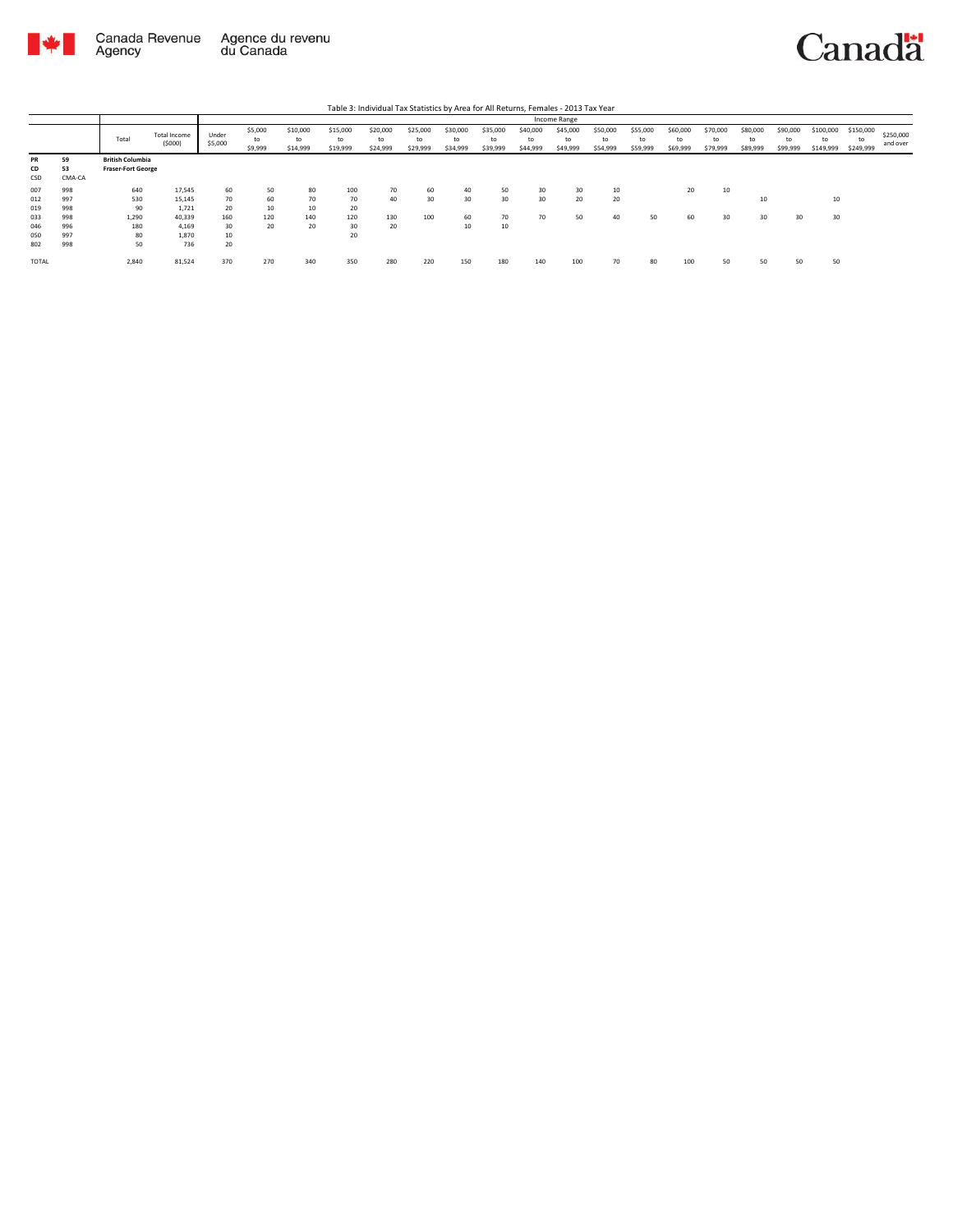

|                        |                    |                                               |                               |                  |                          |                            |                            | Table 3: Individual Tax Statistics by Area for All Returns, Females - 2013 Tax Year |                            |                            |                            |                            |                            |                            |                            |                            |                            |                            |                            |                              |                              |                       |
|------------------------|--------------------|-----------------------------------------------|-------------------------------|------------------|--------------------------|----------------------------|----------------------------|-------------------------------------------------------------------------------------|----------------------------|----------------------------|----------------------------|----------------------------|----------------------------|----------------------------|----------------------------|----------------------------|----------------------------|----------------------------|----------------------------|------------------------------|------------------------------|-----------------------|
|                        |                    |                                               |                               |                  |                          |                            |                            |                                                                                     |                            |                            |                            |                            | Income Range               |                            |                            |                            |                            |                            |                            |                              |                              |                       |
|                        |                    | Total                                         | <b>Total Income</b><br>(5000) | Under<br>\$5,000 | \$5,000<br>to<br>\$9,999 | \$10,000<br>to<br>\$14,999 | \$15,000<br>to<br>\$19,999 | \$20,000<br>to<br>\$24,999                                                          | \$25,000<br>to<br>\$29,999 | \$30,000<br>to<br>\$34,999 | \$35,000<br>to<br>\$39,999 | \$40,000<br>to<br>\$44,999 | \$45,000<br>to<br>\$49,999 | \$50,000<br>to<br>\$54,999 | \$55,000<br>to<br>\$59,999 | \$60,000<br>to<br>\$69,999 | \$70,000<br>to<br>\$79,999 | \$80,000<br>to<br>\$89,999 | \$90,000<br>to<br>\$99,999 | \$100,000<br>to<br>\$149,999 | \$150,000<br>to<br>\$249,999 | \$250,000<br>and over |
| <b>PR</b><br>CD<br>CSD | 59<br>55<br>CMA-CA | <b>British Columbia</b><br><b>Peace River</b> |                               |                  |                          |                            |                            |                                                                                     |                            |                            |                            |                            |                            |                            |                            |                            |                            |                            |                            |                              |                              |                       |
| 003<br>005             | 998<br>996         | 860<br>550                                    | 32,656<br>18.773              | 160<br>70        | 70<br>30                 | 80<br>60                   | 80<br>50                   | 50<br>40                                                                            | 40<br>40                   | 30<br>40                   | 30<br>50                   | 40<br>30                   | 30<br>30                   | 30<br>20                   | 20<br>20                   | 40<br>30                   | 30<br>20                   | 40<br>20                   | 40<br>10                   | 60<br>10                     |                              |                       |
| 010<br>021             | 998<br>996         | 1,870<br>2,040                                | 57.454<br>76.745              | 380<br>290       | 140<br>130               | 140<br>170                 | 170<br>190                 | 170<br>150                                                                          | 120<br>150                 | 120<br>130                 | 100<br>140                 | 70<br>110                  | 60<br>100                  | 60<br>80                   | 50<br>70                   | 80<br>100                  | 70<br>70                   | 40<br>50                   | 30<br>30                   | 50<br>60                     | 30                           |                       |
| 023<br>040<br>801      | 997<br>997<br>998  | 200<br>2,690                                  | 5.469<br>99,703               | 40<br>540        | 20<br>200                | 20<br>250                  | 20<br>230                  | 20<br>200                                                                           | 10<br>150                  | 20<br>140                  | 10<br>110                  | 110                        | 100                        | 100                        | 80                         | 110                        | 100                        | 70                         | 50                         | 110                          | 30                           | 20                    |
| 807<br>808<br>812      | 999<br>999<br>999  | 110<br>50<br>60                               | 402<br>790<br>335             | 100<br>20<br>40  |                          |                            |                            |                                                                                     |                            |                            |                            |                            |                            |                            |                            |                            |                            |                            |                            |                              |                              |                       |
| <b>TOTAL</b>           |                    | 8.440                                         | 292,327                       | 1,630            | 620                      | 740                        | 750                        | 630                                                                                 | 510                        | 490                        | 430                        | 360                        | 330                        | 290                        | 240                        | 360                        | 290                        | 230                        | 170                        | 300                          | 70                           | 30                    |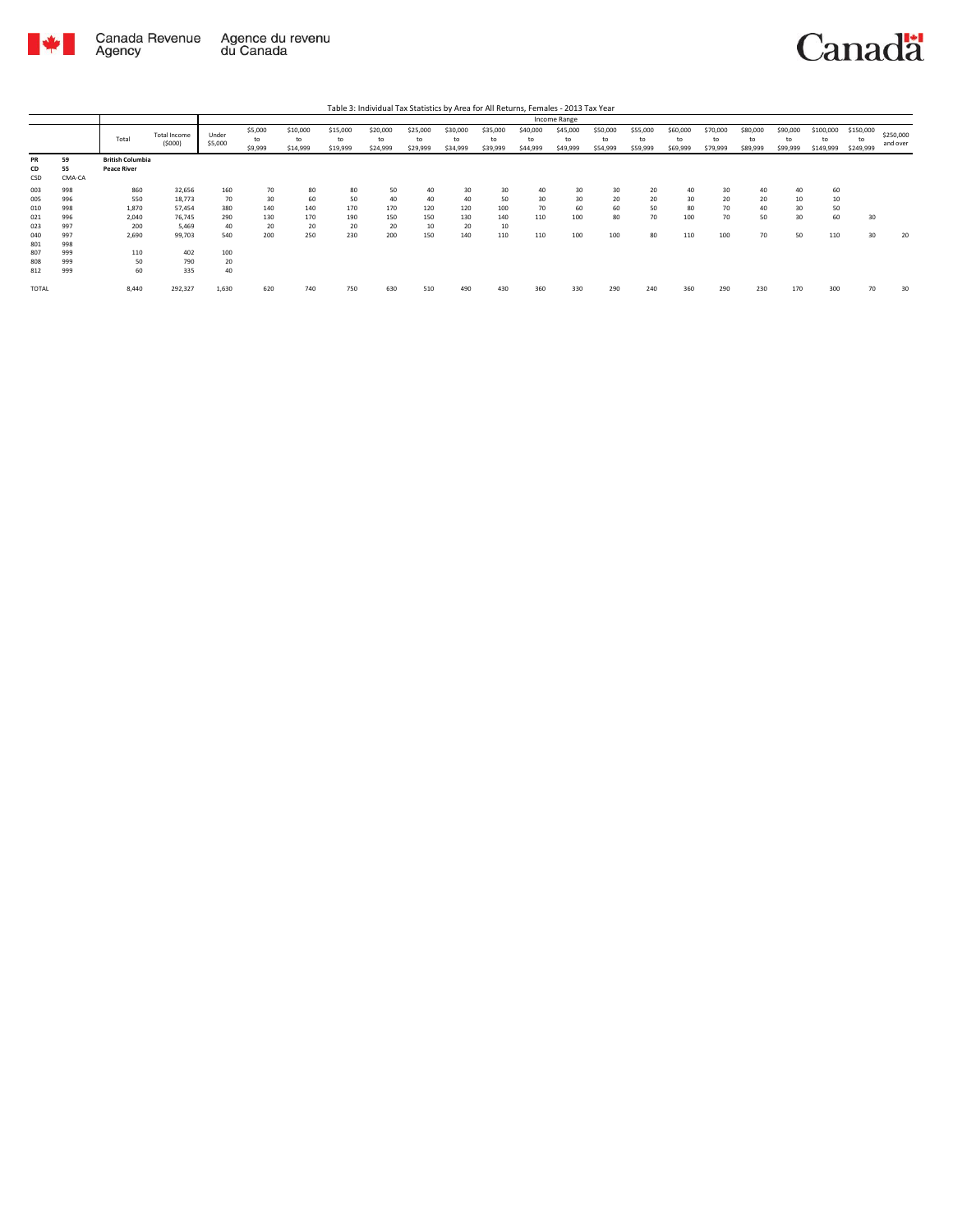



|              |        |                         |                        |                  |                          |                            |                            |                            |                            |                            |                            |                            | Income Range               |                            |                            |                            |                            |                            |                            |                              |                              |                       |
|--------------|--------|-------------------------|------------------------|------------------|--------------------------|----------------------------|----------------------------|----------------------------|----------------------------|----------------------------|----------------------------|----------------------------|----------------------------|----------------------------|----------------------------|----------------------------|----------------------------|----------------------------|----------------------------|------------------------------|------------------------------|-----------------------|
|              |        | Total                   | Total Income<br>(5000) | Under<br>\$5,000 | \$5,000<br>to<br>\$9,999 | \$10,000<br>to<br>\$14,999 | \$15,000<br>to<br>\$19,999 | \$20,000<br>to<br>\$24,999 | \$25,000<br>to<br>\$29,999 | \$30,000<br>to<br>\$34,999 | \$35,000<br>to<br>\$39,999 | \$40,000<br>to<br>\$44,999 | \$45,000<br>to<br>\$49,999 | \$50,000<br>to<br>\$54,999 | \$55,000<br>to<br>\$59,999 | \$60,000<br>to<br>\$69,999 | \$70,000<br>to<br>\$79,999 | \$80,000<br>to<br>\$89,999 | \$90,000<br>to<br>\$99,999 | \$100,000<br>to<br>\$149,999 | \$150,000<br>to<br>\$249,999 | \$250,000<br>and over |
| PR           | 59     | <b>British Columbia</b> |                        |                  |                          |                            |                            |                            |                            |                            |                            |                            |                            |                            |                            |                            |                            |                            |                            |                              |                              |                       |
| CD           | 57     | <b>Stikine</b>          |                        |                  |                          |                            |                            |                            |                            |                            |                            |                            |                            |                            |                            |                            |                            |                            |                            |                              |                              |                       |
| CSD          | CMA-CA |                         |                        |                  |                          |                            |                            |                            |                            |                            |                            |                            |                            |                            |                            |                            |                            |                            |                            |                              |                              |                       |
| 022          | 998    | 290                     | 9,312                  | 60               | 20                       | 20                         | 30                         | 20                         | 20                         | 20                         | 10                         | 10                         | 10                         | 10                         | 10                         | 10                         |                            |                            |                            | 10                           |                              |                       |
| 802          | 999    |                         |                        |                  |                          |                            |                            |                            |                            |                            |                            |                            |                            |                            |                            |                            |                            |                            |                            |                              |                              |                       |
| 803          | 998    | 20                      | 436                    |                  |                          |                            |                            |                            |                            |                            |                            |                            |                            |                            |                            |                            |                            |                            |                            |                              |                              |                       |
| 804          | 999    | 20                      | 179                    |                  |                          |                            |                            |                            |                            |                            |                            |                            |                            |                            |                            |                            |                            |                            |                            |                              |                              |                       |
| 813          | 998    | 30                      | 316                    | 10               |                          |                            |                            |                            |                            |                            |                            |                            |                            |                            |                            |                            |                            |                            |                            |                              |                              |                       |
| <b>TOTAL</b> |        | 350                     | 10,243                 | 80               | 20                       | 30                         | 40                         | 20                         | 20                         | 20                         | 10                         | 10                         | 10                         | 10                         | 20                         | 10                         |                            |                            |                            | 10                           |                              |                       |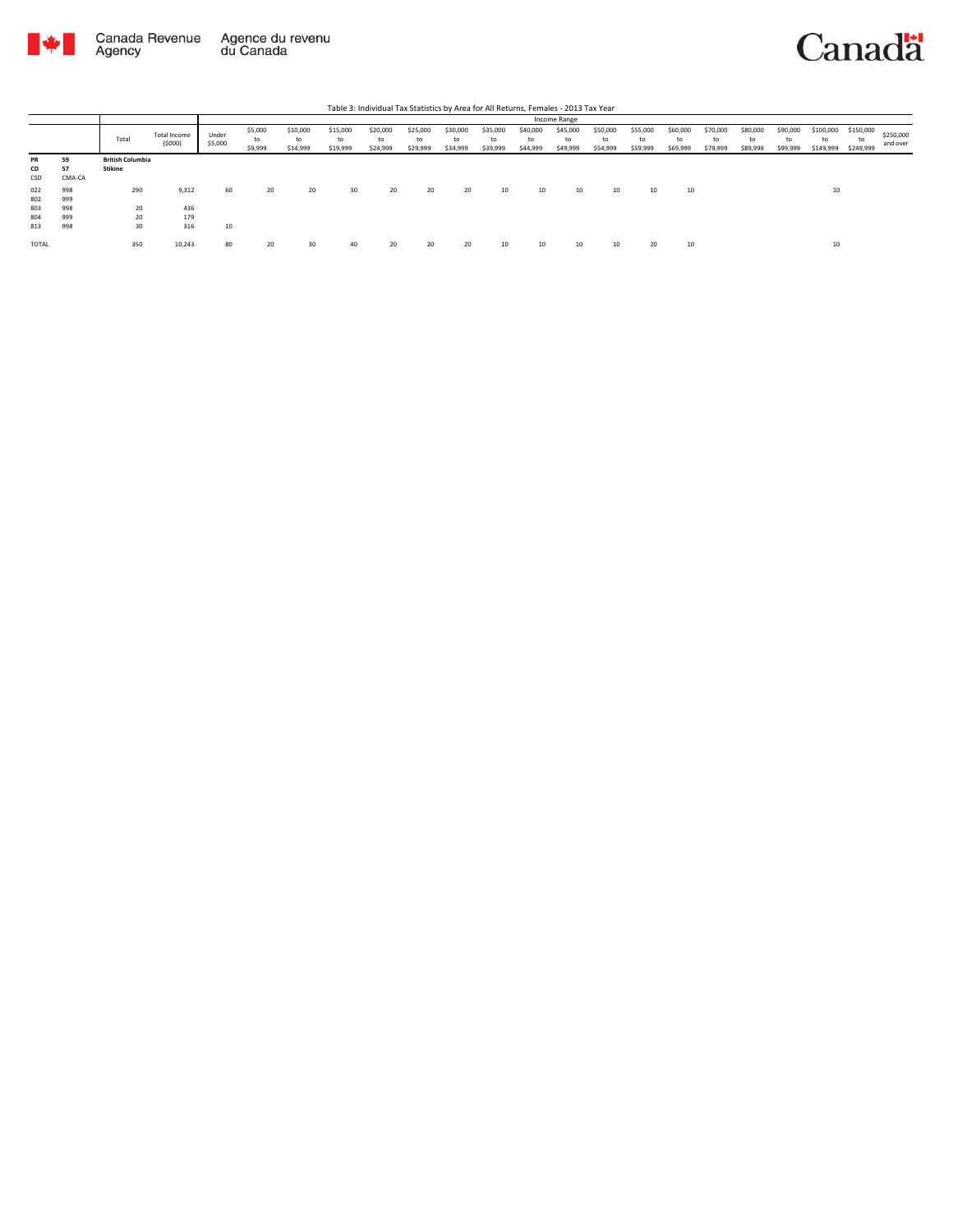

Agency



Total Total Income (\$000) Under \$5,000 \$5,000 to \$9,999 \$10,000 to \$14,999 \$15,000 to \$19,999 \$20,000 to \$24,999 \$25,000 to \$29,999 \$30,000 to \$34,999 \$35,000 to \$39,999 \$40,000 to \$44,999 \$45,000 to \$49,999 \$50,000 to \$54,999 \$55,000 to \$59,999 \$60,000 to \$69,999 \$70,000 to \$79,999 \$80,000 to \$89,999 Table 3: Individual Tax Statistics by Area for All Returns, Females - 2013 Tax Year Income Range

|                        |                    | Total                                              | <b>Total Income</b><br>(5000) | Under<br>\$5,000 | \$5,000<br>to<br>\$9,999 | \$10,000<br>to<br>\$14,999 | \$15,000<br>to<br>\$19,999 | \$20,000<br>to<br>\$24,999 | \$25,000<br>\$29,999 | \$30,000<br>to<br>\$34,999 | \$35,000<br>\$39,999 | \$40,000<br>to<br>\$44,999 | \$45,000<br>to<br>\$49,999 | \$50,000<br>to<br>\$54,999 | \$55,000<br>\$59,999 | \$60,000<br>to<br>\$69,999 | \$70,000<br>to<br>\$79,999 | \$80,000<br>to<br>\$89,999 | \$90,000<br>to<br>\$99,999 | \$100,000<br>to<br>\$149,999 | \$150,000<br>to<br>\$249,999 | \$250,000<br>and over |  |
|------------------------|--------------------|----------------------------------------------------|-------------------------------|------------------|--------------------------|----------------------------|----------------------------|----------------------------|----------------------|----------------------------|----------------------|----------------------------|----------------------------|----------------------------|----------------------|----------------------------|----------------------------|----------------------------|----------------------------|------------------------------|------------------------------|-----------------------|--|
| PR<br>CD<br><b>CSD</b> | 59<br>59<br>CMA-CA | <b>British Columbia</b><br><b>Northern Rockies</b> |                               |                  |                          |                            |                            |                            |                      |                            |                      |                            |                            |                            |                      |                            |                            |                            |                            |                              |                              |                       |  |
| 007<br>810             | 998<br>999         | 2,020<br>20                                        | 74,492<br>239                 | 370<br>20        | 140                      | 160                        | 160                        | 150                        | 140                  | 120                        | 110                  | 100                        | 70                         | 80                         | 70                   | 90                         | 80                         | 50                         | 40                         | 70                           | 20                           | 10                    |  |
| <b>TOTAL</b>           |                    | 2.040                                              | 74.731                        | 380              | 150                      | 160                        | 160                        | 150                        | 140                  | 120                        | 110                  | 100                        | 70                         | 80                         | 70                   | ۹ſ                         | 80                         | 50                         | 40                         |                              |                              |                       |  |